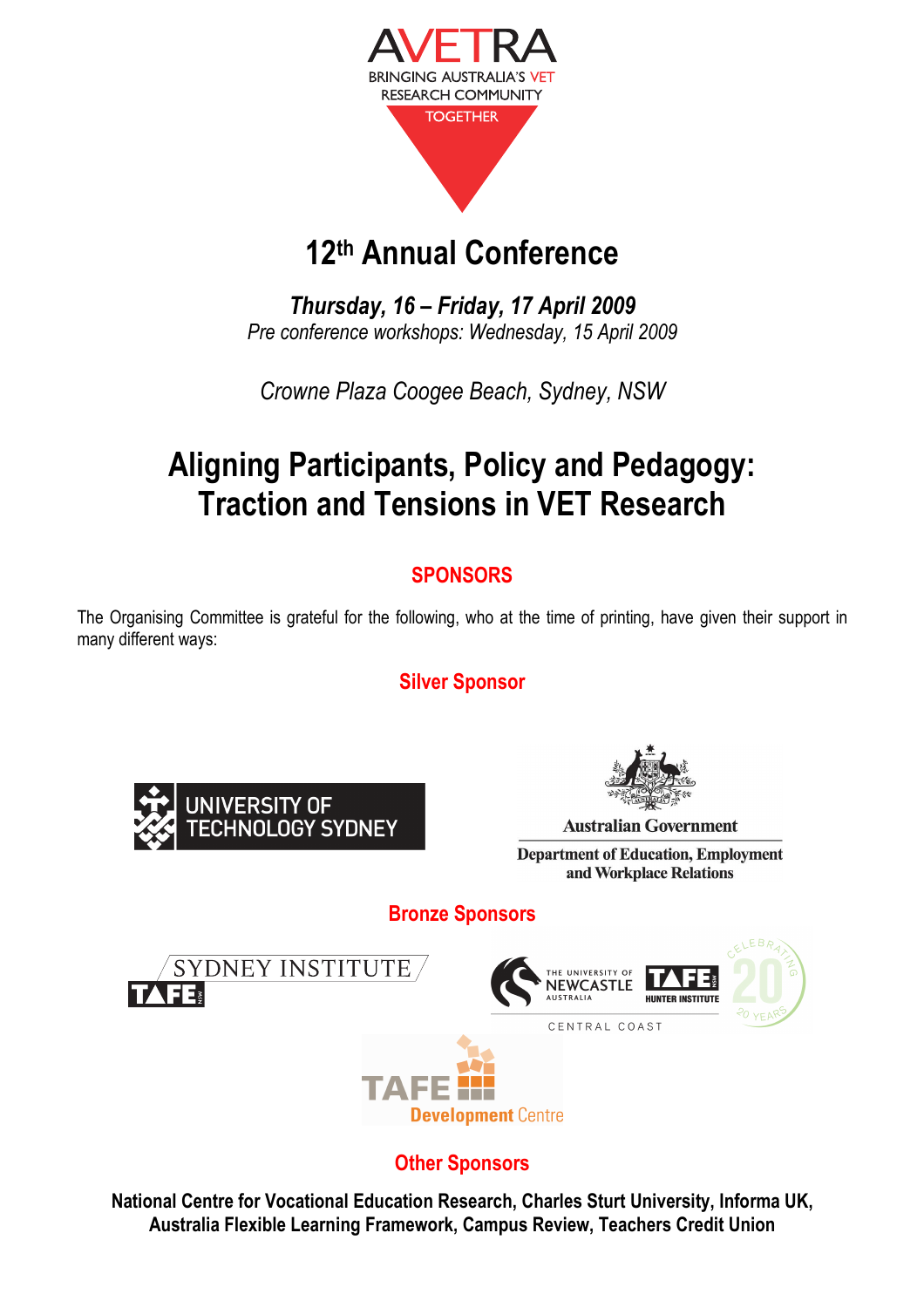# AVETRA PRESIDENT'S WELCOME

Dear Colleagues,

On behalf of the members of the Australian Vocational Education and Training Research Association (AVETRA), I would like to welcome participants to the 12th Annual Conference of the association. It is a while since the conference was in Sydney and it is pleasing to be back here again, especially in such a beautiful seaside location. The Welcome Reception was generously provided by Sydney Institute of TAFE, Randwick College, which also kindly hosted our pre-conference workshops.

This year we are fortunate to have international keynote speakers Penny Jane Burke, Professor in Education at Roehampton University, UK, and Yvonne Hillier, Professor of Education at the University of Brighton, also in the UK. We are also privileged to have a notable Australian keynote speaker, Craig Robertson, Group Manager in the Department of Education, Employment & Workplace Relations, and, in a panel event, Dr Tom Karmel, the Managing Director of the National Centre for Vocational Education Research and also Philip Bullock, Chair, Skills Australia. The combination of research and policy experts willing to address our conference illustrates, I hope, the importance with which AVETRA is regarded by both the education research community and the national VET community. We thank Darryl Dymock and Stephen Billett for presenting the findings of their AVETRA research project 'Aligning VET research, policy and practice'. This was one of several AVETRA initiatives funded by a generous donation from a respected 'elder statesman' of VET research, Dr Ray Barker, who sadly died just a few weeks ago.

I welcome all our keynote speakers and also our many presenters and thank them for their contribution towards making this conference a memorable and rewarding experience. Particular thanks are due to the presenters of the pre-conference workshops, which attracted a large number of registrations in a welcome return of this additional part of our conference.

With the theme 'Aligning participants, policy and pedagogy: Traction and tensions in VET Research' this conference seeks to explore the complexity of researching the sector's role in areas that sometimes conflict: addressing the needs of participants, the exigencies of policy and the demands of good pedagogy. Good research underpins policy and practice, for the ultimate benefit of participants, and AVETRA aims to draw together researchers, policy makers and practitioners so that information can be shared and conflicting positions productively and amicably confronted.

We welcome the support of our 2009 Silver Sponsor - the University of Technology, Sydney; and Bronze Sponsors, the TAFE Development Centre and (in kind) TAFE NSW Sydney Institute - Randwick, the University of Newcastle and TAFE NSW Hunter Institute. We would like to thank NCVER for providing support for the AVETRA 2009 Conference Early Career Researcher Award. We thank our other sponsors and exhibitors for their support; their names are listed in this program. We recognise the financial challenges faced by many organisations because of the global financial crisis. It is difficult to find funds for additional expenditure in difficult times, and we are therefore particularly grateful this year to all sponsors and also to all those attending.

AVETRA is a diverse community of people interested in promoting the status, profile, impact and quality of VET research. Whether you are already a member, or are new to our community, I hope you enjoy this opportunity to network with other researchers, administrators, practitioners and policy experts and that you will have time to enjoy the delights of Sydney while here. On behalf of AVETRA I welcome you to the conference, and I hope to see you in Queensland for AVETRA 2010.

Professor Erica Smith President – AVETRA 2008-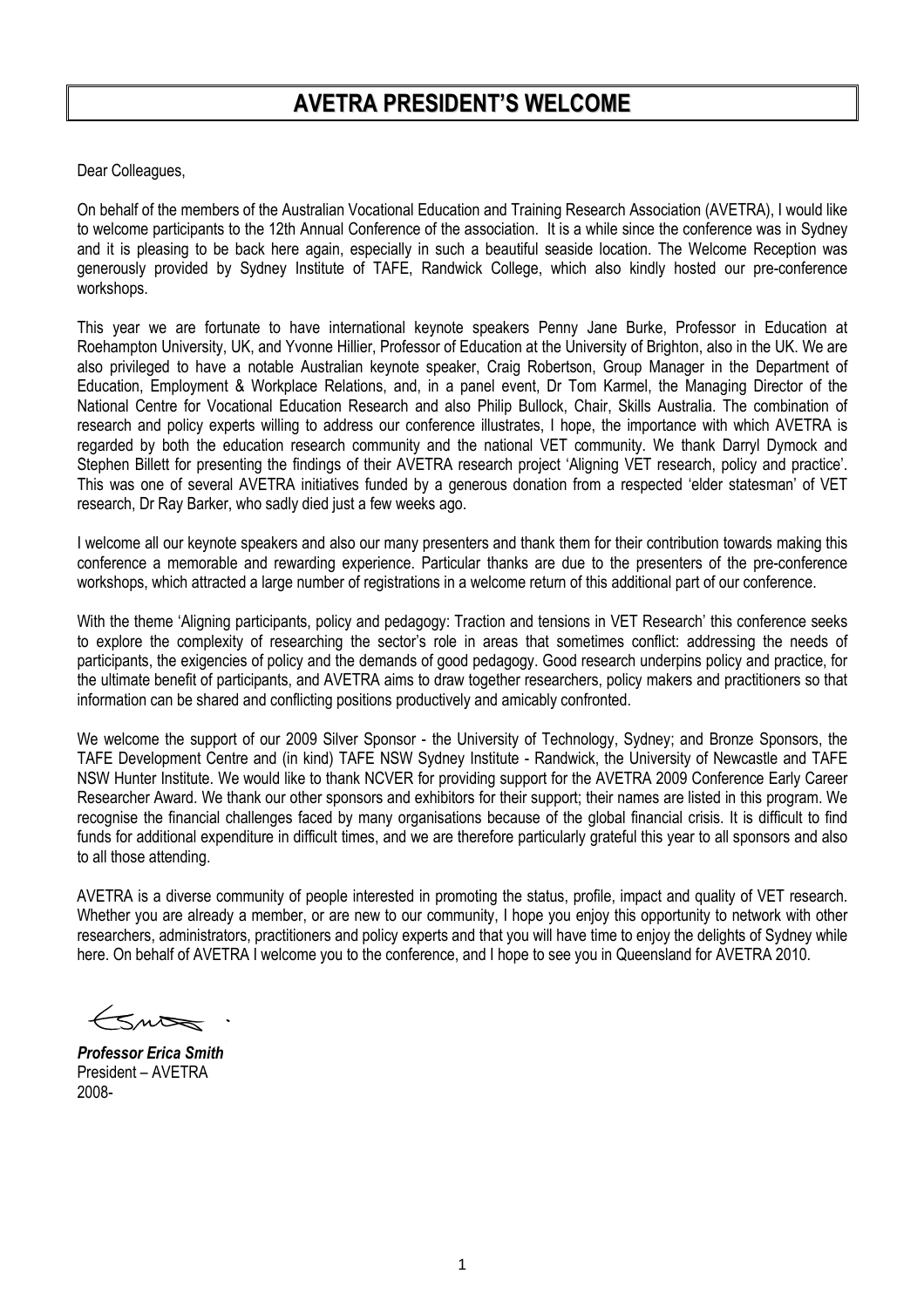# SILVER SPONSORS AND EXHIBITORS PROFILES

Silver Sponsor and Exhibitor:



UTS: Education is an academic program area within the Faculty of Arts and Social Sciences at the University of Technology Sydney, known for initial and continuing professional education of adult & vocational educators, and TESOL and school teachers. We have more than 2000 students enrolled in Education, and 60 academic staff, many of whom are internationally recognised leaders in their fields.

In each of our courses, we recognise the importance of combining the latest theories with the practical experience of the workplace. We are continually informed by our Centre for Research in Learning and Change of which many of our academic staff are active members. Our genuine commitment to ensuring our students' practical experience is broad based and relevant to help them gain the skills valued by employers today.

Visit us at www.education.uts.edu.au

#### Exhibitors:

# **Australian Flexible Learning Framework**

supporting e-learning opportunities

The Australian Flexible Learning Framework is the national e-learning strategy for the Vocational Education and Training sector. The Framework offers a range of e-learning products, resources and support networks which help teachers and trainers, learners, RTOS business and industry gain the confidence to use and develop e-learning to deliver effective education and training programs.

The Framework provides the VET system with the essential e-learning infrastructure and expertise needed to respond to the challenges of a modern economy and the training needs of Australian businesses and workers.

The current 2008–2011 Framework Strategy is focused on integrating and embedding e-learning in training and businesses through:

- building on the national investment in essential e-learning infrastructure
- investing strategically in business–training provider partnerships between registered training organisations (RTOs) and business or industry
- investing in empowering learners to take control of their own learning



The National Centre for Vocational Education Research (NCVER) is Australia's principal provider of research and statistics about vocational education and training (VET) in Australia. In addition to its own program of work, NCVER manages a number of national competitive grants programs. NCVER is also committed to building research capacity in the VET sector by undertaking a suite of initiatives that attract, support and recognise people in the sector undertaking research. NCVER's website www.ncver.edu.au is a 'one-stop-shop', providing access to NCVER's latest research, statistics, news and events. It offers access to NCVER's extensive catalogue of publications, which can be downloaded free of charge and the VOCED database www.voced.edu.au.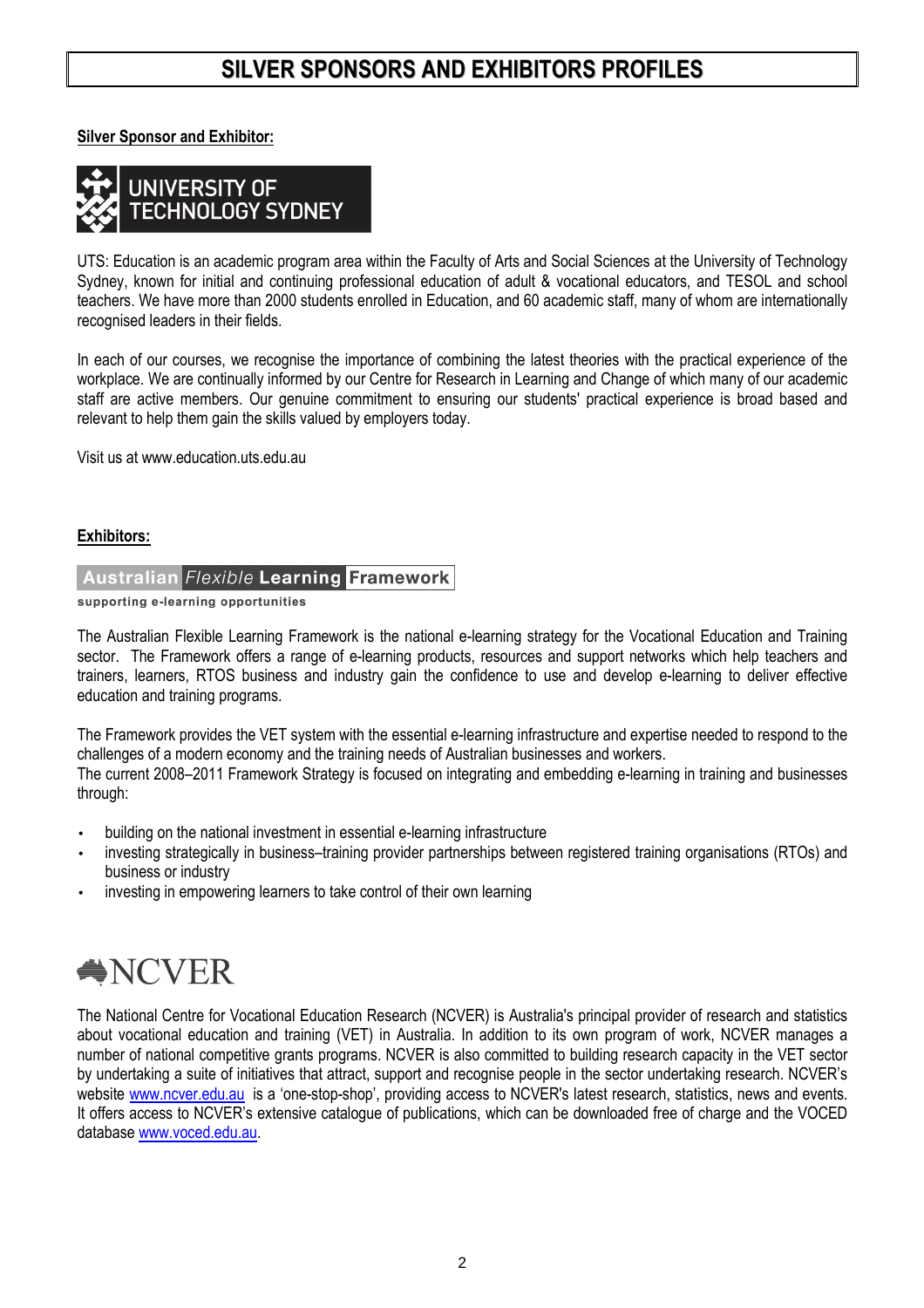

# **Rewarding members**

Rewarding our members is at the centre of what we do. It's why we were established and how we measure our success today.

Founded over 42 years ago on the values of equity, integrity and co-operation, we are the largest credit union in NSW with over 157,000 members.

Our products and services include:

- home loans
- personal loans and credit card
- savings accounts and term deposits
- insurance
- financial planning
- travel

To find out if you're eligible to join, see teacherscreditunion.com.au or call 13 12 21 8am to 7pm, weekdays or 9am to 3pm, Saturday.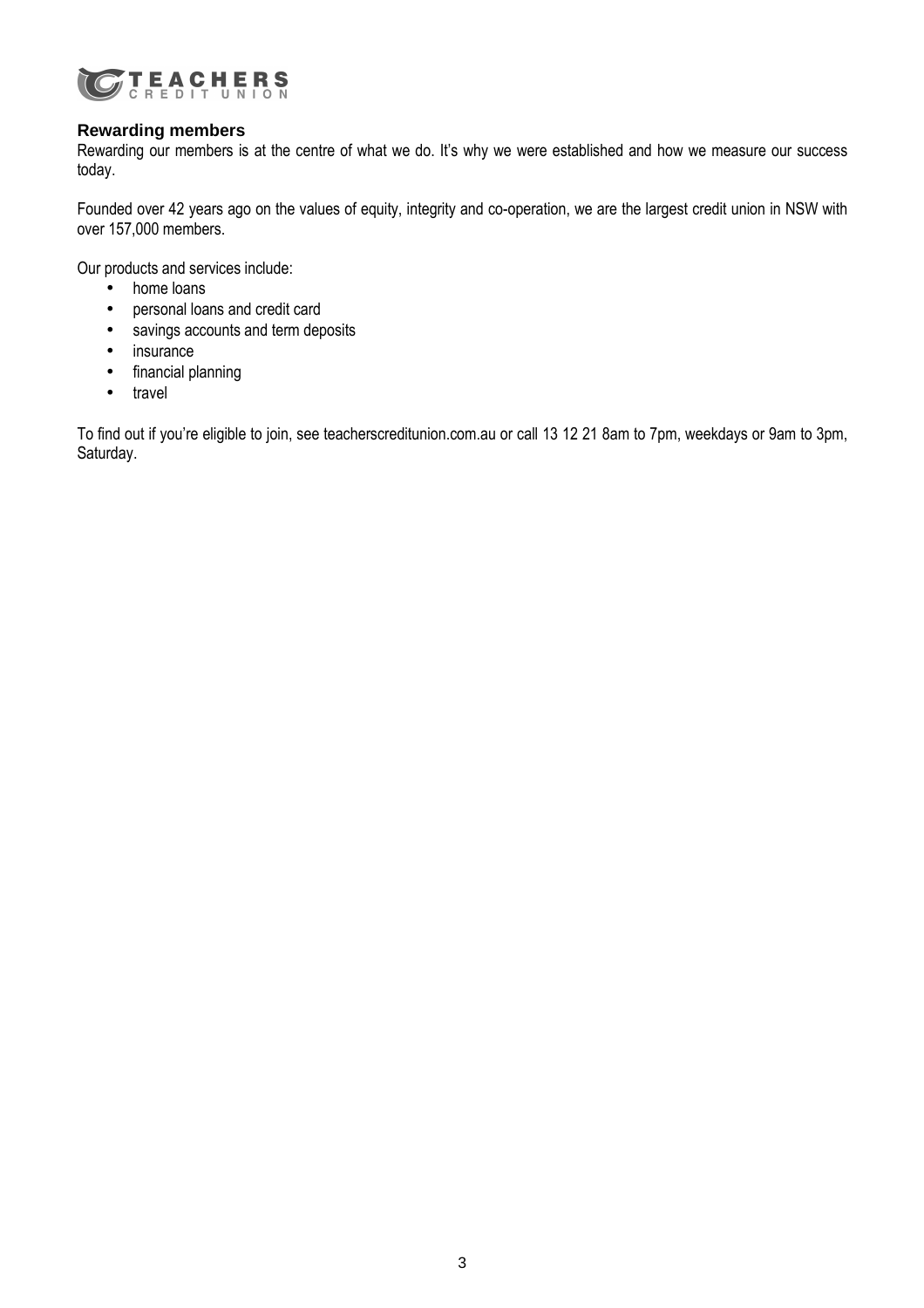# ORGANISING COMMITTEE

- Roslin Brennan-Kemmis AM Convenor
- Melinda Randall Co-Convenor
- Stephen Crump
- Cathy Down
- Tom Dumbrell
- Carmel Ellis-Gulli
- **Kevin Heys**
- Peter Kell
- Ann Reich
- **Larry Smith**

# CONFERENCE SECRETARIAT

Ms Aurélie Favennec AVETRA 2009 Conference Secretariat Conference Action Pty Ltd PO Box 576 (Suite 104, 308 Pacific Highway) Crows Nest NSW 1585 AUSTRALIA Tel (Main): +61 2 9437 9333 Fax: +61 2 9901 4586 Email: avetra@conferenceaction.com.au

# CONFERENCE VENUE

#### Pre-conference workshops will be held at:

TAFE NSW Sydney Institute, Randwick B Block Cnr King Street & Darley Road Randwick NSW 2031 AUSTRALIA

#### The AVETRA 12th Annual Conference will be held at:

Crowne Plaza Coogee Beach 242 Arden Street COOGEE NSW 2034 AUSTRALIA Tel: +61 2 9315 7600 Fax +61 2 9315 9100

#### Sessions Rooms

The Conference rooms are the Oceanic Ballroom, ground floor of the Crowne Plaza Coogee Beach Hotel, the Coogee Room and Clovelly Room, both on the lower ground floor, Lady Penrhyn and Scarborough Rooms (combined) and Alexander Room, on the first floor.

The exhibition, arrival tea & coffee and morning & afternoon teas will be held in the Oceanic Ballroom Foyer, ground floor of the hotel. Lunches will be held on the Lower Oceanic Court. Pre-dinner drinks will be held on the Lower Pool Terrace and the dinner will be on the Upper Pool Terrace.

The pre-conference workshops will be held in Auditorium 2 (BG1 C) and Auditorium 3 (BG1 D), ground floor and Rooms B1 49 and B1 44, first floor of the B Block of the TAFE NSW Sydney Institute, Randwick.

The Welcome Reception will be held at Performing Arts Space (B2 11),  $2<sup>nd</sup>$  floor of the B Block at the TAFE NSW Sydney Institute, Randwick.

Please refer to the program for sessions rooms. Signage will also be indicated outside the rooms at the hotel and at the TAFE NSW Sydney Institute, Randwick.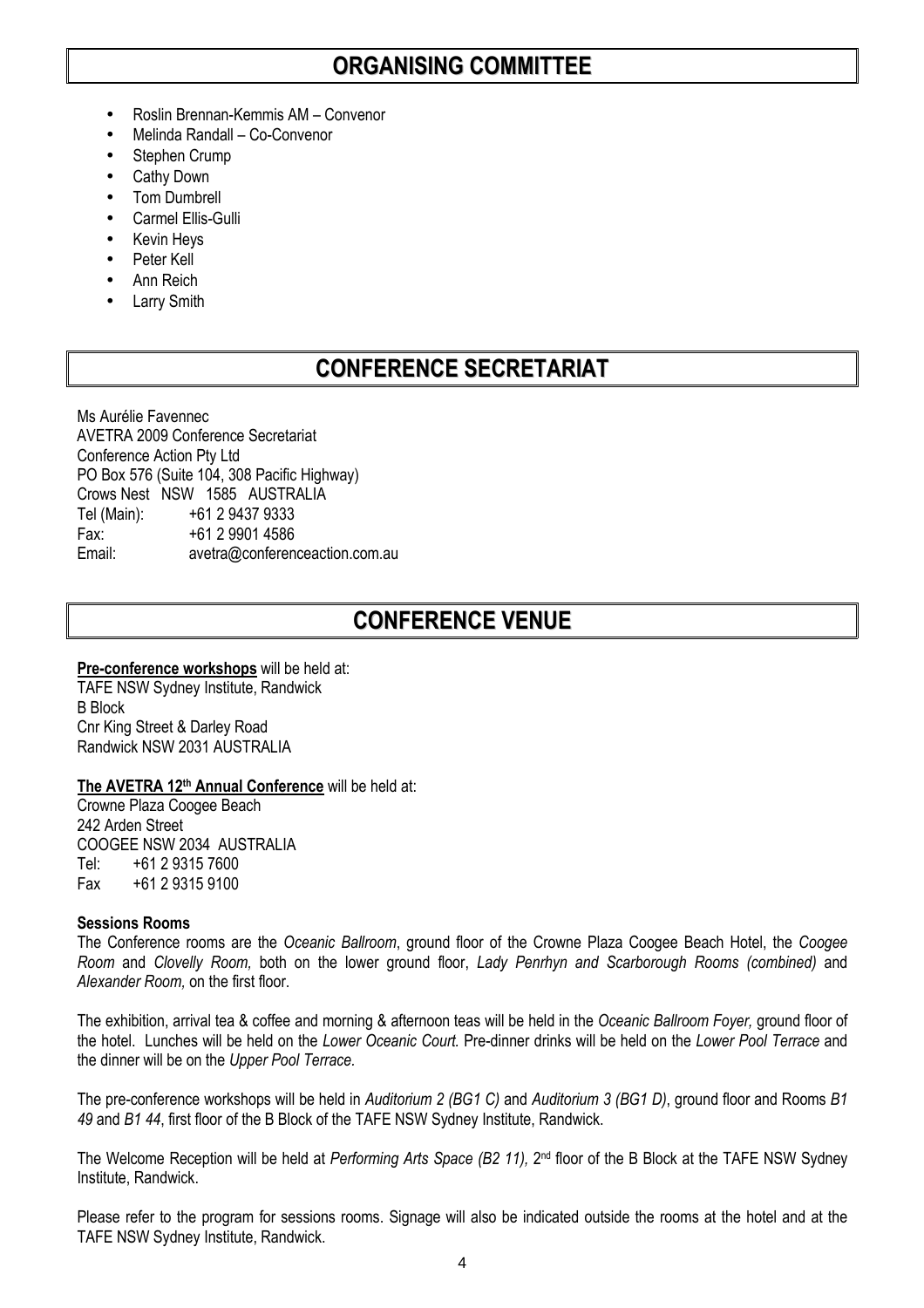# SPEAKER PREPARATION AREA

Power point presentations sent to the Conference Secretariat before the conference will have been passed on to the audiovisual technicians.

However, all speakers are asked to check their audio visual material before presenting. We ask that you check-in with the audio visual technicians at least one hour prior to your session, at which point you can hand over your power point presentation if you haven't sent it to the Conference Secretariat in advance.

A technician will be in the Green room, next door to the Oceanic Ballroom, ground floor of the Crowne Plaza Hotel.

# PAPERS

Papers annotated with three asterisks have been refereed to comply fully with HERDC (Higher Education Research Data Collection) verification requirements for a conference publication, full written paper refereed. An anonymous refereeing process has been used. Please note that even with papers that are peer-reviewed in this way, AVETRA can accept no responsibility for the quality or veracity of the content.

Note: all papers will be available on the AVETRA website at the conclusion of the conference.

# REGISTRATION DESK

#### Registration Desk

Pre-Cconference Workshops and Welcome Reception

The Registration desk for the Workshops and Welcome Reception on Wednesday afternoon will be located on the ground floor of the TAFE NSW Sydney Institute Randwick, BG1 B, B Block.

Open hours on Wednesday, 15 April 2009 will be from 1330 – 1930 hours.

AVETRA Conference

The registration desk for the AVETRA 2009 Conference will be located in the hotel lobby.

Open hours will be as follow: Thursday, 16 April 2009 0730 – 1730 hours Friday, 17 April 2009 0800 – 1700 hours

# ACCOMMODATION INFORMATION

Check in: 1400 hours Check out: 1000 hours

Crowne Plaza Coogee Beach

242 Arden Street Coogee NSW 2034 Tel: +61 2 9315 7600

Coogee Sands Hotel 5 min. walk from conference venue 161 Dolphin Street Coogee NSW 2034 Tel:+61 2 9665 8588

# Hotel Accounts

All delegates are reminded to pay their hotel account prior to departure from their hotel. Please note that the deposit you have paid to the AVETRA 2009 Conference Secretariat has been credited to your room account, however, each delegate is responsible for the payment of incidentals and any further room costs upon departure from the hotel.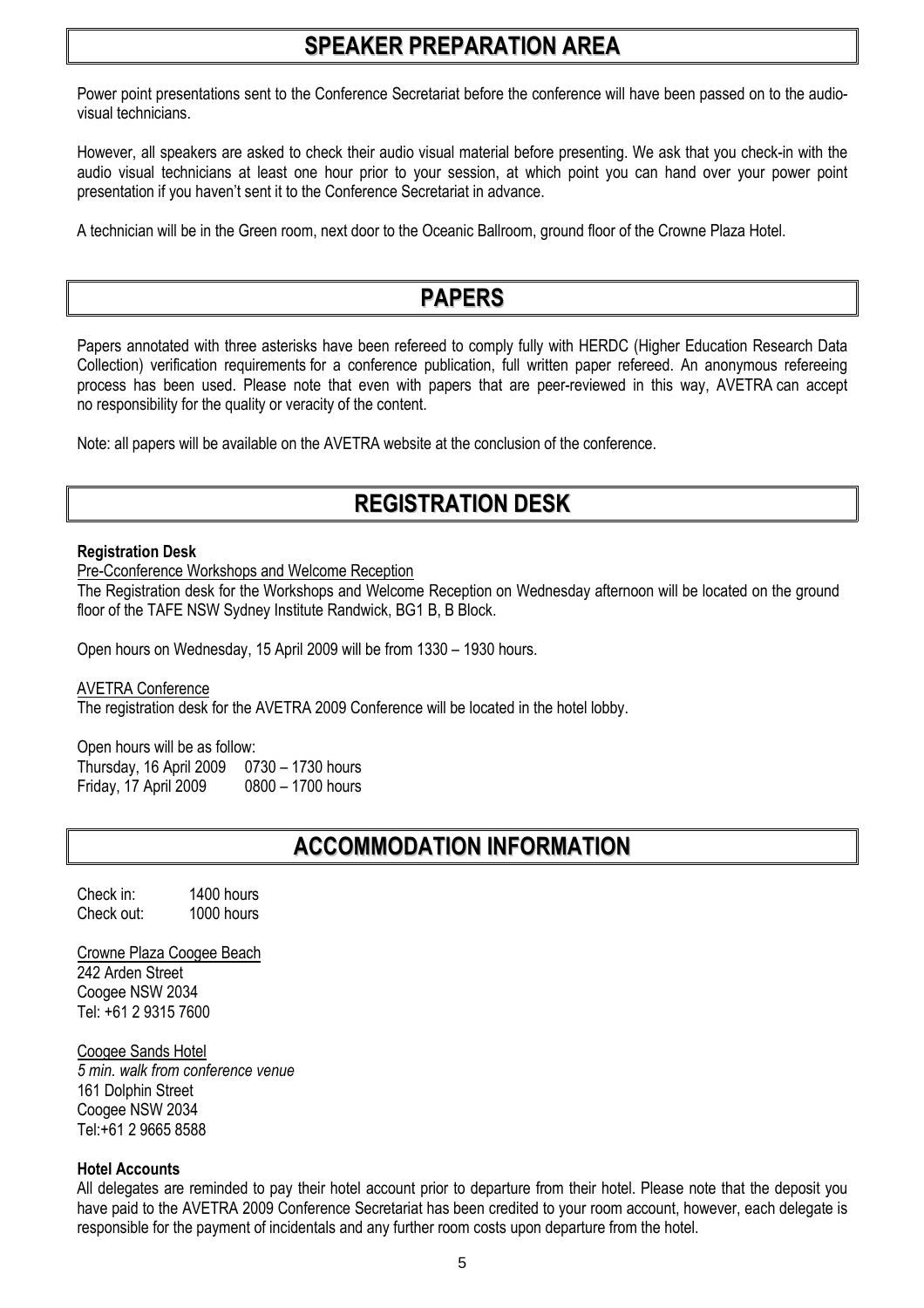# Credit Cards

Credit cards accepted at the registration desk are MasterCard and Visa. Please note that American Express and Diners cards are not accepted.

# Lost & Found

The AVETRA 2009 Conference Secretariat is not responsible for any damaged, lost or stolen articles. Items found during the conference should be handed in to the registration desk where they may be claimed.

# Trade Exhibition

A trade exhibition will be held in the Oceanic Ballroom Foyer, ground floor of the Crowne Plaza Coogee Beach Hotel. Arrival tea & coffee, morning tea and afternoon tea refreshments will be served in this area to enable you to visit the exhibitors whose support to the conference is much appreciated.

# Notice Board

A notice board will be placed near the registration desk where messages received for or between delegates can be displayed. Messages regarding the conference and exhibition will also be placed here.

# Dress Code

Dress code during the conference and social functions is smart casual.

# Name Badges

All delegates will be given a name badge at registration. For security reasons, we ask you wear your name badge at all time. This name badge is also the official entrance pass to all conference sessions, exhibition area, and teas and lunches each day.

# Audio/Video Taping of Sessions

Audio or video taping of any of the conference sessions is strictly forbidden.

# **Abstracts**

Abstracts can be found at the end of this document. Abstracts, powerpoint presentations and/or full papers will be available on the AVETRA website after the conference. Delegates will be notified by email when the papers will be available.

# Mobile Phone and Pagers

Delegates are requested to turn off mobile phones and pagers during sessions.

# Disclaimer of Liability

The Organising Committee, including the Conference Secretariat, will not accept liability for damages of any nature sustained by participants or loss of or damage to their personal property as a result of the meeting or related events.

# SOCIAL EVENTS

# Lunches, Arrivals Tea/Coffee and Morning/Afternoon Teas

Arrival tea/coffee, morning and afternoon teas will be served in the Oceanic Ballroom Foyer area.

Lunches will be served in the Lower Oceanic Court.

# Welcome Reception

| Date:  | Wednesday, 15 April 2009                           |
|--------|----------------------------------------------------|
| Venue: | TAFE NSW Sydney Institute, Randwick                |
|        | <b>B</b> Block                                     |
|        | Cnr King Street & Darley Road                      |
|        | Randwick NSW 2031                                  |
| Room:  | Performing Arts Space, 2 <sup>nd</sup> floor B2 11 |
| Time:  | 1830 - 2000 hours                                  |
| Cost:  | Included in full registration delegate             |
|        | Guests and one day delegates: \$60.00pp            |

Come and catch up with colleagues and acquaintances while enjoying good wine and canapés.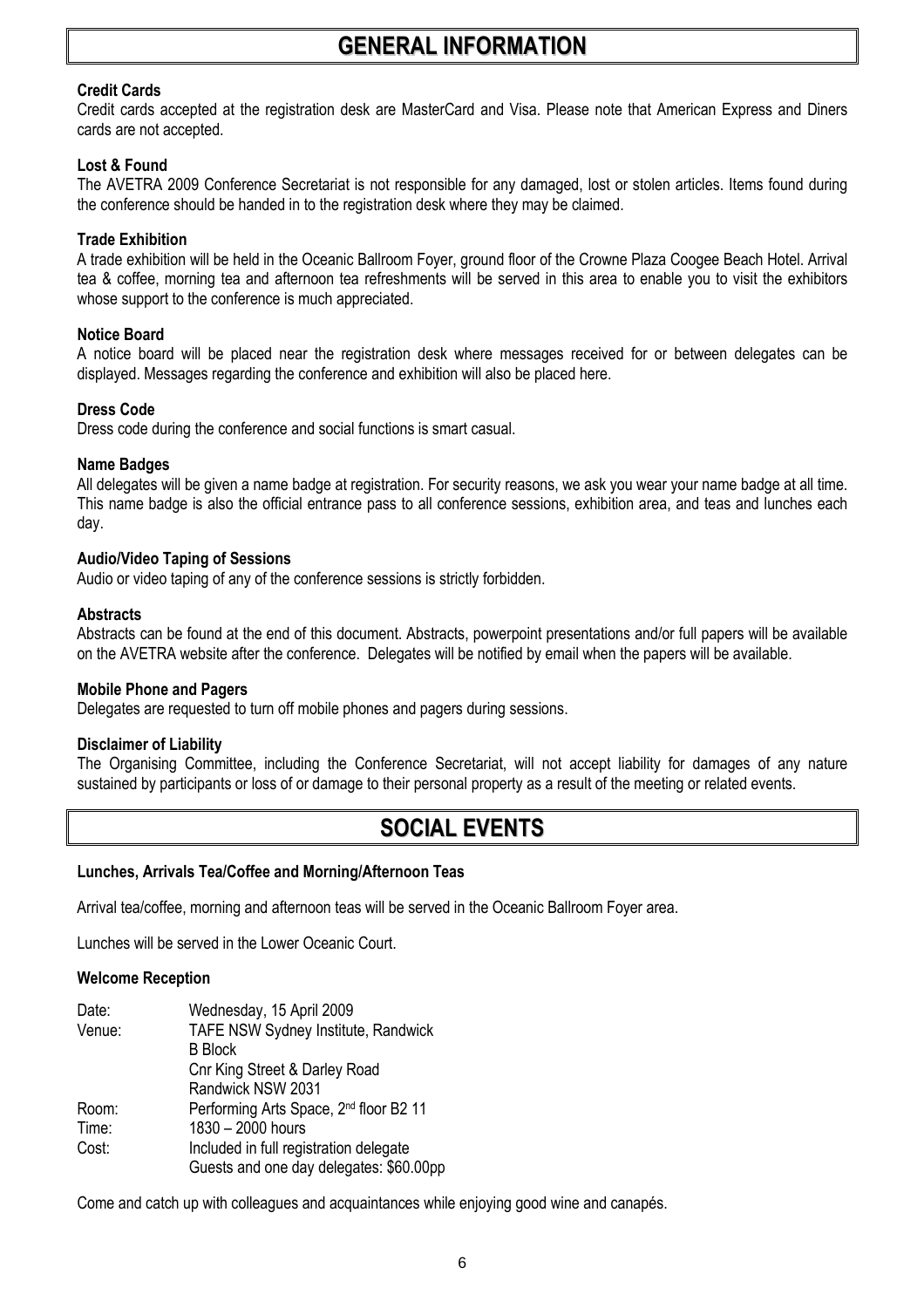**Dinner** 

| Date:  | Thursday, 16 April 2009      |
|--------|------------------------------|
| Venue: | Crowne Plaza Coogee Beach    |
|        | 242 Arden Street             |
|        | Coogee NSW 2034              |
| Room:  | Lower and Upper Pool Terrace |
| Time:  | 1900 - 2230 hours            |
| Cost:  | \$90.00 pp                   |

We hope all the delegates and their guests will join us on this occasion to make it a memorable evening of the event. The AVETRA and Conference Awards will be presented at the Conference Dinner. The Early Career Researcher Award is proudly sponsored by NCVER.

# TRANSFER TO AIRPORT

A coach has been booked to transfer delegates to the domestic airport after the conference.

Luggage will be loaded from 1650 hours and the coach will depart the Crowne Plaza Coogee Beach hotel at 1715 hours on Friday, 17 April 2009. Arrival at the airport will be before 1800 hours.

Please note that the coach will not wait for late arrivals. Delegates are required to be seated in the coach at 1710 hours as the coach will leave the hotel at 1715 hours.

At the time of printing, some seats were still available. If you would like to book a seat, please ask at the registration desk for availability.

Cost is \$12.00 per person.

# PRE-CONFERENCE WORKSHOPS

Pre-conference workshops are being held on Wednesday, 15 April 2009. The four workshops run concurrently from 1400 – 1700 hours.

Venue: NSW TAFE Sydney Institute B Block Cnr King Street & Darley Road Randwick NSW 2031 AUSTRALIA

Registration for the workshops will open at 1330 hours on Wednesday, 15 February 2009. The registration desk and arrival tea and coffee will be located in the Auditorium1 B Block, ground floor, BG1 B.

# WORKSHOP 1

MIXED METHODS: THE THIRD METHODOLOGICAL MOVEMENT

Dr Roslyn Cameron, Southern Cross University

VET researchers will be introduced to an emerging third methodological movement which offers a conceptual framework for innovative research design that incorporates both qualitative and quantitative research.

Workshop participants will be given an overview of mixed methods, its historical and philosophical roots, mixed methods terminology, mixed methods typologies & research designs, key issues and contentions and uses across a variety of fields relevant to VET research (i.e. education, social sciences and evaluation).

Participants will be introduced to the Five P's framework for consideration when deciding to conduct mixed methods research as developed by the workshop presenter: Paradigms, Pragmatism, Praxis, Proficiency and Publishing.

A comprehensive annotated bibliography of mixed methods literature and glossary of terms will be supplied to workshop participants. Case studies will be discussed along with interactive workshop activities that allow participants to explore mixed methods research designs with contemporary VET themes.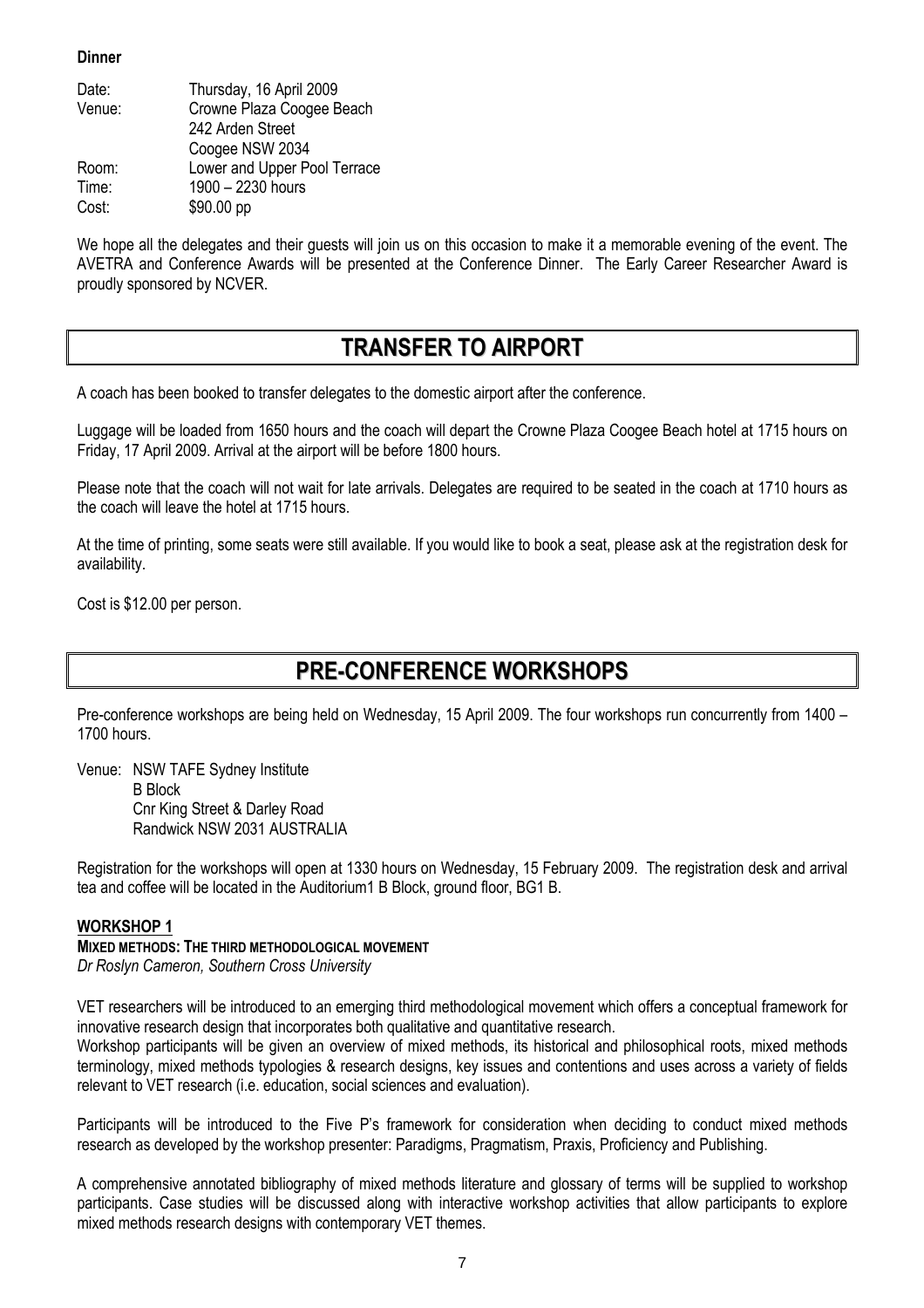#### WORKSHOP 2

NEW RESEARCHERS IN VET: NETWORKING AND SUPPORT; PROCESS AND CONTENT

Dr Ian Robertson, RMIT University

The workshop will be highly interactive and develop in an organic manner depending on the needs and interests of the participants. By the end of the session it is hoped that participants will have:

- Met others in a similar position and shared experiences
- Discussed common problems/issues and identified possible solutions
- Identified people or other resources that will assist their research

Workshop participants who are also attending the AVETRA conference will have the opportunity to further develop relationships over the following days.

#### WORKSHOP 3

SCRATCHING AROUND IN COMMUNITY: ETHICS AND PRACTICALITIES OF CONDUCTING FIELD-BASED, MIXED METHOD RESEARCH IN DIVERSE ADULT LEARNING CONTEXTS

A/Prof. Barry Golding, University of Ballarat

This workshop will introduce participants to some practical and ethical considerations associated with conducting mixed method (quantitative and qualitative) research in a range of diverse adult learning contexts found across Australia. It is based on the presenter's wide experiences of ethically collecting high quality data from interviews and surveys on site from a very diverse suite of completed and in progress research in vocational, adult and community settings deliberately inclusive of informal learning.

It will include and explore practical, logistical, financial, ethical and theoretical considerations associated with such research using real projects, examples, data and research instruments. The workshop presupposes the importance of ethical and reciprocal conduct at all stages of a research project beyond what is required by university ethics committees. It identifies new and useful ways of thinking about adult learning research lacunae that go well beyond the analysis of courses and students and that are inclusive of diverse vocational learning groups, contexts and organisations.

#### WORKSHOP 4

**Withdrawn** 

#### WORKSHOP 5

THE RELATIONSHIP BETWEEN RESEARCH, TEACHER QUALIFICATIONS AND PRACTICE IN VET A/Prof Ros Brennan Kemmis, Charles Sturt University & Ann Reich, University of Technology Sydney

This workshop will focus on the relationships between research, teacher education qualifications and practice in the VET sector.

The workshop will involve a panel of 'key informants' who will present their research and experience from where they are located in relation to the VET teacher qualification debate.

It will begin with an 'environmental scan' of the status of the VET teaching professions in changing political times. This will be followed by speakers who are directly involved in VET teacher preparation, employment of VET teachers, industrial representation of VET teachers, and VET research to provide an overview of the different perspectives and interests that need to inform future policies, practices and research.

The workshop will aim to strengthen the network of people bringing different experiences, knowledge and skills to engage in a critical debate about teacher qualification as a key ingredient in the creation of sustainable VET futures. It is expected that some key research questions will emerge, and that these can be taken up by groups of participants and their networks in VET practice, policy and research.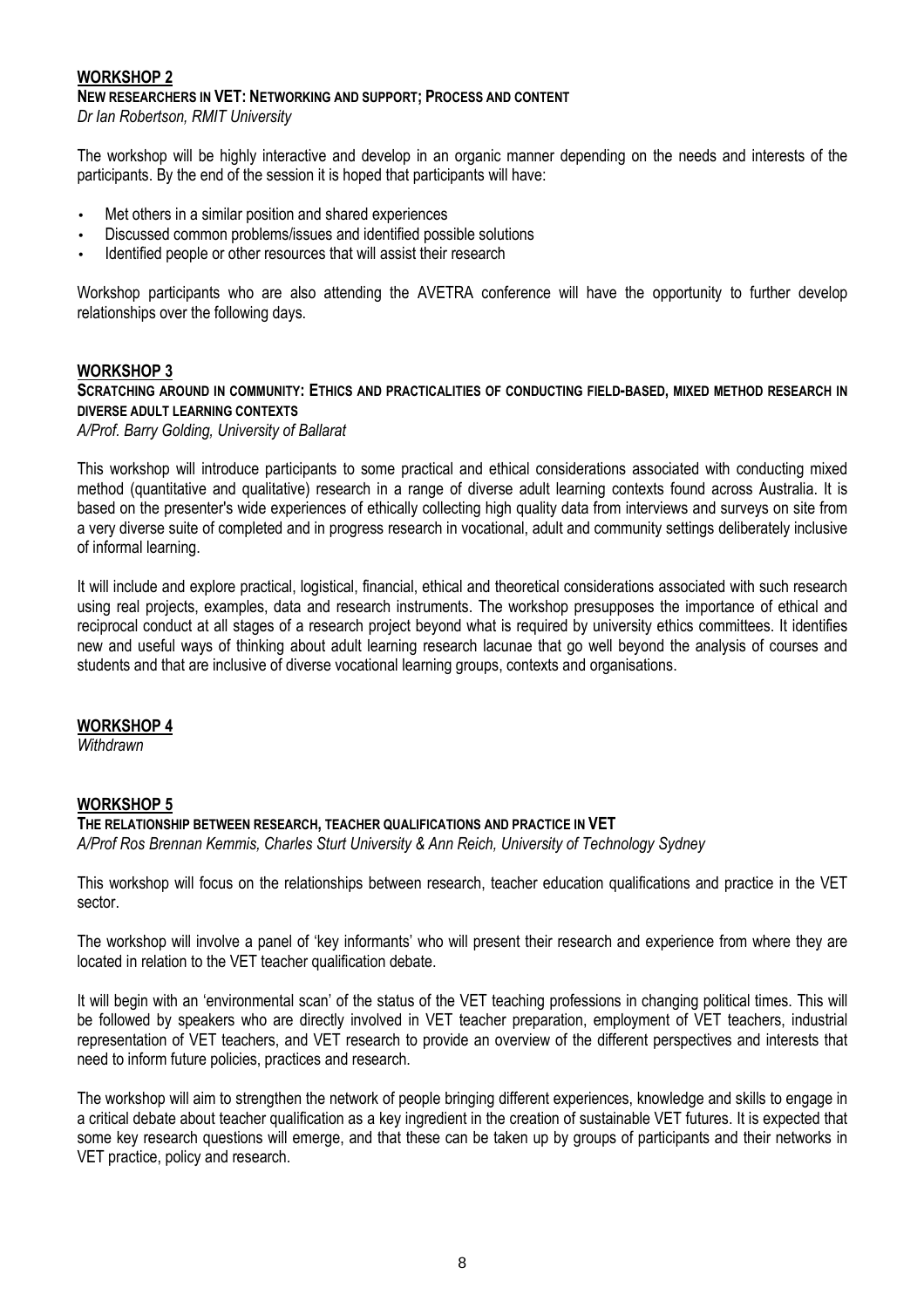# KEYNOTE & PLENARY SPEAKERS

We are delighted to have the following keynote and plenary speakers involved with the conference:

# Keynote Speakers

# Mr Craig Robertson

Group Manager, Department of Education, Employment and Workplace Relations (DEEWR)

Craig Robertson is currently the Group Manager of the Tertiary Skills and Productivity Group at the Department of Education, Employment and Workplace Relations in Canberra.

Since 2003 Craig has worked in national policy roles for Vocational Education and Training in Australia. This included the transition of the functions of the former Australian National Training Authority to the Commonwealth Department of Education, Science and Training; supporting the operation of the Ministerial Council for Vocational and Technical Education; representing the Australian Government overseas and assisting the sector to contribute to COAG led reform processes. Prior to taking up his current role, he was part of the Department's Strategic Policy Group. Craig has also worked in schools policy and corporate development roles.

His qualifications include a Bachelor of Education and a Masters in Public Administration from the Australia and New Zealand School of Government (ANZSOG).

#### Professor Penny Jane Burke

Professor in Education, Roehampton University, UK

Penny's first career was as a classical ballet dancer. Later she returned to study via an Access to Higher Education course and became increasingly passionate about women's access to higher education. In 1998, she was awarded the Cosmopolitan Woman of Achievement Award in Education, presented to her by Diana Warwick, Chief Executive of Vice Chancellors and Principles, and was invited to speak at several key national conferences about widening educational participation. She was awarded a full-time Economic and Social Research Council (ESRC) studentship in October 1998, and completed her PhD in August 2001 at the Institute of Education, University of London.

Her contribution to the project of widening participation in higher education is reflected in the range of her work. Dedicated to creating spaces for dialogue across theory and practice, she designed the innovative course 'Widening Participation: Policy and Practice'. Her sole-authored book, Accessing Education effectively widening participation (2002), draws on her ethnographic study of mature students' experiences of accessing lifelong learning opportunities, and attracted significant press coverage and reviews in international journals. Her co-authored book Reconceptualising Lifelong Learning: Feminist Interventions (Burke and Jackson, 2007) was nominated for the 2008 Cyril O. Houle World Award for Outstanding Literature in Adult Education. Penny has been invited to speak internationally including Mexico, India and Australia and has been consulted by the Kingdom of Saudi Arabia on their plans for a new higher education system. She was a recipient of the Higher Education Academy's prestigious National Teaching Fellowship award in 2008 and is the Access and Widening Participation Network Leader for the Society for Research in Higher Education (SRHE).

# Professor Yvonne Hillier

Professor in Education, Brighton University, UK

Yvonne Hillier (BSc, PGCE, MEd, PhD, FRSA) is Professor of Education in the Education Research Centre, Brighton University, UK. She is a founder member of the national LSRN and annual conference planning team. She has researched issues of teaching and learning in post-compulsory education including basic skills practice, national vocational qualifications, initial teacher training, and work based learning. She has published three books in 2006, one on FE policy (All you ever wanted to know about FE Policy, Continuum, 2006), Adult Basic Skills – Changing Faces of Adult Literacy, Language and Numeracy: A Critical History with Mary Hamilton, (Trentham, 2006) and Adult Literacy, Numeracy and Language: policy, practice and research (edited with Mary Hamilton and Lyn Tett) (Open University Press – McGraw Hill, 2006). She undertook an ESRC funded project with Professor Mary Hamilton, Lancaster University, on the history of basic skills policy since 1970. She has published a second edition of Reflective teaching for adult and further education with Continuum in 2005 along with books on research in further education with Jill Jameson in 2003.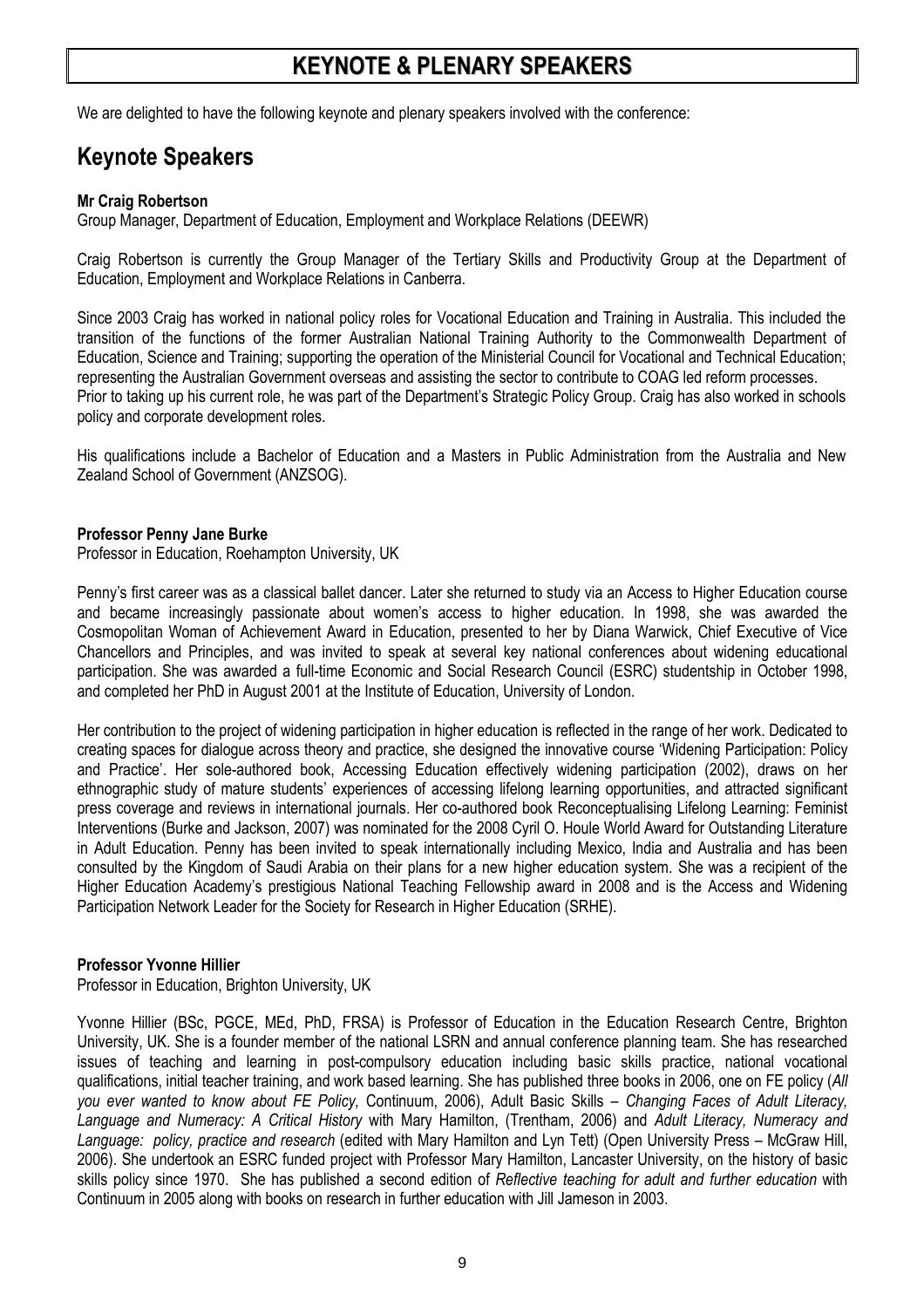# Plenary Speakers

# Dr Tom Karmel

Managing Director, National Centre for Vocational Education Research (NCVER)

Dr Karmel took up the position of Managing Director, National Centre for Vocational Education Research (NCVER) in August 2002.

Prior to this position he held senior appointments in the Federal government areas of education, employment, labour market research and the Bureau of Statistics. His research interests have centred on the labour market and the economics of education and he has a particular interest in performance indicators both in higher education and vocational education and training.

Tom is currently the President of the Economics Society of Australia, South Australia branch.

#### Philip Bullock

Chair, Skills Australia

Mr Philip Bullock (Chair) brings an impressive combination of high level leadership skills, a strong industry background and a commitment to education and training to the position of Chair of Skills Australia. Mr Bullock has more than 25 years experience working with IBM, culminating in his appointment as Vice President, Systems and Technology Group IBM Asia Pacific Region and including Chief Executive Officer of IBM Australia and New Zealand.

He was previously on the Board of the Australian Information Industry Association (AIIA), The Business Council of Australia (BCA), where he also chaired their Skills and Innovation Taskforce, IBM Australia Limited, the Victorian Schools Innovation Commission and the Advisory Committee to the Australian Graduate School of Management. He was also very active in support of diversity in the workplace, being awarded the Leading CEO for the Advancement of Women, in 2004 by the Federal Government's EOWA. He is also a Non-Executive Director of Healthscope, a major provider of health services in Australia.

# Darryl Dymock

Senior Research Fellow, Griffith University

Dr Darryl Dymock is a Brisbane-based researcher, writer and lecturer. Currently he works part-time as a Senior Research Fellow and sessional lecturer in Adult and Vocational Education at Griffith University, Brisbane. He is also an Adjunct Associate Professor at the University of South Australia. From 2001 to 2007 he was Editor of the international Journal of Workplace Learning.

Darryl spent much of his earlier working life at the University of New England, Armidale, first in Continuing Education and then in teaching and research in Adult and Workplace Education. He has also been a High School Teacher, Army Education Instructor, and Senior Lecturer at the Administrative College of Papua New Guinea. Prior to moving to Brisbane he was Deputy Director of the Centre for Lifelong Learning and Development in South Australia.

Darryl's research interests include adult language, literacy and numeracy, adult and workplace learning, lifelong learning, vocational education and training, and adult education history. In between academic research and teaching he writes novels and short stories, and is currently working on a non-fiction book.

# Professor Stephen Billett

Professor of Adult and Vocational Education, Griffith University

Dr Stephen Billett is Professor of Adult and Vocational Education within the Faculty of Education at Griffith University, Australia. His interests are in learning for work and through workplace experiences, which are exercised through understanding the personal and cultural contributions to human development. He is also the Founding and Editor in Chief of Vocations and Learning: Studies in professional and vocational education. He has published his research in journals, edited collections, sole authored books (Learning through work: Strategies for effective practice (Allen and Unwin 2001); Work, change and workers (Springer 2006) and edited books (Work, Subjectivity and Learning with Tara Fenwick and Margaret Somerville (Springer, 2006) and Emerging Perspectives of Work and Learning with Christian Harteis and Anneli Eteläpelto (Sense 2008).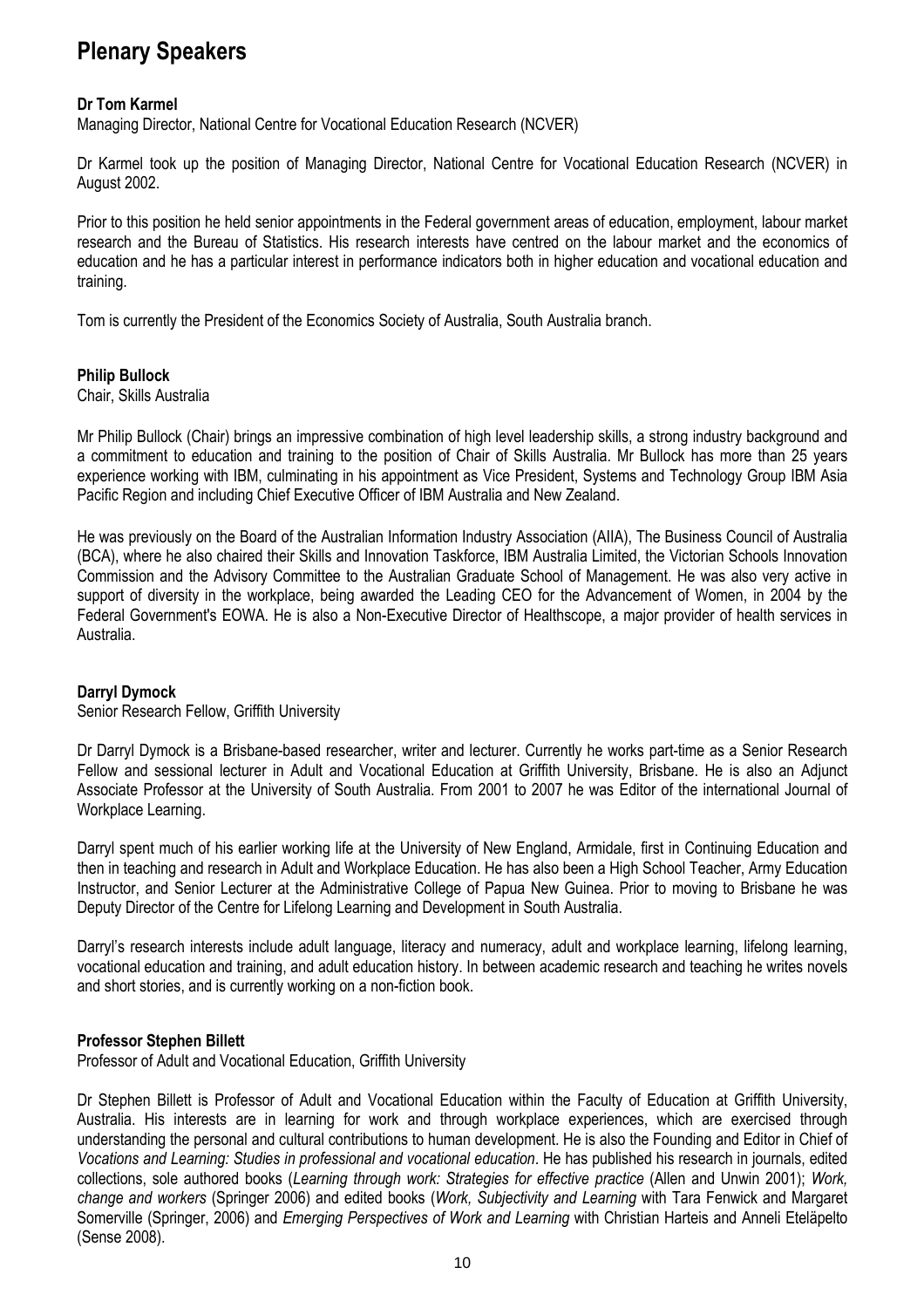# PROGRAM

# This program is correct at the time of printing and may be subject to change.

# WEDNESDAY, 15 APRIL 2009

1330 – 1400 Pre-Conference Workshops Registration Opens

#### 1400 – 1525 Pre-Conference Workshops – Part 1

| <b>Workshop 1</b>                                      | <b>Workshop 2</b>                                                         | Workshop3                                                                                                                                                 | <b>Workshop 4</b> | Workshop 5                                                                                                             |
|--------------------------------------------------------|---------------------------------------------------------------------------|-----------------------------------------------------------------------------------------------------------------------------------------------------------|-------------------|------------------------------------------------------------------------------------------------------------------------|
| Auditorium 2, BG1 C - Ground floor                     | Auditorium 3, BG1 D - Ground floor                                        | B1 39 - First floor                                                                                                                                       |                   | B1 44 – First floor                                                                                                    |
| Mixed Methods: The Third<br>Methodological Movement    | New Researchers in VET:<br>Networking and Support; Process<br>and Content | Scratching Around in Community:<br>Ethics and Practicalities of<br>Conducting Field-Based, Mixed<br>Method Research in Diverse Adult<br>Learning Contexts | Withdrawn         | The Relationships Between<br>Research, Teacher Qualifications<br>and Practice in VET                                   |
| Dr Roslyn Cameron, Southern<br><b>Cross University</b> | Dr Ian Robertson, RMIT<br><b>University</b>                               | A/Prof. Barry Golding, University<br>of Ballarat                                                                                                          |                   | A/Prof Ros Brennan Kemmis,<br><b>Charles Sturt University, Ann</b><br><b>Reich, University of Technology</b><br>Sydney |

# 1530 - 1555 Afternoon Tea

# 1600 – 1700 Pre-Conference Workshops – Part 2

| <b>Workshop 1</b>                                      | <b>Workshop 2</b>                                                         | Workshop3                                                                                                                                                        | <b>Workshop 4</b> | <b>Workshop 5</b>                                                                                                      |
|--------------------------------------------------------|---------------------------------------------------------------------------|------------------------------------------------------------------------------------------------------------------------------------------------------------------|-------------------|------------------------------------------------------------------------------------------------------------------------|
| Mixed Methods: The Third<br>Methodological Movement    | New Researchers in VET:<br>Networking and Support; Process<br>and Content | Scratching Around in Community:<br>Ethics and Practicalities of<br>Conducting Field-Based, Mixed<br>Method Research in Diverse Adult<br><b>Learning Contexts</b> | Withdrawn         | The Relationships Between<br>Research, Teacher Qualifications<br>and Practice in VET                                   |
| Dr Roslyn Cameron, Southern<br><b>Cross University</b> | Dr Ian Robertson, RMIT<br><b>University</b>                               | A/Prof. Barry Golding, University<br>of Ballarat                                                                                                                 |                   | A/Prof Ros Brennan Kemmis,<br><b>Charles Sturt University, Ann</b><br><b>Reich, University of Technology</b><br>Sydney |

1830 Conference Early Registration Opens

 $\sqrt{\rm SYDNEY}$  institute  $\sqrt{\rm SYDNEY}$ 

1830 – 2000 Welcome Reception – Proudly Sponsored by: Performing Arts Space, 2nd floor B2 11, TAFE NSW Sydney Institute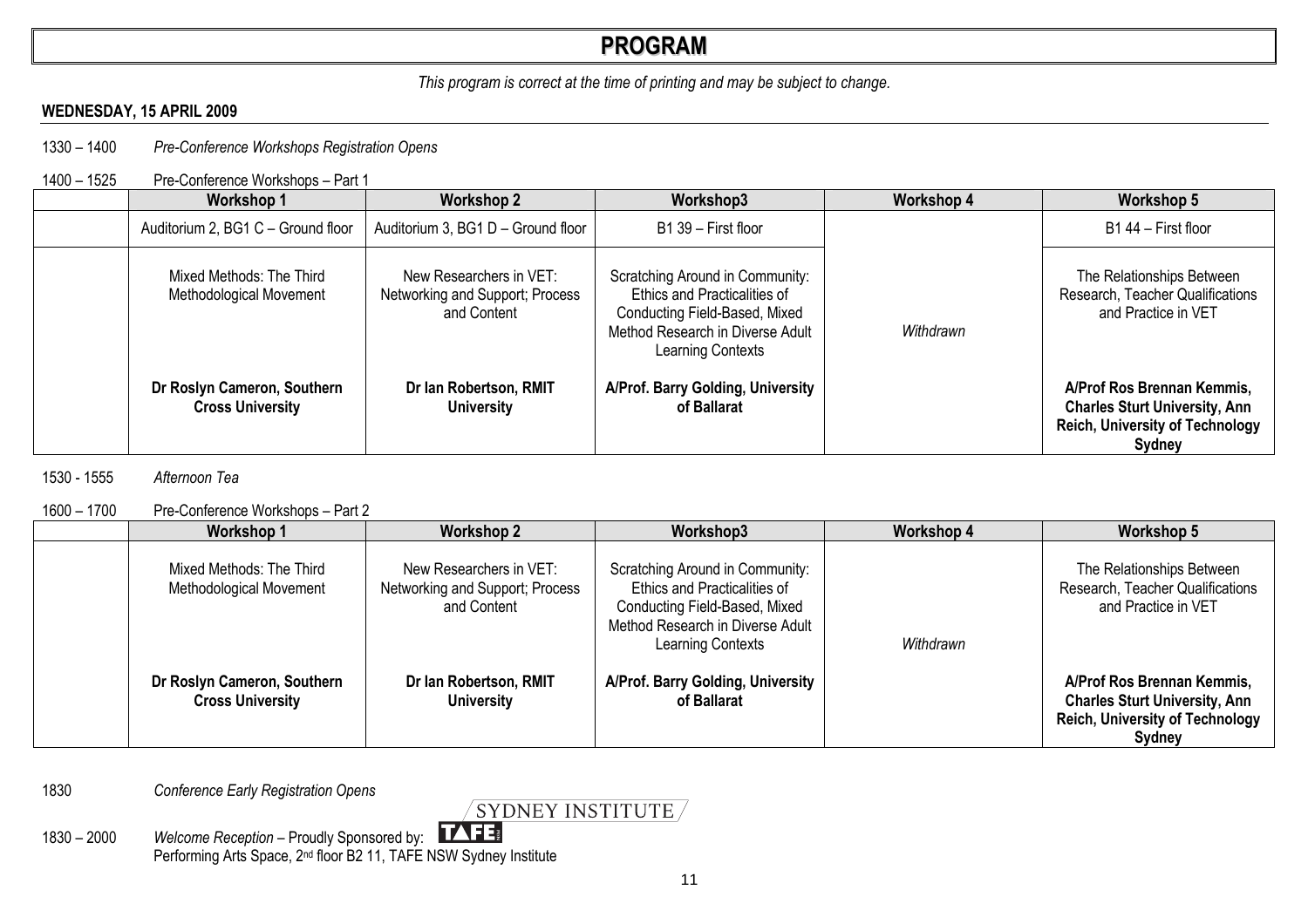#### THURSDAY, 16 APRIL 2009

- 0745 0815 Registration and Arrival Tea/Coffee Hotel Lobby and Oceanic Ballroom Foyer
- 0815 0845 Welcome and Conference Opening Erica Smith, AVETRA President and Pam Christie, Director TAFE NSW Sydney Institute Oceanic Ballroom
- 0845 0930 Keynote Address Reflections on Training and Innovation in Australia: Can the National Training System Meet Expectations? Craig Robertson, Group Manager DEEWR, Australia Chair: Erica SmithOceanic Ballroom
- 0930 0955 Morning Tea Oceanic Ballroom Foyer

## 1000 – 1200 Concurrent Sessions 1

|             | <b>Breakout A</b>                                                                                                                                                               | <b>Breakout B</b>                                                                                                     | <b>Breakout C</b>                                                                                                                                                                                                                                    | <b>Breakout D</b>                                                                                          | <b>Breakout E</b>                                                                                                                                                                               |
|-------------|---------------------------------------------------------------------------------------------------------------------------------------------------------------------------------|-----------------------------------------------------------------------------------------------------------------------|------------------------------------------------------------------------------------------------------------------------------------------------------------------------------------------------------------------------------------------------------|------------------------------------------------------------------------------------------------------------|-------------------------------------------------------------------------------------------------------------------------------------------------------------------------------------------------|
|             | Participation/Participants                                                                                                                                                      | Pedagogy and Practice                                                                                                 | Policy                                                                                                                                                                                                                                               | <b>Traction and Tensions</b>                                                                               | New Researchers                                                                                                                                                                                 |
|             | Chair: Roslyn Cameron<br>Clovelly Room, Lower ground floor                                                                                                                      | Chair: Cathy Down<br>Oceanic Ballroom                                                                                 | Chair: Tom Dumbrell<br>Lady Penrhyn & Scarborough<br>Room, 1 <sup>st</sup> floor                                                                                                                                                                     | Chair: Peter Kell<br>Coogee Room, Lower ground<br>floor                                                    | Chair: Kevin Heys<br>Alexander Room, 1 <sup>st</sup> floor                                                                                                                                      |
| 1000 - 1030 | Abstract #75.00<br>Reality vs. the Myth - Changing                                                                                                                              | Abstract # 6.00***<br><b>Overseas Trained Teachers</b>                                                                | Abstract #78.00<br>Aligning Policy With Practice: An                                                                                                                                                                                                 | Abstract #98.00<br>Making Managers: the Nature of                                                          | Abstract # 105.00<br>Panel of the New Researchers                                                                                                                                               |
|             | Narrative Into Action - Janet<br><b>Hewson</b>                                                                                                                                  | (OTTs): Student Attitudes and<br>Expectations in the Context of<br>Vocational Education - Judie<br>Cross, Jill Murray | <b>Evaluation of Vocational</b><br>Education and Training in the<br>Library and Information Services<br>Sector - Gillian Hallam, Dianne<br>Walton-Sonda, Paul Genoni                                                                                 | Career Pathways into<br>Leadership and Management<br>Roles in VET - Michele<br><b>Simons, Roger Harris</b> | Projects - Melinda Randall, Ruth<br>Wallace, Regan Harding,<br>Llandis Barratt-Pugh, Mark<br>Mossuto                                                                                            |
| 1030 - 1100 | Abstract #17.00<br>Apprenticeship Outcomes and<br>Client Expectations - A Pilot<br><b>Survey of Commercial Cookery</b><br>Graduates and Employers -<br><b>Yiannis Dimitriou</b> | Abstract # 35.00<br>Increasing the Confidence of<br>Advanced RPL Assessors - John<br><b>Mitchell, Judy Gronold</b>    | Abstract # 19.00<br>Abstract #87.00***<br>Workshop:<br>Workshop:<br>Harmonising Further and Higher<br>Head Teacher Perspectives on<br>Education: A Case Study -<br>Their Changing Role in TAFE<br><b>Stephen Crump</b><br><b>NSW</b> - Stephen Black |                                                                                                            | Abstract #65.00<br>Workshop:<br>Understanding and Making Use of<br>NCVER's Online Research and<br>Statistical Information - Miriam<br>Saunders, Francesca Beddie<br>(To be continued next page) |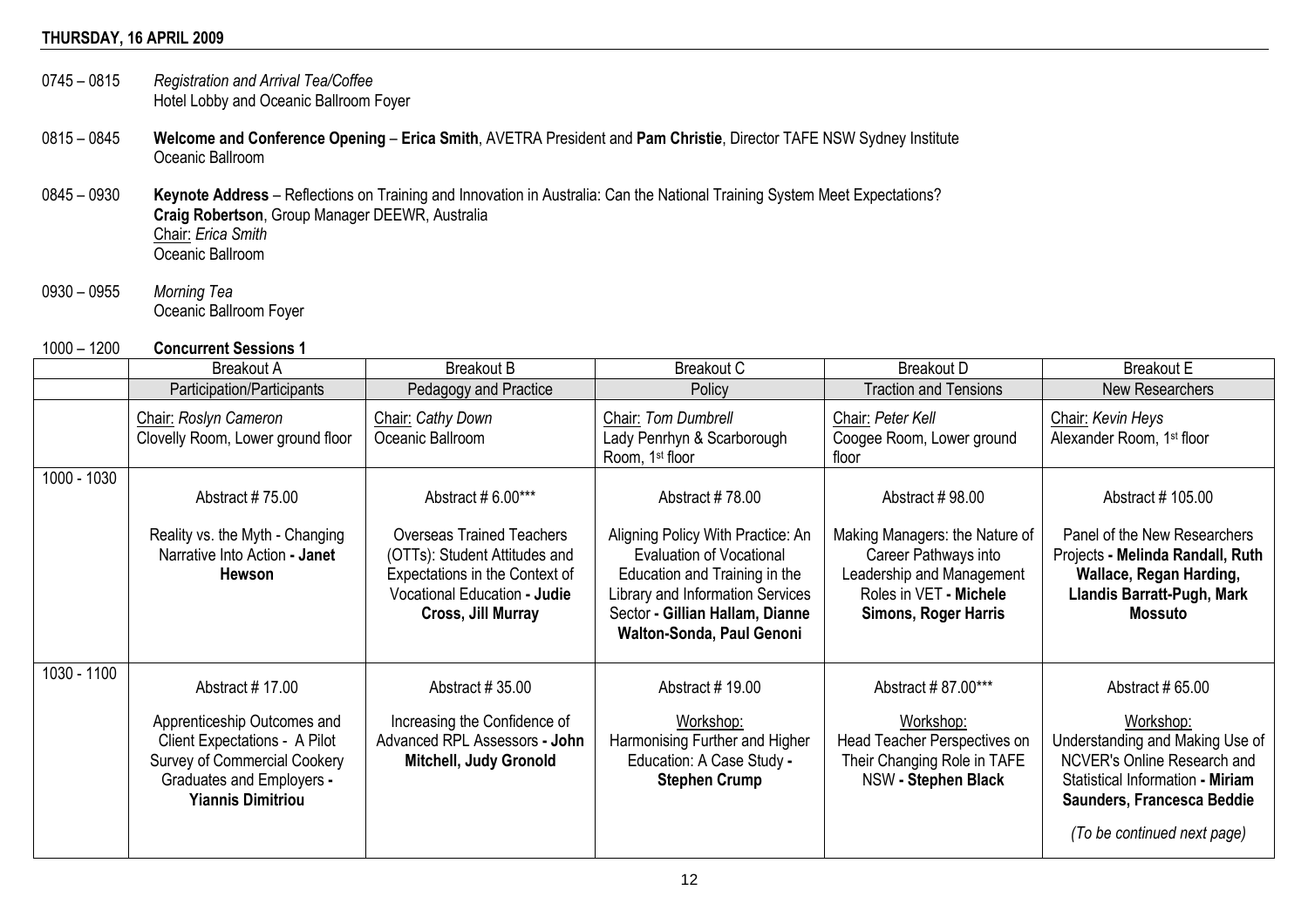|             | Participation/Participants                                                                                                                                                                                                                              | Pedagogy and Practice                                                                                         | Policy                                                                                                                                                                                                                                    | <b>Traction and Tensions</b>                                                                                                                                                                                      |                                                                                                                                  |
|-------------|---------------------------------------------------------------------------------------------------------------------------------------------------------------------------------------------------------------------------------------------------------|---------------------------------------------------------------------------------------------------------------|-------------------------------------------------------------------------------------------------------------------------------------------------------------------------------------------------------------------------------------------|-------------------------------------------------------------------------------------------------------------------------------------------------------------------------------------------------------------------|----------------------------------------------------------------------------------------------------------------------------------|
| 1100 - 1130 | Abstract #37.00                                                                                                                                                                                                                                         |                                                                                                               | Abstract # 24.00                                                                                                                                                                                                                          | Abstract #36.00***                                                                                                                                                                                                |                                                                                                                                  |
|             | Autobiographical Reflection and<br>Perspective Transformation in<br>Adult Learners Returning to Study:<br>Research in Progress - Jennifer<br><b>Miles</b>                                                                                               | Abstract #15.00<br>Workshop:<br>How Training Organisations are<br>Using E-Learning to Support                 | Diversity in VET: Will the German<br><b>Qualifications Framework</b><br>Contribute to Increasing<br>Permeability and Accreditation<br>Between Different Streams of<br>Vocational Preparation and Initial<br>Training? - Thomas Deissinger | <b>Creating Sustainable</b><br>Competitive Advantage and<br>Resilience in VET<br>Organisations: Is Capability<br>Building the Answer? - Mark<br>Harris, Robyn Cooper,<br>Deborah Robertson, Terry<br><b>Clark</b> | (Continuing from previous page)<br>Abstract #65.00<br>Workshop:                                                                  |
| 1130 - 1200 | Abstract #66.00<br>The Post-School Destinations of<br>Young Low Socio-Economic Status<br>Adults: The Place of Vocational<br>Education and Training in the Lives<br>of Queensland's Year 12<br>Completers - Bingyi Li, Michael<br>Singh, Bobby Harreveld | <b>National Training Initiatives</b><br>Around Apprenticeships and RPL<br>- Victor Callan, Annie<br>Fergusson | Abstract #31.00<br>New Directions for Training<br>Packages - Kit McMahon,<br>Daniela Jaron, Peter Collins                                                                                                                                 | Abstract # 32.00***<br>Torquing Up TAFE Teacher<br><b>Traction Through a Critical Spirit</b><br>Discourse - Mark Tyler                                                                                            | Understanding and Making Use of<br>NCVER's Online Research and<br>Statistical Information - Miriam<br>Saunders, Francesca Beddie |

1200 – 1250 Lunch Lower Oceanic Court

1255 – 1340 **Keynote Address –** Widening Participation: Identity, Difference and In/Equality<br>**Professor Penny Jane Burke**, Professor in Education, Roehampton University, UK – *Proudly supported by* <u>Chair:</u> S*tephen Crump*<br>Oceanic Ballroom

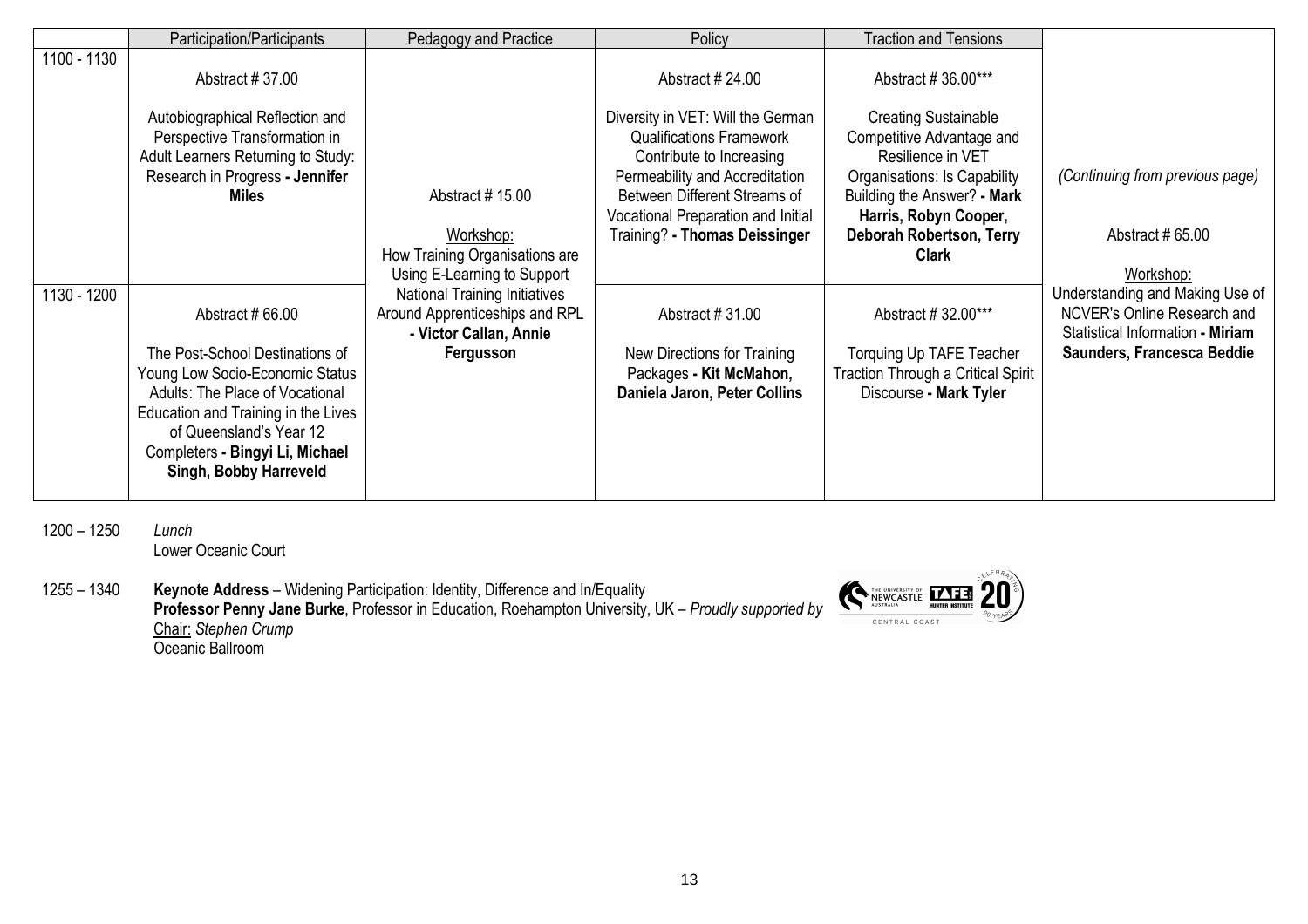| 1345 - 1515 | <b>Concurrent Sessions 2</b>                                                                                                                                                      |                                                                                                                        |                                                                                                                                          |                                                                                                                                                                                                           |                                                                                                                                                                                          |  |
|-------------|-----------------------------------------------------------------------------------------------------------------------------------------------------------------------------------|------------------------------------------------------------------------------------------------------------------------|------------------------------------------------------------------------------------------------------------------------------------------|-----------------------------------------------------------------------------------------------------------------------------------------------------------------------------------------------------------|------------------------------------------------------------------------------------------------------------------------------------------------------------------------------------------|--|
|             | <b>Breakout A</b>                                                                                                                                                                 | <b>Breakout B</b>                                                                                                      | <b>Breakout C</b>                                                                                                                        | <b>Breakout D</b>                                                                                                                                                                                         | <b>Breakout E</b>                                                                                                                                                                        |  |
|             | Participation/Participants                                                                                                                                                        | Pedagogy and Practice                                                                                                  | Policy                                                                                                                                   | <b>Traction and Tensions</b>                                                                                                                                                                              | New Researchers                                                                                                                                                                          |  |
|             | Chair: Melinda Randall<br>Clovelly Room, Lower ground floor                                                                                                                       | Chair: Llandis Barratt-Pugh<br>Oceanic Ballroom                                                                        | Chair: Ann Reich<br>Lady Penrhyn & Scarborough<br>Room, 1 <sup>st</sup> floor                                                            | Chair: Michele Simons<br>Coogee Room, Lower ground<br>floor                                                                                                                                               | Chair: Anne Jones<br>Alexander Room, 1 <sup>st</sup> floor                                                                                                                               |  |
| 1345 - 1415 | Abstract # 10.00***                                                                                                                                                               | Abstract # 25.00***                                                                                                    |                                                                                                                                          | Abstract #43.00***                                                                                                                                                                                        | Abstract # 22.00                                                                                                                                                                         |  |
|             | Social Construction of Skill Viewed<br>Through the Lens of Training for<br>the Cleaning Industry - Erica<br><b>Smith</b>                                                          | Symposium:<br>Playing Your Way to Competency<br>- Mark O'Rourke                                                        | Graduate and Employer<br>Perspectives on Course Efficacy -<br>A Study of VET in a Developing<br>Economy - Helen Teh, Donna<br>Pendergast | A Quarter of a Century of CBT:<br>The Vicissitudes of an Idea -<br>Roger Harris, Steven Hodge                                                                                                             | Linking Flexible VET Delivery to<br>Community Development in the<br>Context of an Indigenous<br>Community - Stuart Anderson,<br>Ruth Wallace, Michael Christie,<br><b>Deanna Kennedy</b> |  |
| 1415 - 1445 |                                                                                                                                                                                   |                                                                                                                        |                                                                                                                                          |                                                                                                                                                                                                           |                                                                                                                                                                                          |  |
|             | Abstract #40.00                                                                                                                                                                   | Abstract #39.00***                                                                                                     | Abstract #14.00***                                                                                                                       | Abstract #48.00                                                                                                                                                                                           | Abstract #67.00                                                                                                                                                                          |  |
|             | VET Pathways into Science,<br>Technology, Engineering and<br><b>Maths Occupations</b><br>- Patrick Lim, Alison Anlezark,<br>Roni Semo, Nhi Nguyen                                 | Aligning Workplace Pedagogies<br>With Learners: What Do They<br>Need to Know? - Sarojni Choy                           | <b>TAFE Teacher's Knowledge</b><br>Bases: Analysis of the Diploma in<br>VET Practice - Ian Robertson                                     | Symposium:<br><b>Leading Secondary Schools</b><br><b>Through Vocational Education</b><br>and Training: Reforming to<br>Senior Learning in Queensland<br>- Xiafang Chen, Michael<br>Singh, Bobby Harreveld | Identification of Numeracy and<br>Literacy Skills of Apprentices and<br><b>Trainees at Central Gippsland</b><br>Institute of TAFE - Shalene<br><b>Wilcock, Neil Hauxwell</b>             |  |
| 1445 - 1515 | Abstract #44.00                                                                                                                                                                   | Abstract # 26.00***                                                                                                    |                                                                                                                                          | Abstract # 20.00***                                                                                                                                                                                       | Abstract #76.00***                                                                                                                                                                       |  |
|             | Enhancing the Integration of<br>Workplace Learning Through the<br>Use of SMS - An Indonesian Case-<br>Study - Kate Collier, Ali<br>Rokhman, Sherria Ayunadini,<br>Panca Kurniawan | Learningful Work: How Can the<br>Workplace Foster Affordances for<br>Learning? - Geri Pancini, Rob<br><b>McCormack</b> |                                                                                                                                          | Viewing RTOs Through the Lens<br>of Culture - Berwyn Clayton                                                                                                                                              | Early Days: A Personal Review of<br>a Research Into Practice Initiative<br>- Regan Harding                                                                                               |  |

1515 – 1540 Afternoon Tea Oceanic Ballroom Foyer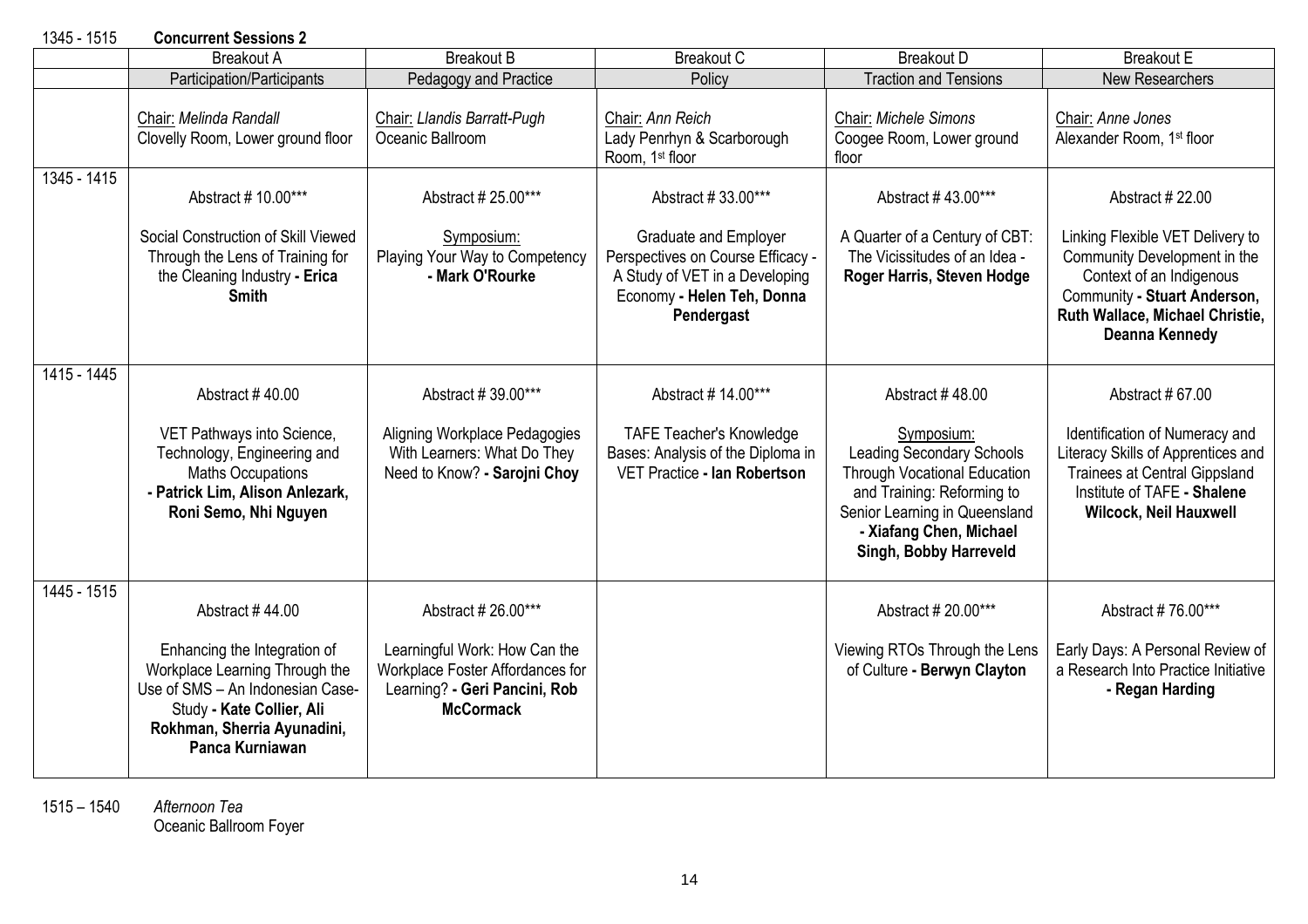- 1545 1715 **Plenary Panel** Future Directions in VET and Implications for VET Researchers and Practitioners Chair: Ros Brennan-Kemmis Panel: Tom Karmel, NCVER and Philip Bullock, Skills Australia Oceanic Ballroom
- 1715 1745 AVETRA AGM **Combined Street Combined Street Street Street Street Street Street Street Street Street Street Street Street S**
- 1900 2230 Pre-Dinner Drinks, Dinner and Awards Presentation Pool Terrace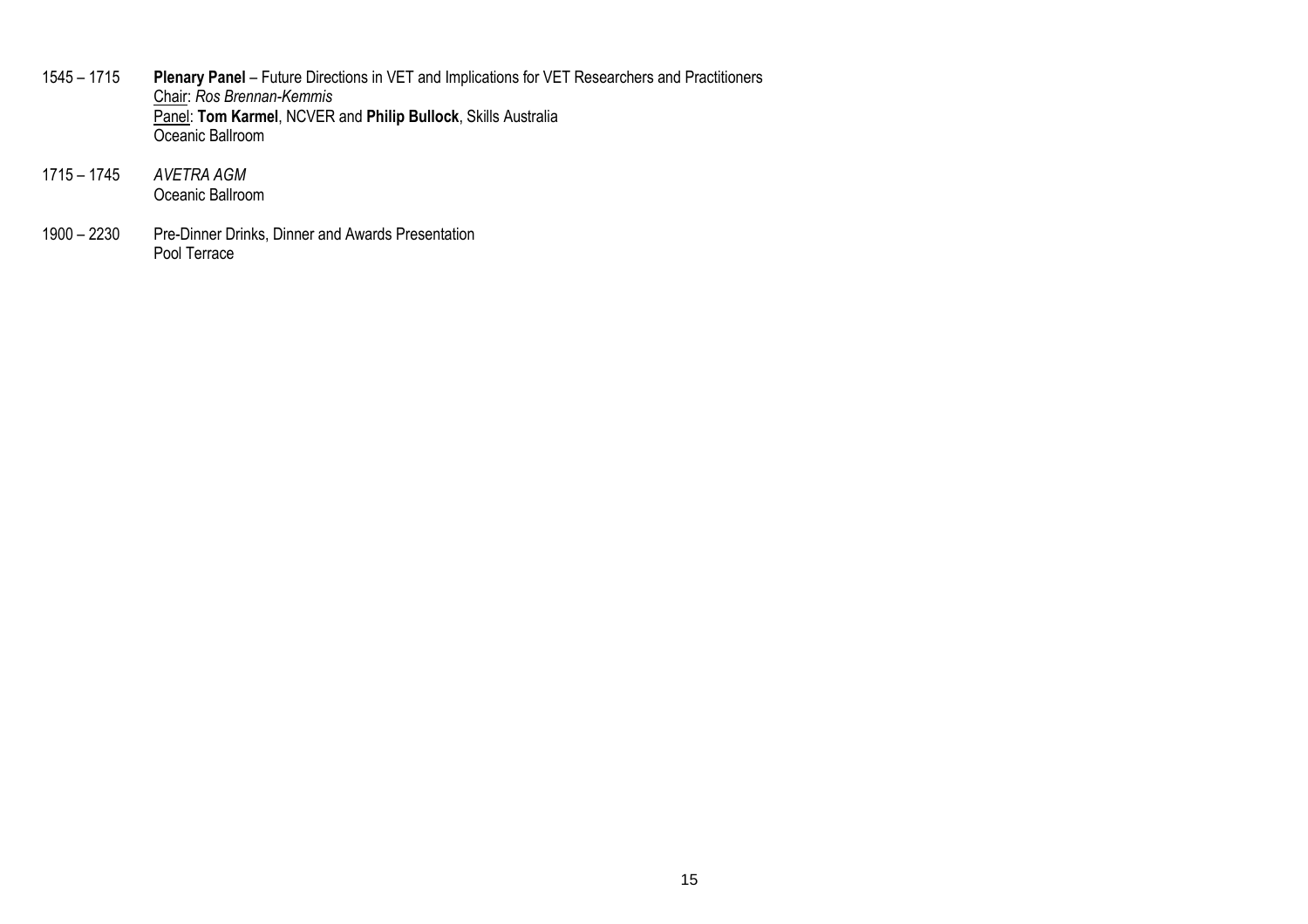## FRIDAY, 17 APRIL 2009

- 0815 0830 Registration and Arrival Tea/Coffee Hotel Lobby and Oceanic Ballroom Foyer
- 0830 0840 Welcome Erica SmithOceanic Ballroom
- 0840 0925 Keynote Address Now You See It, Now You Don't: The Ebb and Flow of Basic Skills in Government Policy and VET Practice Professor Yvonne Hillier, Professor in Education, Brighton University, UK – Proudly Supported by: Chair: Ann ReichOceanic Ballroom Room

UNIVERSITY OF

# 0930 – 1030 Concurrent Sessions 3

|             | <b>Breakout A</b><br><b>Breakout B</b>                                                                                    |                                                                                                                                                                                                | <b>Breakout C</b>                                                                                                                |                                                                                                                                                                                                          | <b>Breakout E</b>                                                                                             |  |
|-------------|---------------------------------------------------------------------------------------------------------------------------|------------------------------------------------------------------------------------------------------------------------------------------------------------------------------------------------|----------------------------------------------------------------------------------------------------------------------------------|----------------------------------------------------------------------------------------------------------------------------------------------------------------------------------------------------------|---------------------------------------------------------------------------------------------------------------|--|
|             | Participation/Participants                                                                                                | Pedagogy and Practice                                                                                                                                                                          | Policy                                                                                                                           | <b>Traction and Tensions</b>                                                                                                                                                                             | New Researchers                                                                                               |  |
|             | Chair: Bobby Harreveld<br>Clovelly Room, Lower ground floor                                                               | Chair: Ian Robertson<br>Oceanic Ballroom                                                                                                                                                       | Chair: Francesca Beddie<br>Lady Penrhyn & Scarborough<br>Room, 1 <sup>st</sup> floor                                             | Chair: Cathy Down<br>Coogee Room, Lower ground<br>floor                                                                                                                                                  | Chair: Stephen Crump<br>Alexander Room, 1 <sup>st</sup> floor                                                 |  |
| 0930 - 1000 | Abstract # 107.00***                                                                                                      | Abstract # 27.00***                                                                                                                                                                            | Abstract #49.00                                                                                                                  | Abstract #68.00                                                                                                                                                                                          | Abstract #80.00***                                                                                            |  |
|             | Social Capital and Employability -<br><b>Ralph Catts</b>                                                                  | From 'Trade Teacher' to 'Critically<br>Reflective Practitioner': The<br>Relationship Between Theory and<br>Occupational Identity Formation<br>in TAFE Teachers - John<br>Haycock, Dianne Kelly | <b>Gaining Policy Traction Through</b><br>Alliances: the Calculation of<br>Friends and Enemies - Jenni<br>Carter                 | The Articulation of School and<br>Work-Based Education and<br>Training: Tractions and<br>Tensions in the Organisational<br>Alignment of Philosophy and<br>Pedagogy - Guihua Cui,<br><b>Michael Singh</b> | New Roles and Challenges for<br>Managers as Facilitators of<br>Workplace Learning - Rosalind<br><b>Carter</b> |  |
| 1000 - 1030 | Abstract # 23.00***                                                                                                       | Abstract #34.00***                                                                                                                                                                             | Abstract #92.00                                                                                                                  | Abstract #52.00***                                                                                                                                                                                       | Abstract # 106.00                                                                                             |  |
|             | Why Do Australian Companies<br>Train Their Workers? An Analysis<br>of the 2005 SEUV Data<br>- Andy Smith, Eddie Oczkowski | The Experience of Learning for<br>the TAFE Student With a Mental<br>Illness: Implications for Policy and<br>Pedagogy - Annie Venville                                                          | Doing a Good Job: How TAFE<br>Institutes Evaluate Their<br>Effectiveness and Efficiency -<br>Josie Misko, Sian Halliday<br>Wynes | Social Partnerships in Learning:<br>Working Across Identity and<br>Learning Boundaries - Ruth<br><b>Wallace</b>                                                                                          | Training Needs Analysis -<br>Optimising Your Chances for<br>Success - Melinda Randall                         |  |

1030 – 1055 Morning Tea Oceanic Ballroom Foyer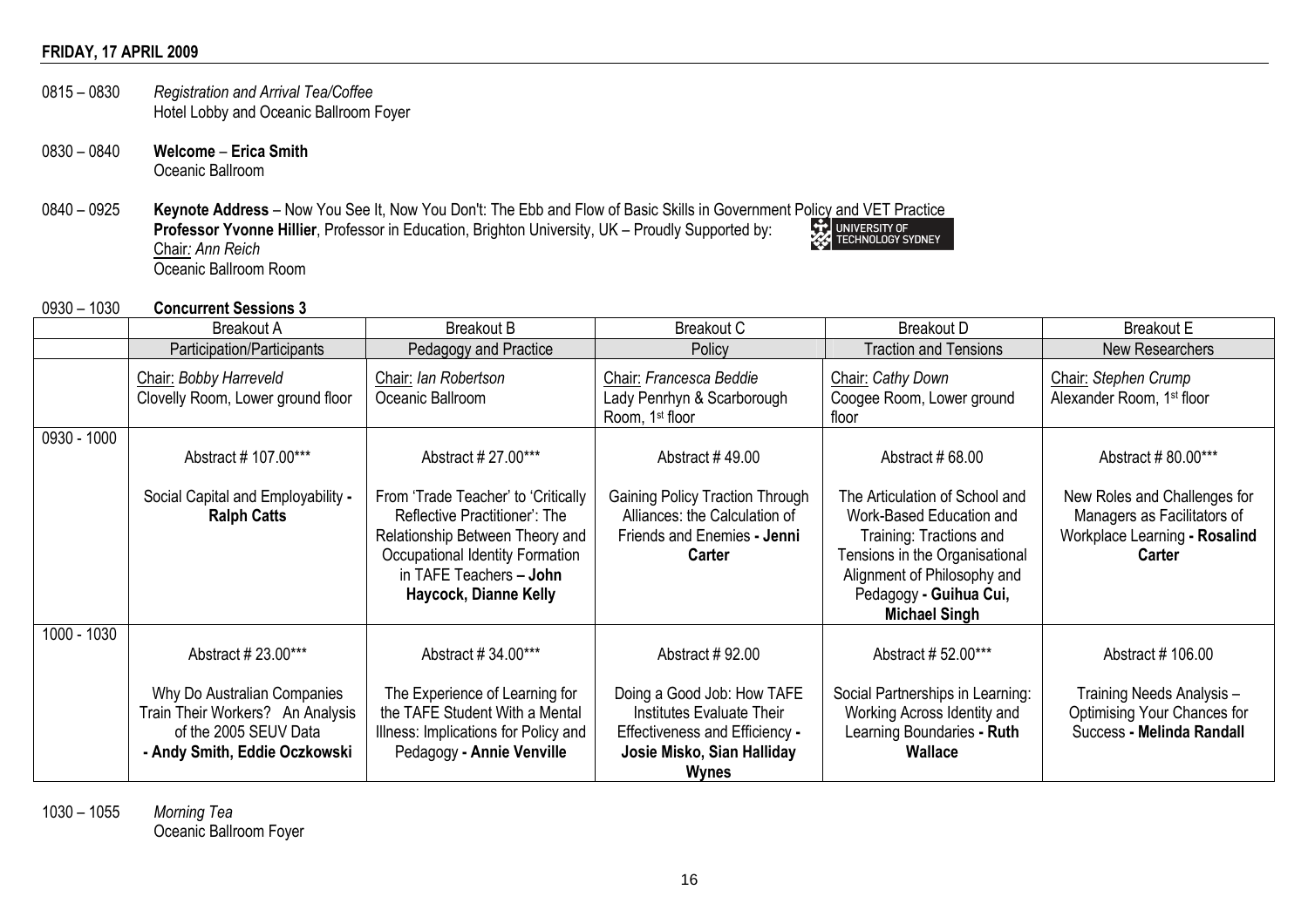#### 1100 – 1300 Concurrent Sessions 4Breakout A Breakout B | Breakout C | Breakout D | Breakout E **New Researchers** Participation/Participants | Pedagogy and Practice | Policy Policy Traction and Tensions <u>Chair:</u> Ruth Wallace Clovelly Room, Lower ground floor <u>Chair:</u> Melinda Randall Oceanic Ballroom <u>Chair:</u> Ian Robertson Lady Penrhyn & Scarborough Room, 1st floor <u>Chair:</u> Tom Dumbrell Coogee Room, Lower ground floor <u>Chair:</u> Carmel Ellis-Gulli Alexander Room, 1st floor 1100 – 1130 Abstract # 12.00\*\*\* The Use of Mixed Methods in VET Research - Roslyn CameronAbstract # 47.00\*\*\* Trainers and Transformation: Facilitating the 'Dark Side' of Vocational Learning - Steven Hodge Abstract # 53.00 Assessing the Impact of NCVER's Research - John Stanwick, Joanne HargreavesAbstract # 73.00 Teachers' Views and Experiences of Higher Education in TAFE - Leesa Wheelahan, Ann Kelly, Stephen Billet Abstract # 81.00 Working with Youth at Risk in the Granville Area: The Story of the Granville Alternative TAFE Education (GATE) Program - Therese Douglas $1130 - 1200$  Abstract # 55.00\*\*\* E-nabling E-Portfolios for Skills Recognition of Aboriginal Art Workers in Central Australia - Alicia BoyleAbstract # 95.00\*\*\* Teachers from Industry: From Work to School - Annette Green Abstract # 83.00 Life as a Lab Rat: Work in the TAFE Sector Under the Victorian Government's Regime of Reform and Experimentation - David McLean, Kangan Batman 1200 – 1230 Abstract # 86.00\*\*\* Aligning Partnerships, Policy and Pedagogy With Participants: A Social Capital Perspective - Jo Balatti, Stephen Black, Ian Falk 1230 - 1300 Abstract # 103.00 Workshop: Thinking and Acting Outside the Square: Collaborative and Participative Research in VET. A Case Study - Elaine Butler, Kate LawrenceAbstract # 100.00\*\*\* Symposium: International Students in Australian VET – Framing a Research Project - Ly Tran, Chris NylandAbstract # 58.00 Workshop: Shifting the Locus/Locusts: Evidence and Insights into Academic Power and Knowledge From Recent Australian Adult, Vocational and Community Education Research - Barry Golding, Annette Foley, Mike BrownAbstract # 88.00\*\*\* Supporting Cultural Change: Recognising the Value of Informal Learning in a Public Service Case Study - Llandis Barratt-Pugh Abstract # 84.00 Round Table session: Practitioners as Researchers: A Forum for New Researchers - Ann Reich, Cathy Down

1300 – 1355 LunchLower Oceanic Court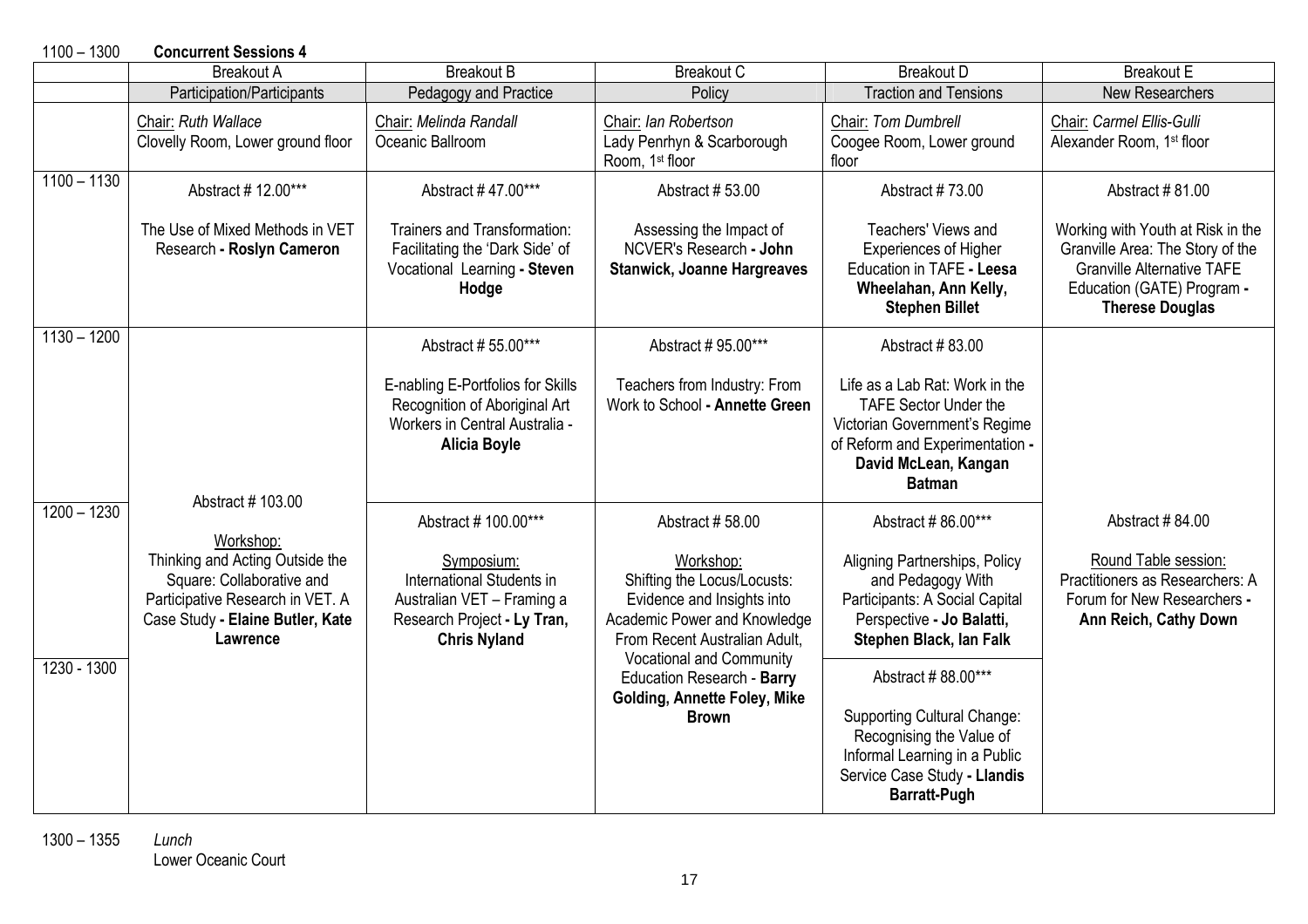| $1400 - 1530$ | <b>Concurrent Sessions 5</b>                                                                                                                    |                                                                                                                                                                                               |                                                                                  |                                                                                                  |                                                                                                 |
|---------------|-------------------------------------------------------------------------------------------------------------------------------------------------|-----------------------------------------------------------------------------------------------------------------------------------------------------------------------------------------------|----------------------------------------------------------------------------------|--------------------------------------------------------------------------------------------------|-------------------------------------------------------------------------------------------------|
|               | <b>Breakout A</b>                                                                                                                               | <b>Breakout B</b>                                                                                                                                                                             | <b>Breakout C</b>                                                                | <b>Breakout D</b>                                                                                | <b>Breakout E</b>                                                                               |
|               | Participation/Participants                                                                                                                      | Pedagogy and Practice                                                                                                                                                                         | Pedagogy and Practice                                                            | <b>Traction and Tensions</b>                                                                     | <b>New Researchers</b>                                                                          |
|               | Chair: Kevin Heys<br>Clovelly Room, Lower ground floor                                                                                          | Chair: Andy Smith<br>Oceanic Ballroom                                                                                                                                                         | Chair: Ruth Wallace<br>Lady Penrhyn & Scarborough<br>Room, 1 <sup>st</sup> floor | Chair: Michele Simons<br>Coogee Room, Lower ground<br>floor                                      | Chair: Llandis Barratt-Pugh<br>Alexander Room, 1 <sup>st</sup> floor                            |
| 1400 - 1430   | Abstract #59.00                                                                                                                                 | Abstract #56.00***                                                                                                                                                                            | Abstract #94.00***                                                               | Abstract #96.00***                                                                               |                                                                                                 |
|               | <b>Synthesising VET Market Research</b><br>to Improve Real VET Participation -<br><b>Paul Harvey</b>                                            | The Certificate IV in Training and<br>Assessment: What Are Our VET<br>Teachers Learning? - Paul<br>Galloway, Cathy Down, Wendy<br>De Luca                                                     | Blended Learning Lead Institute -<br><b>Gerard Corcoran</b>                      | Community, Credit, Connections<br>and Careers - John Pardy                                       |                                                                                                 |
|               |                                                                                                                                                 |                                                                                                                                                                                               |                                                                                  | Pedagogy and Practice                                                                            |                                                                                                 |
| 1430 - 1500   | Abstract #62.00                                                                                                                                 | Abstract #69.00***                                                                                                                                                                            | Abstract #85.00                                                                  | Abstract #16.00***                                                                               | Abstract #50.00                                                                                 |
|               | Women on Track: Addressing Skills<br>Shortages in the<br>Transport/Logistics and<br>Construction Industries -<br><b>Kimberley Turner-Zeller</b> | <b>Crossing Boundaries, Building</b><br>Bridges in the Academic<br>Apprenticeship - Margaret<br>Thorne, Roy Smalley, Faith<br><b>Irving</b>                                                   | <b>Teacher Training and Readiness</b><br>for Working in TAFE - Jane<br>Court     | Panel:<br>Making VET Pedagogy Explicit -<br>Ros Brennan-Kemmis, Sarah<br>Sutcliffe, Sharon Ahern | Symposium:<br>Undertaking Risky Research -<br>Jenni Carter, Steven Hodge,<br>Kerrie McKey-Smith |
| 1500 - 1530   |                                                                                                                                                 | Abstract #97.00                                                                                                                                                                               | Abstract #79.00                                                                  |                                                                                                  |                                                                                                 |
|               |                                                                                                                                                 | Symposium:<br>Skilling for Economic,<br><b>Environmental and Social</b><br>Sustainability: Building 'Integrated<br>Global Educator' Capacity in the<br><b>VET Workforce</b><br>- Terri Seddon | Aiming at Higher Completion<br>Rates in VET - Homi Azemikhah                     |                                                                                                  |                                                                                                 |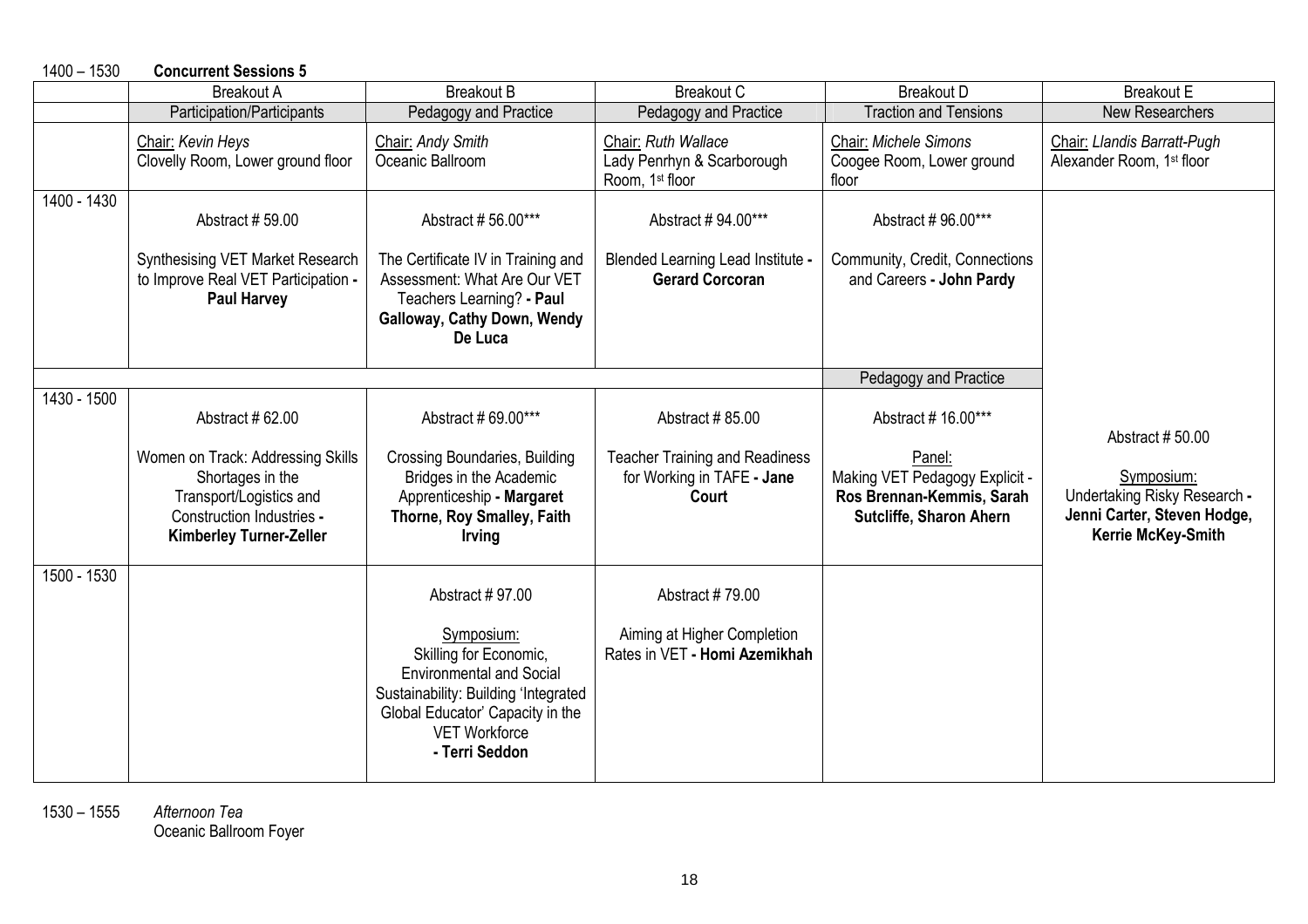1600 – 1615 AVETRA Announcements: - Establishment of World Education Research Association - October VET 2009 – Bobby Harreveld - AVETRA 2010 Conference - Research Mentoring Program - Llandis Barratt-Pugh Oceanic Ballroom

**Chair: Erica Smith** 

- 1615 1645 Plenary Session Aligning VET Research, Policy and Practice: Impacts and Worthiness AVETRA Dr Ray Barker Fellowship Research Project Darryl Dymock & Stephen Billett, Griffith University, Dr Ray Barker Fellowship Winners Chair: Erica SmithOceanic Ballroom
- 1645 Conference Close
- 1650 1710 AVETRA Coach: Luggage Loading
- 1715 AVETRA Coach Departs for Domestic Airport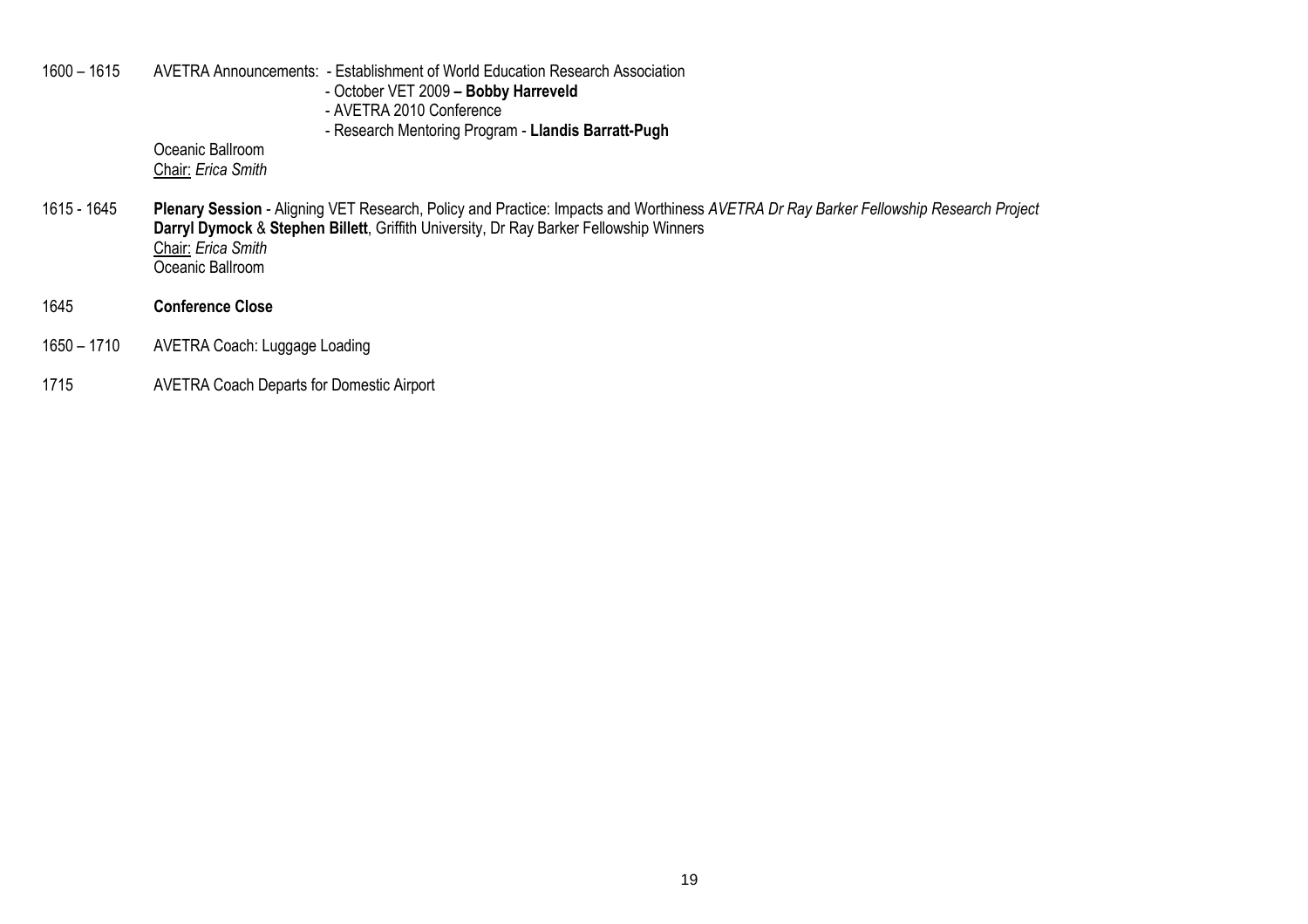# 2009 AVETRA ABSTRACTS

(Research papers abstracts are listed in numerical order and come after the Keynote speakers' abstracts)

\*\*\* Refereed papers - Papers annotated with three asterisks have been refereed to comply fully with HERDC (Higher Education Research Data Collection) verification requirements for a conference publication, full written paper refereed. An anonymous refereeing process has been used. Please note that even with papers that are peer-reviewed in this way, AVETRA can accept no responsibility for the quality or veracity of the content.

Note: all papers will be available on the AVETRA website at the conclusion of the conference

Presenter: Names that are underlined are authors presenting the session.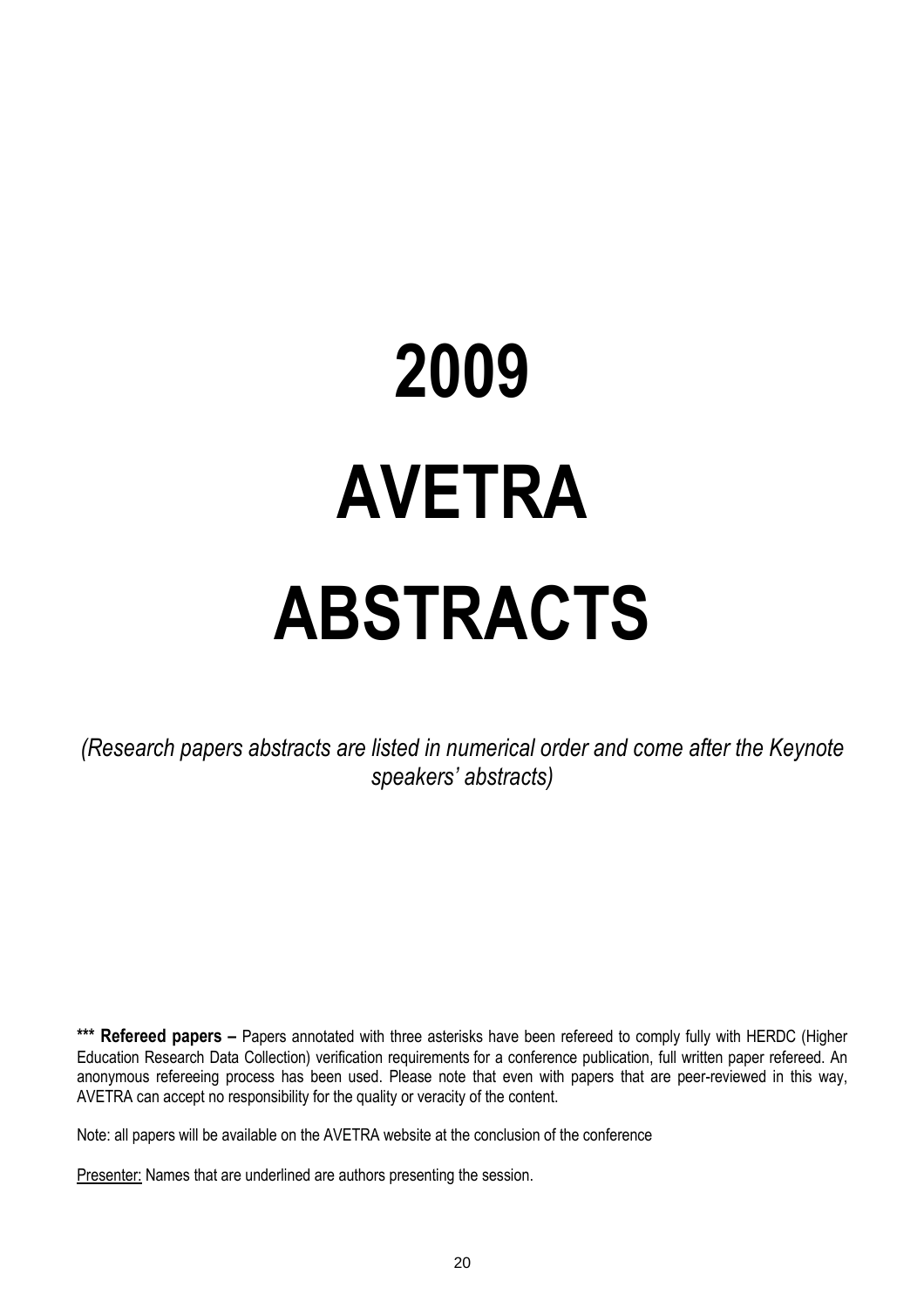# ABSTRACTS Keynote & Plenary Speakers

KEYNOTE PRESENTATION 1: Thursday, 16 April 2009, 0845 – 0930 hours Oceanic Ballroom

## REFLECTIONS ON TRAINING AND INNOVATION IN AUSTRALIA: CAN THE NATIONAL TRAINING SYSTEM MEET EXPECTATIONS?

Mr Craig Robertson, Group Manager DEEWR, Australia

Abstract not available at time of printing. To be advised at the conference

KEYNOTE PRESENTATION 2: Thursday, 16 April 2009, 1300 – 1345 hours Oceanic Ballroom

#### WIDENING PARTICIPATION: IDENTITY, DIFFERENCE AND IN/EQUALITY

#### Professor Penny Jane Burke, Professor in Education, Roehampton University, UK

This keynote will interrogate the underpinning values, perspectives and meanings that shape current policy discourses and practices of widening participation (WP) to higher education. It will pay particular attention to competing discourses at play in relation to access to vocational education and training in higher education and how those discourses construct learner identities in relation to social inequalities of age, class, disability, ethnicity, gender and race (Burke & Jackson, 2007). Research has exposed that educational aspirations and choices are significantly shaped by social differences and inequalities and this is related to problematic hierarchies and divisions in higher education including academic/vocational and knowledge/skills (Morley, 2003, Reay et al., 2005, Reay et al., 2001, Woodin & Burke, 2008). Although policy makes an explicit commitment to widening participation to those groups who are under-represented in higher education, closer analytical attention raises questions about what forms of higher education are being made accessible, to whom and in what ways. In the UK for example, work-based courses are identified as more appropriate for students from non-traditional backgrounds, in order to safeguard the traditional honours degree (DfES, 2003). This presentation examines the complex politics of identity at play in higher educational fields and the ways these shape struggles over access and participation in relation to divisions between academic and vocational forms of higher education. It will consider the ways that research, policy and practice might usefully be brought together to interrogate some of the taken-for-granted assumptions, meanings and practices that might exacerbate rather than challenge exclusions and inequalities in higher education (Burke & Jackson, 2007).

**KEYNOTE PRESENTATION 3:** Friday, 17 April 2009, 1015 – 1115 hours Park Room

#### NOW YOU SEE IT, NOW YOU DON'T: THE EBB AND FLOW OF BASIC SKILLS IN GOVERNMENT POLICY AND VET PRACTICE

Professor Yvonne Hillier, Professor in Education, Brighton University, UK

In the 21st century, our natural resource is our people and their potential is both untapped and vast' (DIUS, 2008). This presentation will discuss how policy for lifelong learning is part of a larger social policy of the economic and social welfare of countries. With particular reference to policy for adult literacy, language and numeracy (ALLN) in England, Professor Hillier will outline a particular approach to policy analysis, Deliberative Policy Analysis (DPA) and how it has enabled an historical examination of the way in which ALLN policy has enjoyed the attention of government and subsequently lost it over the past decades. The presentation will demonstrate how such policy relates to the wider practice of vocational education and more generally to public policy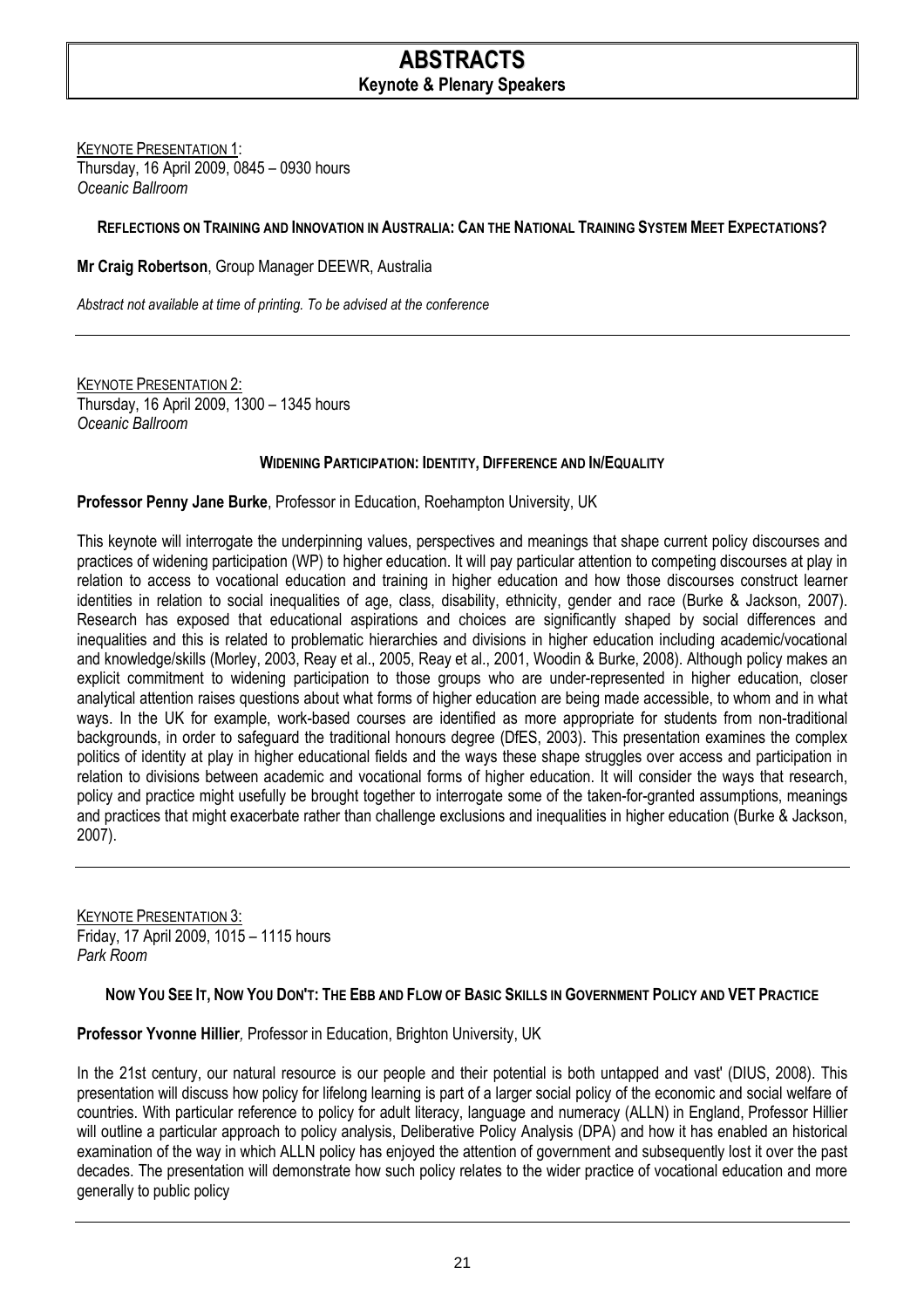#### PANEL SESSION - FUTURE DIRECTIONS IN VET AND IMPLICATIONS FOR VET RESEARCHERS AND PRACTITIONERS

Dr Tom Karmel, Managing Director, National Centre for Vocational Education Research (NCVER), Australia Mr Philip Bullock, Chair, Skills Australia, Australia

## Dr Tom Karmel - Competition in Australia's training market

Competition in the training market has its genesis in the push within public administration to use market mechanisms in the delivery of services. This presentation discusses what markets are and in what circumstances markets lead to optimal outcomes. It concludes that there are many reasons why markets are not optimal in education and training, but that 'market failure' does not imply that there is no 'government failure'. Therefore, the challenge is to design market mechanisms that are useful, while noting that the variety of views of relevant players means that a consensus is unlikely. The presentation concludes with some thoughts on the dimensions of market design.

#### Mr Philip Bullock **–** Future of the National Training System

Philip Bullock, Chair of Skills Australia, will discuss emerging policy issues for the National Training System and focus on ways in which public policy can be designed and implemented to better align the supply and demand of skills, support individuals' careers and meet the nation's skills needs into the future.

PLENARY SESSION: Friday, 17 April 2009, 1615 – 1645 hours Oceanic Ballroom

#### ALIGNING VET RESEARCH, POLICY AND PRACTICE: IMPACTS AND WORTHINESS – AVETRA Dr Ray Barker Fellowship Research Project

#### Darryl Dymock & Stephen Billett, Griffith University, Australia Dr Ray Barker Fellowship Winners

What comprises worthwhile research and the worthiness of its contributions are often constituted in distinct ways by particular interests. Governments might seek findings aligned to current imperatives and policies, employers similarly so, yet with findings applicable to particular work situations. Practitioners look for outcomes applicable to immediate concerns, and researchers are concerned with the esteem of their peers. Traditionally, it has been peer esteem that stands as the basis upon which research outputs have been valued. This tradition appears to be confirmed in the recently announced criteria for the Excellence in Research Australia audits, overturning an emphasis in the defunct RQF on a broader set of impacts. Yet, in a field such as vocational education and training there is, on the one hand, the need for research to have an impact through informing and advising policy and practice, yet at the same time to advance further the legitimacy of the VET sector through securing high measures of esteem within scholarly fields.

This presentation reports the outcomes of the AVETRA Ray Barker funded project which sought to understand and reconcile the needs of diverse interest groups to provide some coherence about how the worth of research and worthiness of researchers' work might be more comprehensively accounted for and acknowledged. The project comprised a review of existing approaches to appreciating the worth of research outputs, the views of different interest groups on the desirability and feasibility of aligning research, policy and practice, and an attempt to advance a more inclusive yet differentiated premise for acknowledging the contributions of research outputs.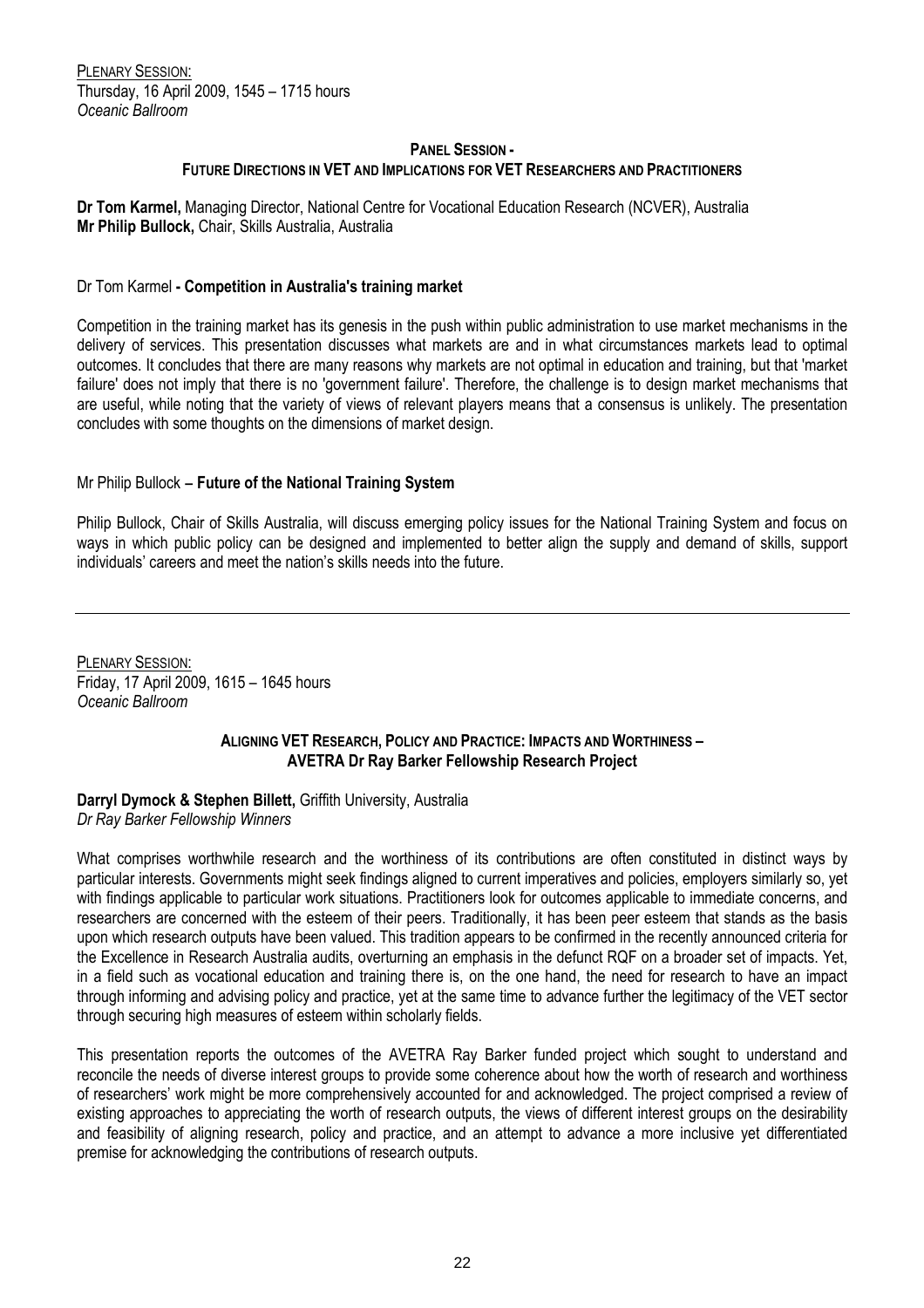# ABSTRACTS Free Papers

Abstract # 6.00 Concurrent Session 1B Thursday, 16 April 2009 1000 – 1030 hours

#### THEME: PEDAGOGY AND PRACTICE

#### \*\*\* OVERSEAS TRAINED TEACHERS (OTTS): STUDENT ATTITUDES AND EXPECTATIONS IN THE CONTEXT OF VOCATIONAL EDUCATION

Jill Murray<sup>1</sup>, <u>Judie Cross<sup>2</sup></u> 1 Macquarie University, NSW 2 Randwick TAFE NSW

The vocational education and preparation of overseas trained teachers (OTTs) in NSW is a demanding and lengthy process. It involves the development of communicative language ability to a standard equivalent to native-like vocational proficiency in two domains: linguistic and pragmatic. In order to demonstrate competence at this level, OTTs in NSW are required to pass an English language test, the NSW Professional English Assessment for Teachers (PEAT). In the PEAT, Listening, Speaking, Reading and Writing are specifically tested in the context of workplace requirements for the NSW education system. Success in the PEAT leads directly to the DET Pre-Employment Program.

In reality, TAFE NSW courses in which students enrol to prepare for the PEAT are less concerned with test-taking strategies than they are with vocational education, although locally designed PEAT exemplars are used as practice and teaching models. Success in the test is difficult to achieve without knowledge of the reality in NSW public schools while the communication skills which are beneficial to the test taker are equally essential in the workplace.

This presentation will outline preliminary findings from research on the attitudes, expectations and vocational learning of a group of OTTs attending Randwick TAFE during Semester 1, 2008. During this semester a specific delivery component was developed that addressed the active skills of Speaking and Writing\*, allowing equal emphasis to be given to both linguistic and pragmatic components of test preparation. The theoretical framework for these materials hypothesised the critical significance of the attitudes held by participants in relation to the test, policy and performance.

Our approach to this research included qualitative and quantitative data derived from pre and post-course questionnaires, use of a Survey Monkey application to collate students' evaluations and PEAT test results received before the end of 2008. One student's performance will be considered as a case study.

Abstract # 10.00 Concurrent Session 2A Thursday, 16 April 2009 1345 – 1415 hours

# THEME: PARTICIPATION/PARTICIPANTS

# \*\*\* SOCIAL CONSTRUCTION OF SKILL VIEWED THROUGH THE LENS OF TRAINING FOR THE CLEANING INDUSTRY

# Erica Smith, University of Ballarat, VIC

Most people would agree that an objective measurement of skill in work is not possible. Many perceptions of what is skilled work privilege 'male' over 'female' occupations, and pre-1950 industrial and craft jobs over more recentlyestablished and service sector jobs. Theories of social construction of skill centre around claim-making by interest groups, structural conditions that allow or prevent such claims, and the institutionalisation of those claims. As skill cannot be measured objectively, the social construction of skill takes on immense significance in defining what are worthy and non-worthy occupations, and the training that is available and valued within those occupations.

A recent NCVER-funded research project on traineeships involved the author in a case study of training in the cleaning industry. The levels of skill and underpinning knowledge in cleaning jobs were at odds with the low status of the industry. Some responses clearly revealed attitudes coloured by social construction and perceptions of labour aristocracy. One effect of these views was a sort of 'false consciousness' among some cleaning workers. Views about cleaning training varied from 'a bit of a shadowy thing' to 'meaningful training (which) should lead to a career path and a more sustainable and better workforce.'

<sup>\*</sup>Reading and Listening were also taught during the course, but were not part of this research project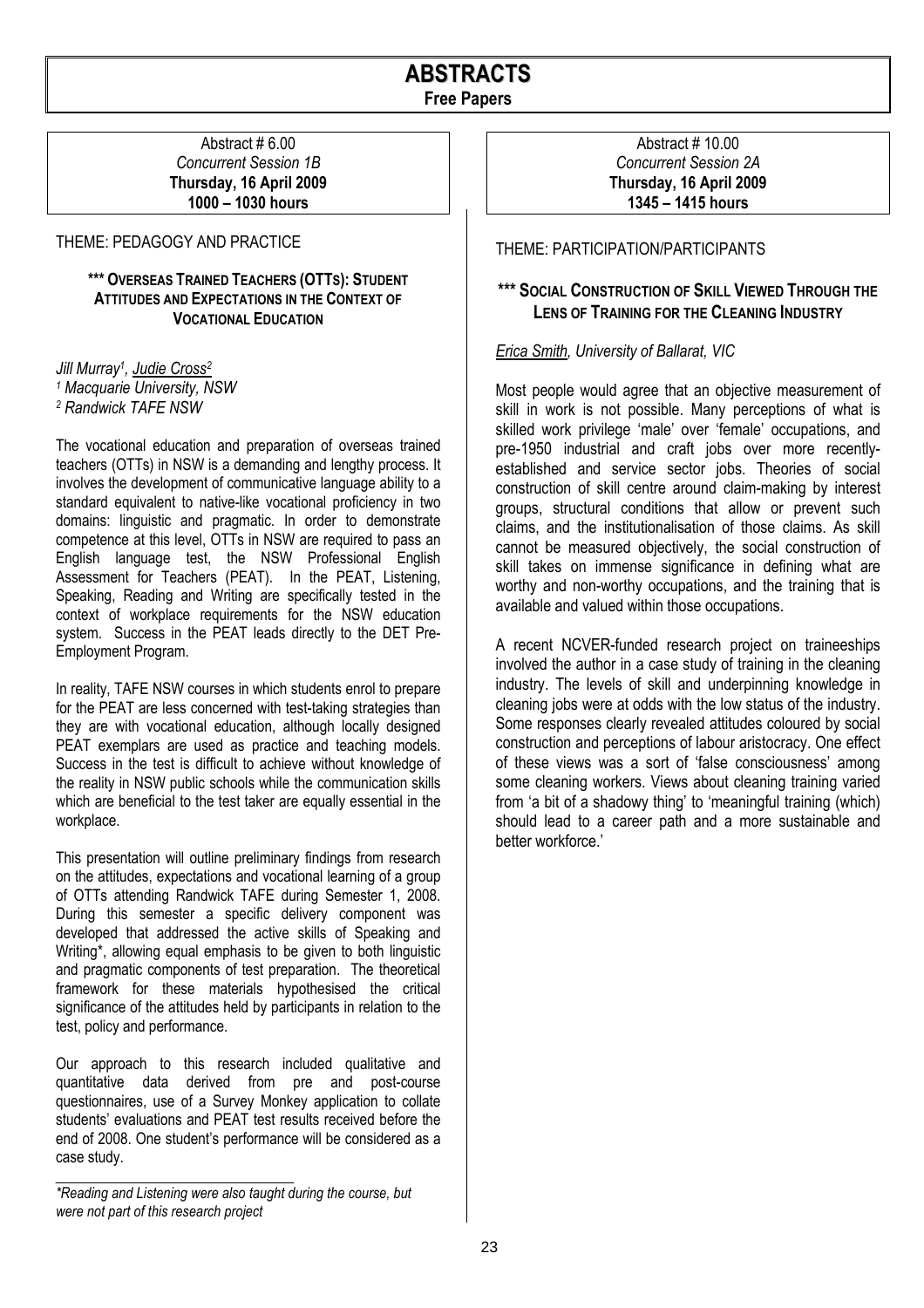#### Abstract # 12.00 Concurrent Session 4A Friday, 17 April 2009 1100 – 1130 hours

# THEME: PARTICIPATION/PARTICIPANTS

# \*\*\*THE USE OF MIXED METHODS IN VET RESEARCH

# Roslyn Cameron, Southern Cross University, NSW

Mixed methods research is an emerging third methodological movement with a growing body of trans-disciplinary literature. Some say it is a movement still in its adolescence and yet to reach its maturity (Bazeley 2008; Teddlie & Tashakkori 2009). Nonetheless, the discipline fields which are showing high levels of acceptance for mixed methods are those related to education, health and the social sciences. Prominent research methodologists/authorities from across several discipline fields are emerging and guiding the commentary and the movements' momentum, especially in Europe and the United States. This presentation reports the findings of a study that has systematically reviewed papers from the 10th and 11th Annual AVETRA Conferences held in 2007 and 2008, along with journal articles published in the International Journal of Training Research from 2003-2008. The aim of the study is to provide a methodological map of the vocational education research reported at the conferences and within the journal, and in particular the use of mixed methods research in Australian based VET research. The data will be compared to similar research conducted in business and management research. Implications for research training, research capacity building and research publication are discussed with particular reference to the field of vocational education and training..

# THEME: POLICY

# \*\*\*TAFE TEACHER'S KNOWLEDGE BASES: ANALYSIS OF THE DIPLOMA IN VET PRACTICE

# Ian Robertson, RMIT University, VIC

In a recent article, Robertson (2008) used twelve knowledge bases proposed by Turner-Bisset (2001) to show that completion of the Certificate IV in Training and Assessment does not guarantee development of the full set of knowledge bases required of a professional teacher. In Victoria, under a state-wide agreement, TAFE teachers seeking unhindered progression through salary scales are required to complete the Diploma in Vocational Education and Training Practice (or equivalent). The current presentation extends the analysis described above to evaluate if completion of the Diploma in Vocational Education and Training Practice is likely to allow vocational teachers to develop the knowledge bases required of professional educators.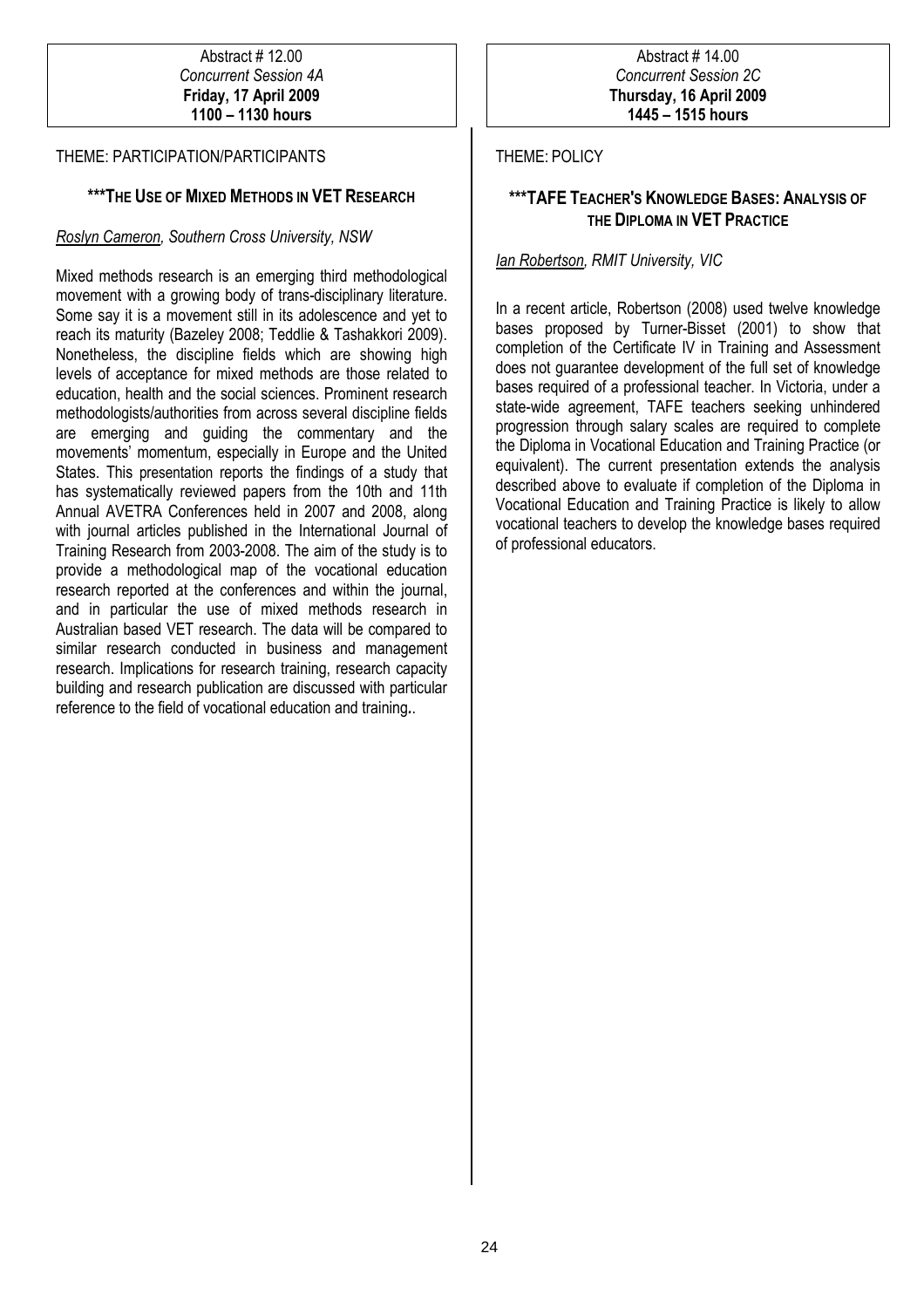#### Abstract # 15.00 Concurrent Session 1B Thursday, 16 April 2009 1100 – 1200 hours

#### THEME: PEDAGOGY AND PRACTICE

# HOW TRAINING ORGANISATIONS ARE USING E-LEARNING TO SUPPORT NATIONAL TRAINING INITIATIVES AROUND APPRENTICESHIPS AND RPL

Victor J Callan<sup>1</sup>, Annie Fergusson<sup>2</sup>

<sup>1</sup>The University of Queensland, QLD <sup>2</sup>Australian Flexible Learning Framework, SA

This project completed 21 interviews to investigate how organisations are using e-learning in innovative approaches that support more responsive, flexible and effective training, particularly in skills shortage areas. Findings revealed that industry developments are occurring within the bakery, and building and construction industries, in particular. The Bakers Delight and Hunter Institute partnership illustrates the value of industry partnerships, the utility of pilot programs up front and the virtues of using a variety of e-learning tools. The construction industry emerges as having the most developments around the use of e-learning strategies to promote more flexibility, higher rates of on-the-job training and opportunities for more accelerated completions of qualifications to assist in responses to skills shortages. Finally, the plumbing industry is exploring and gathering evidence around the best ways to transform training through the application of more blended forms of training. The industry stands as an exemplar in how to explore what is required. The national priority area of RPL practice currently has limited use of the new technologies. However, e-portfolio adoption is growing, and there are some examples of e-portfolio applications to support skills recognition. According to those interviewed, the key benefits of more e-learning for businesses in these areas of skills shortages include more flexibility, increased levels of on the job training, better quality in the training especially across multiple locations, more customisation of the training around business needs and cost savings. A major barrier exists around the challenge of changing mind-sets that are still locked into the traditional models of training delivery.

Abstract # 16.00 Concurrent Session 5D Friday, 17 April 2009 1430 – 1500 hours

# THEME: PEDAGOGY AND PRACTICE

#### \*\*\*MAKING VET PEDAGOGY EXPLICIT

<u>Ros Brennan Kemmis AM<sup>1</sup>, Sharon Ahern<sup>1</sup>, Sarah Sutcliffe<sup>2</sup></u> <sup>1</sup>Charles Sturt University, NSW 2 Canberra Institute of Technology, ACT

This presentation is part of a larger research and publication project that is taking place in the Pedagogy, Education and Praxis research group in the Research Institute of Professional Practice Learning and Education (RIPPLE). It builds on the theoretical framework that has informed the publication of an international series of books relating to pedagogy and practice. This empirical project will provide insights into VET pedagogy and praxis that will be juxtaposed beside the results of a similar project in Sweden in late 2009.

The major objective of this project will be to develop an overview of VET pedagogy in Australia with particular reference to different contexts and different locations that will inform both policy and practice.

This objective will be achieved by:

- an examination of a range of NCVER publications over the last five years
- interviews with a number of curriculum managers, teachers and materials developers across the VET sector
- engaging in validation exercises with a range of stakeholders.

"'To see what all this really was', she insisted, 'beyond the relics and the old-fashioned horrors and shows-you needed a passion for the everyday'. That was how she put it. 'And for that, mere looking got you nowhere. All you see then', she told him, 'is what catches the eye, the odd thing, the unusual. But to see what is common, that is the difficult thing, don't you think? For that we need imagination, and there is never enough of it- never, never, enough'" (Malouf, 1999).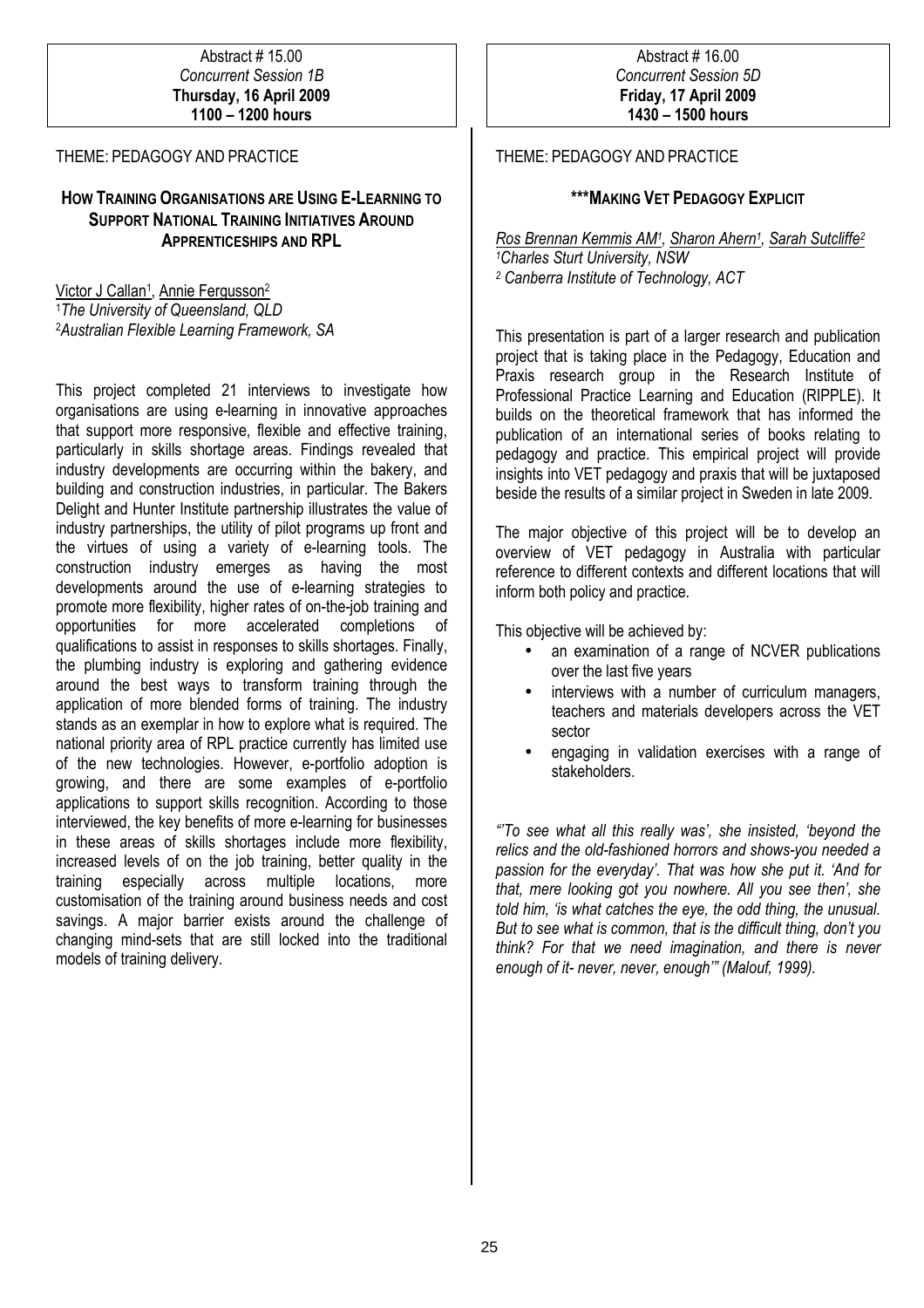#### Abstract # 17.00 Concurrent Session 1A Thursday, 16 April 2009 1030 – 1100 hours

## THEME: PARTICIPATION/PARTICIPANTS

# APPRENTICESHIP OUTCOMES AND CLIENT EXPECTATIONS – A PILOT SURVEY OF COMMERCIAL COOKERY GRADUATES AND EMPLOYERS

# Yiannis Dimitriou, Skills Tasmania, TAS

This project was an attempt to establish whether the outcomes of the same qualification issued by different training organisations meet the expectations of employers and graduates and whether they do so in a consistent manner.

The project was a pilot and focused on graduates of a Commercial Cookery apprenticeship and their employers.

Overall, the findings of the graduate survey were positive, with good satisfaction rates and high rates of successful work outcomes in terms of gaining employment.

Employers' views were mixed on whether the knowledge and skills of those who have completed a Commercial Cookery apprenticeship met industry expectations. A number of employers commented that the completion of the certificate was only the beginning and that more experience in the kitchen was needed before graduates could progress to more senior positions in the kitchen. The results of the employer survey suggest that there are at least five parameters that influence the outcome of a completed apprenticeship

#### THEME: POLICY

# HARMONISING FURTHER AND HIGHER EDUCATION: A CASE **STUDY**

Stephen Crump<sup>1</sup>, Meg McLoghy<sup>2</sup>, David Kirkby<sup>2</sup>, Julie Johnson<sup>2</sup> , <sup>1</sup>University of Newcastle <sup>2</sup>TAFE NSW, Hunter Institute

The Central Coast Campuses is a joint venture partnership between the University of Newcastle and the TAFE NSW - Hunter Institute. The campus has been a multi-sector entity since inception 20 years ago (1989) and has been praised for the work done to provide improved access and participation in to education and training in the region. However, despite a proud history of achievements the policy framework for further and higher education is about to change dramatically and the two partners have begun a process for re-invigorating the relationship and adapting to new (and harder) times through discussing shared experiences of the multi sector arrangement and to identify opportunities for developing the partnership.

The workshop will generate interactive discussion and scenario planning as the basis for the design of a research program to be used to evaluate and assess the outcomes during 2009 and 29010, but allow participants to apply the research design to other contexts. The 5 themes are: Identification of Industry Needs; Course Development; Articulation; Funding Applications and Joint Facilities.

A proposed process framework for actioning the identified opportunities is: University/TAFE/Industry joint business needs analysis; Value Proposition Development; Integrated planning and Coordinated execution. The opportunities identified at the workshop will be used to determine how to progress and action by the end of 2009, not only at the Central Coast Campuses. A 'community of practice' could be forged by the workshop participants to continue the dialogue over how to improve participation, policy and pedagogy.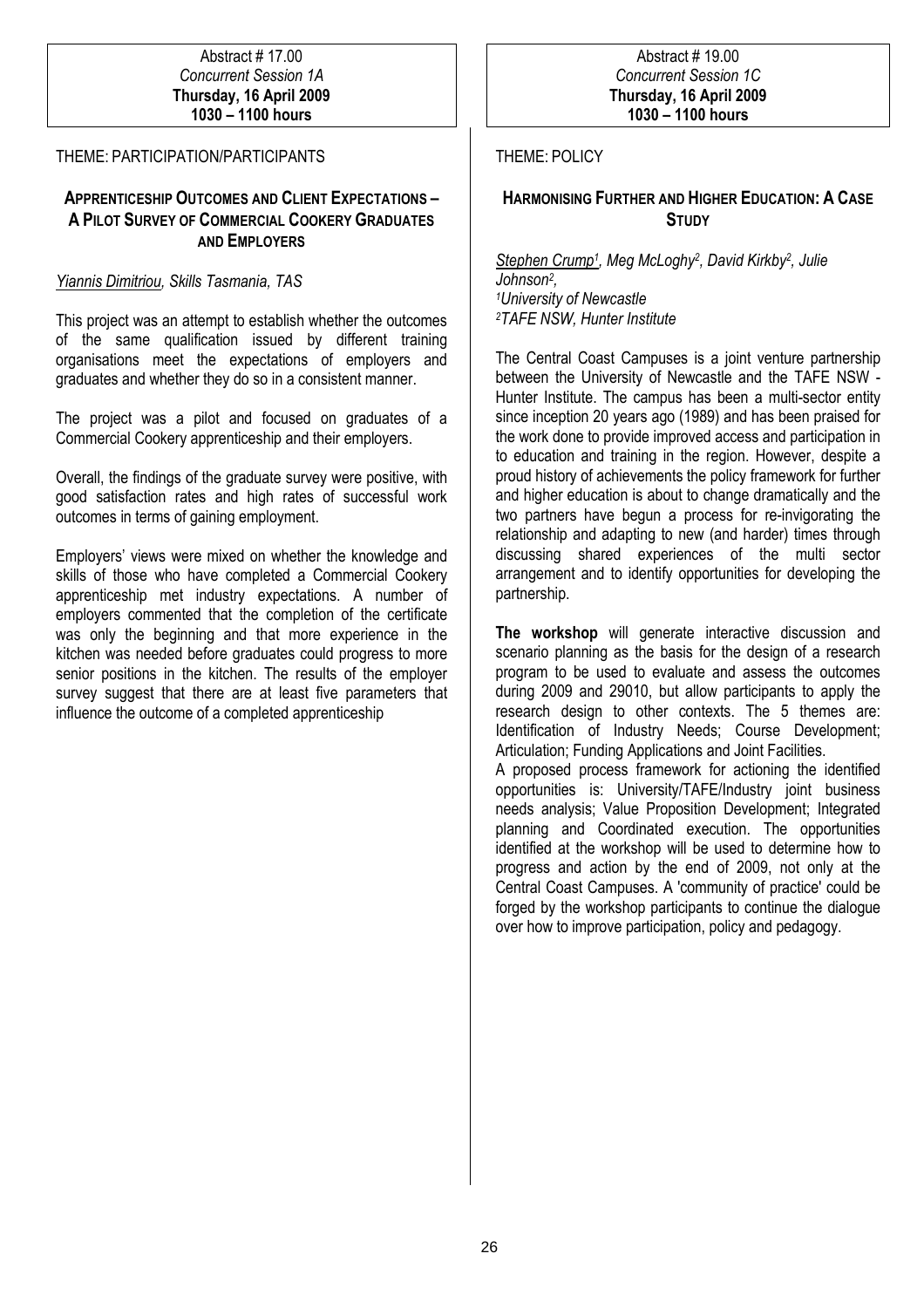#### Abstract # 20.00 Concurrent Session 2D Thursday, 16 April 2009 1445 – 1515 hours

# THEME: TRACTION AND TENSIONS

# \*\*\*VIEWING RTOS THROUGH THE LENS OF CULTURE

Berwyn Clayton, Work-based Education Research Centre, Victoria University, VIC

Alvesson (2002) uses the concept of culture as a lens through which to view an organisation. He believes that a cultural focus offers a creative way of understanding modern organisations. Whilst the author generally regards shared meanings as critical for coordinated action and interaction, he contends that a study of culture can be a powerful tool in counteracting commonly held beliefs and values that limit personal autonomy and slow the progress of change within organisations. In the study on structures and cultures in Australian registered training organisations undertaken as part of Supporting VET providers in building capability, work teams were asked to describe their own cultures and that of their organisation. This presentation highlights the cultural complexity that can be found in the VET workforce, complexity which can and does make cultural change a complicated and somewhat problematic process, particularly in large providers of vocational education and training.

# THEME: NEW RESEARCHERS

# LINKING FLEXIBLE VET DELIVERY TO COMMUNITY DEVELOPMENT IN THE CONTEXT OF AN INDIGENOUS **COMMUNITY**

Stuart C. Anderson<sup>1</sup>, Ruth Wallace<sup>2</sup>, Michael Christie<sup>2</sup>, Deanna Kennedy<sup>3</sup> **IVET Community Services and Health, Charles Darwin** 

University, NT <sup>2</sup>Social Partnerships in Learning Consortium Charles Darwin University, NT <sup>3</sup>Sunrise Health Services, Wugularr Community, NT

This presentation reports the findings of a collaborative project with indigenous learners engaged in VET programs in community services and youth work situated in the community of Wugularr in southeastern Arnhem Land. A customised action research methodology was used to allow participants and researchers to explore personal histories and notions of community engagement; innovative approaches to delivery and evidence collection; and specifically the integration of community project based pedagogies into workplace situated training and assessment.

The majority of participants expressed satisfaction with the quality of their VET experiences, in particular the performance of teaching staff. They however did express disappointment with the university's approach to relationship building, consistency of delivery and in particular access to student support in the past. Over the course of this project the importance of developing and nurturing relationships based on mutual benefit emerged as a central thread binding good community engagement with the ability to implement flexible approaches to VET delivery and assessment. The building of such relationships is an ongoing process that takes time.

Successfully implemented innovative and community negotiated approaches used during this project included the use of project pedagogies and digital media for the collection of assessment evidence. The success of both of these methods can be largely attributed to their use of community languages, community resources and the participant's own workplace in the learning and assessment process. Despite the documented successful engagement of learners and improvement in modular completion rate; consistency of engagement with learners during periods where lecturing staff are not physically present, and the influence of family and community rhythms remain issues that strongly affect the capacity of community members to participate in VET programs.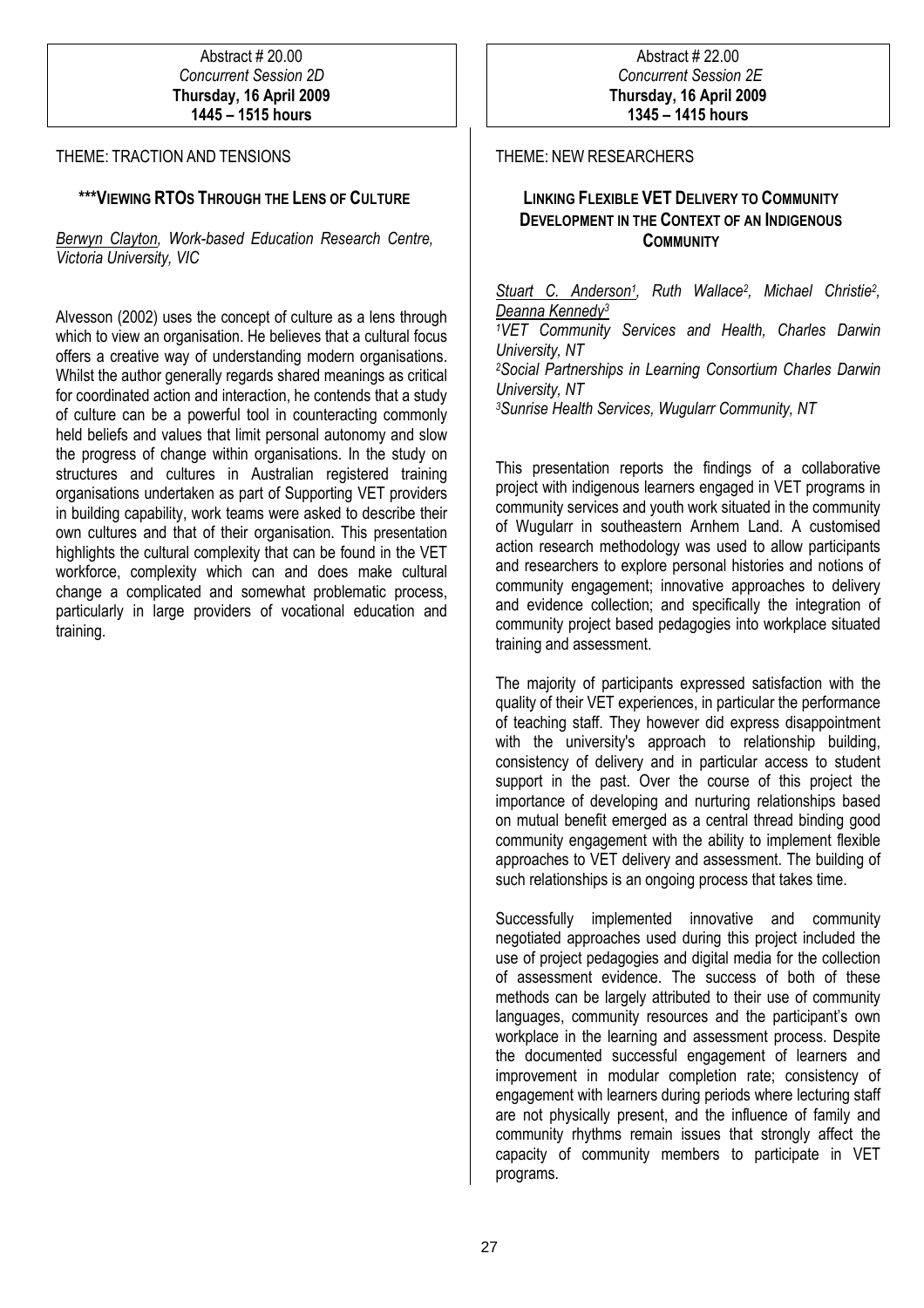#### Abstract # 23.00 Concurrent Session 3A Friday, 17 April 2009 1000 – 1030 hours

#### THEME: PARTICIPATION/PARTICIPANTS

# \*\*\*WHY DO AUSTRALIAN COMPANIES TRAIN THEIR WORKERS? AN ANALYSIS OF THE 2005 SEUV DATA

<u>Andrew Smith1,</u> Eddie Oczkowski<sup>2</sup> <sup>1</sup>School of Business, University of Ballarat, VIC <sup>2</sup>School of Commerce, Charles Sturt University, NSW

Despite the ongoing research carried out into employer training in Australia and overseas (Cully, 2006) and the availability of statistical evidence on training investments by Australian employers (ABS, 2003, NCVER, 2006), the operation of training activities within organisations remains something of a 'black box' for research and policy makers. This is particularly the case for understanding the reasons why employers provide training and their choices about the type of training they provide. Recent work by the Australian Industry Group (Allen Consulting Group, 2006) and the Business Council of Australia (2006) has underlined the increasingly strategic nature of training in modern Australian organisations. These reports highlight the fact that organisations are beginning to realise that their future access to the skills they have identified as necessary for future growth cannot be guaranteed by the outputs of the national vocational education and training (VET) system and they need to increase their own training efforts inhouse to ensure the supply of skills. Research overseas has highlighted the prominence of training in the development of new approaches to human resource management and high performance work systems (Butler et al, 2004). Here training is important because it enables employers to implement new systems of work organisation that will radically improve business performance. Cappelli (2004) has argued that training plays a key role in building the close human relationships required for high performance work systems often referred to as "social capital". This presentation presents an analysis of the 2005 Survey of Employer Use and Views of the VET system to uncover the reasons why employers provide training in different circumstances and how different organisational characteristics will predispose employers towards discrete training choices.

# THEME: POLICY

# DIVERSITY IN VET: WILL THE GERMAN QUALIFICATIONS FRAMEWORK CONTRIBUTE TO INCREASING PERMEABILITY AND ACCREDITATION BETWEEN DIFFERENT STREAMS OF VOCATIONAL PREPARATION AND INITIAL TRAINING?

#### Thomas Deissinger, University of Konstanz, Germany

The European Qualifications Framework (EQF) is seen as a starting point from which the various VET systems in Europe establish their respective National Qualifications Frameworks (NQFs), supporting the so-called "Lisbon-Brugge-Copenhagen Process". The latter demands the opening-up of education and VET systems in the context of concepts such as the "learning economy" or "lifelong learning" by putting a specific emphasis on learning outcomes and validated competences irrespective of the context in which they were gained. VET systems with a strong focus on initial training hereby obviously face the most serious challenges. The "nation-specific" strategy of Germany is to link two worlds: Keeping the well-functioning elements of the VET system (such as the dual system of apprenticeship training) stable while at the same time trying to cope with the prominent "European issues" such as "informal learning", "modularisation" and "accreditation of prior learning".

In the case of Germany, one of the major political and pedagogical issues in this context is re-defining the relationship between vocational preparation, basic vocational training and initial vocational training, both in schools and in the apprenticeship system. This also includes sorting existing qualifications along competence dimensions and levels which are based on general descriptors.

The presentation focuses on these open issues and obvious tension fields and investigates into the limitations of the German VET system with respect to the EQF or GQF "philosophy" by discussing those institutional, legal and didactical reforms with respect to the diversity within the German VET system that seem inevitable should the framework concept of the EU ever lead to the desired results.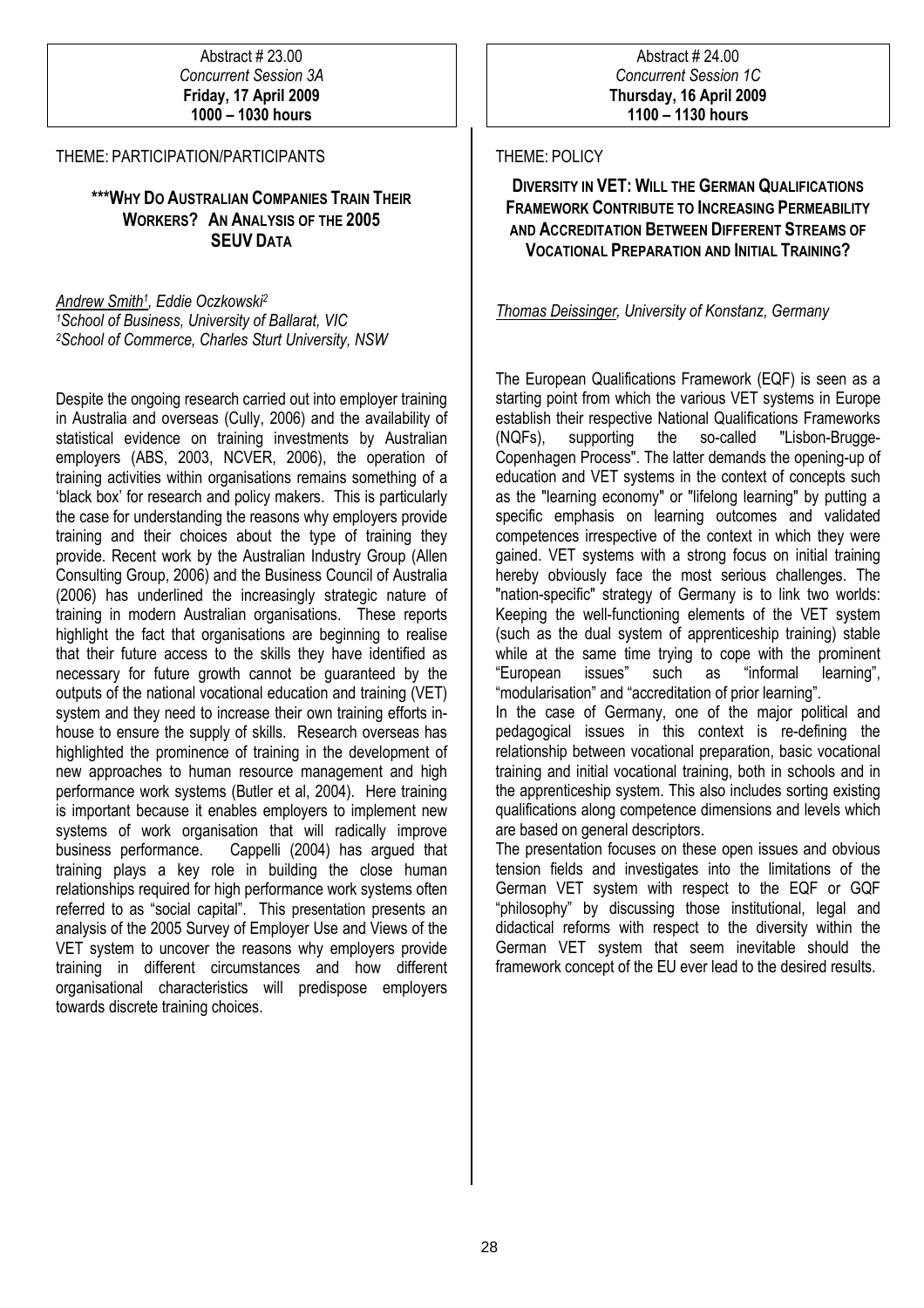#### Abstract # 25.00 Concurrent Session 2B Thursday, 16 April 2009 1345 – 1415 hours

# THEME: PEDAGOGY AND PRACTICE

# \*\*\*PLAYING YOUR WAY TO COMPETENCY

Mark O'Rourke, Juanita Custance Victoria University, VIC

The use of computer games as learning tools is now commonplace, but how effective is their delivery? This presentation explores the impact of narrative and gameplay elements on student learning outcomes when computer games are used as education and training tools and asks if interactive gameplay provides a more appropriate context in which to deliver information than the more commonly employed multiple-choice quiz interactive? Activity Theory has been used to analyse quantitative and qualitative data collected during trials of two computer based products - an interactive game and a multiple-choice quiz. Initial results of the research indicate that deep, sustainable learning is more successfully achieved when learners engage with content delivered within an interactive game based framework.

#### THEME: PEDAGOGY AND PRACTICE

# \*\*\*LEARNINGFUL WORK: HOW CAN THE WORKPLACE FOSTER AFFORDANCES FOR LEARNING?

Geri Pancini, Rob McCormack Victoria University, VIC

Victoria University has recently nominated workplace learning as a universal feature of all its courses. It has also established the Work-based Education Research Centre (WERC) to provide the research and development underpinnings needed to build world class innovation in vocational and work-based education at Victoria University and to contribute more generally to knowledge and policy development in these areas. As a contribution to the work of grounding these developments in current experience, theories and research, this presentation will probe current literature around workbased education through the question: How can workplaces be places of learning? That is, how can they be sites that help produce graduates with learning attributes that are attuned and responsive to a flexible world of change, complexity and contingency?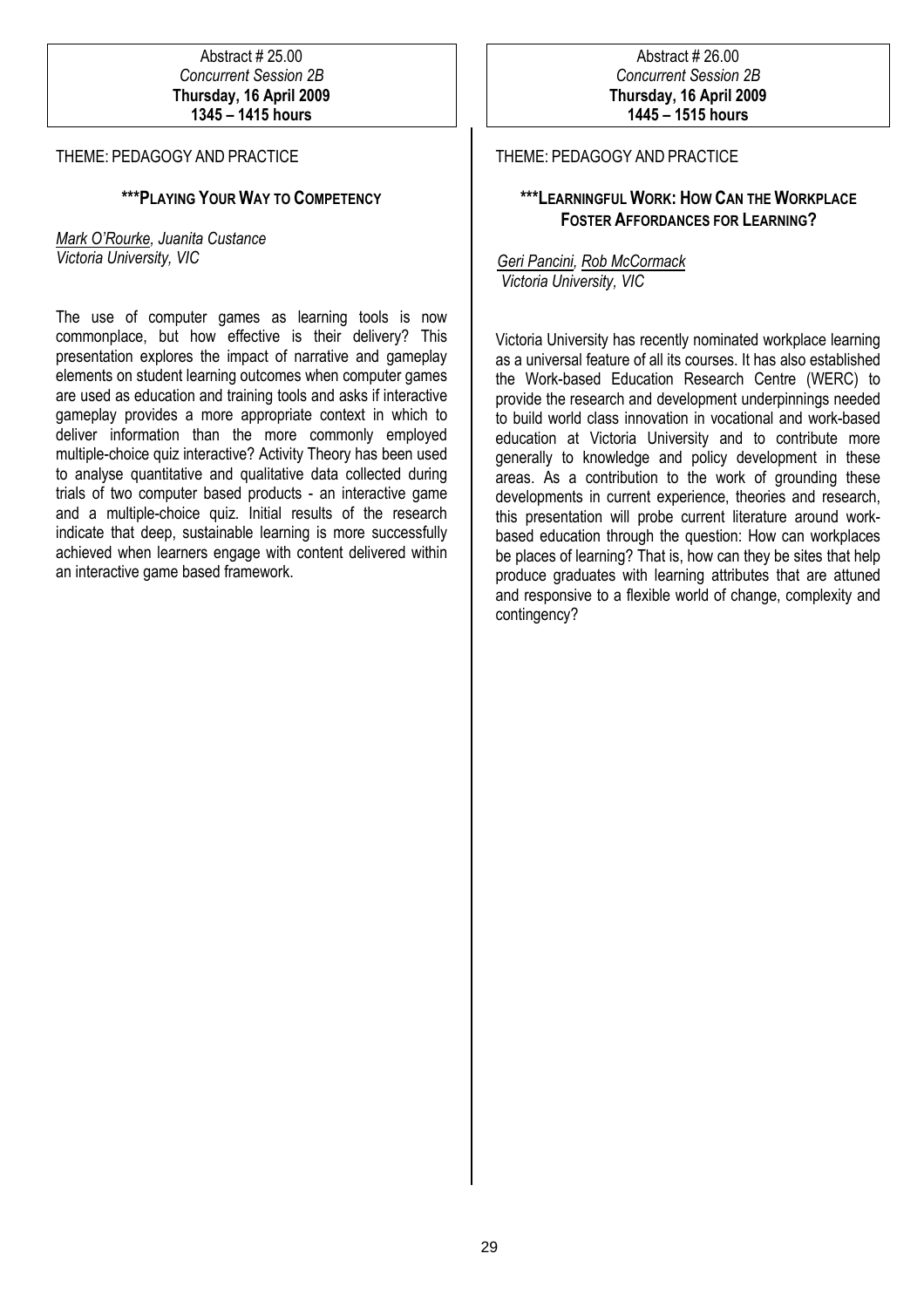#### Abstract # 27.00 Concurrent Session 3B Friday, 17 April 2009 0930 – 1000 hours

#### THEME: PEDAGOGY AND PRACTICE

# \*\*\*FROM 'TRADE TEACHER' TO 'CRITICALLY REFLECTIVE PRACTITIONER': THE RELATIONSHIP BETWEEN THEORY AND **OCCUPATIONAL IDENTITY FORMATION IN TAFE TEACHERS**

#### John Haycock, Dianne Kelly

Centre for Professional Education and Training Practice, Chisholm Institute, VIC

Our presentation engages with Seddon's (2008) concept of occupational identity as it is lived through the work and learning of vocational education training (VET) practitioners, in technical and further education (TAFE). It is based on a horizontal, qualitative case study of 'trade teachers', who are linked through their participation in a VET 'teacher-education' program, the Diploma of VET Practice. This qualification focuses on developing understandings, knowledge and skills in adult learning and pedagogical theory, and contemporary VET practice. It seeks ultimately to prepare and develop practitioners for their pedagogical work in TAFE. Our research sought to track and trace theory as it developed and is transformed into practice at the same time as the practitioners are in the process of 'becoming'. Our presentation discusses the tensions inherent in their dual occupational identities associated with the practitioners' previous industry fields of practice and that of teacher. It seeks to identify the impact of the teacher education program and engagement with educational theory, in enabling the supposed convergence of these dual identities into the somewhat Janus-faced occupational identity of 'TAFE teacher'.

#### THEME: POLICY

# NEW DIRECTIONS FOR TRAINING PACKAGES

Kit McMahon, Daniela Jaron, Peter Collins Service Skills Australia, NSW

Quality training and assessment is an important topic in the current discussion about vocational education and training (VET). Service Skills Australia (SSA) is responsible for the development of training packages for service industries. In this role, SSA consults and engages with industry, training organisations, government and other stakeholders to develop and support the implementation of nationally recognised training products that respond to industry skill needs.

This presentation will give an overview about key activities and policy reviews in the VET sector including Bradley Review of Higher Education, Skilling Australia for the future and the NQC/COAG Joint Steering Committee Consultation Paper 'VET Training Products for the 21st Century'. The presentation will then summarise trends and major issues in feedback data from industry from over a decade of training package review and development, highlighting gaps in the current discussions like the development of comprehensive evaluation framework, a re-evaluation of the way VET implements Recognition of Prior Learning (RPL) and the implementation of a truly nationally consistent training and education system that responds to the needs of industry. The presentation will combine this with further research SSA has undertaken with industry to develop the Service Industries 2009 Environmental Scan and through its continuous improvement projects. Furthermore, the presentation will look towards the design and implementation of "next generation" training packages, and provide some thoughts on what these products could/should look like.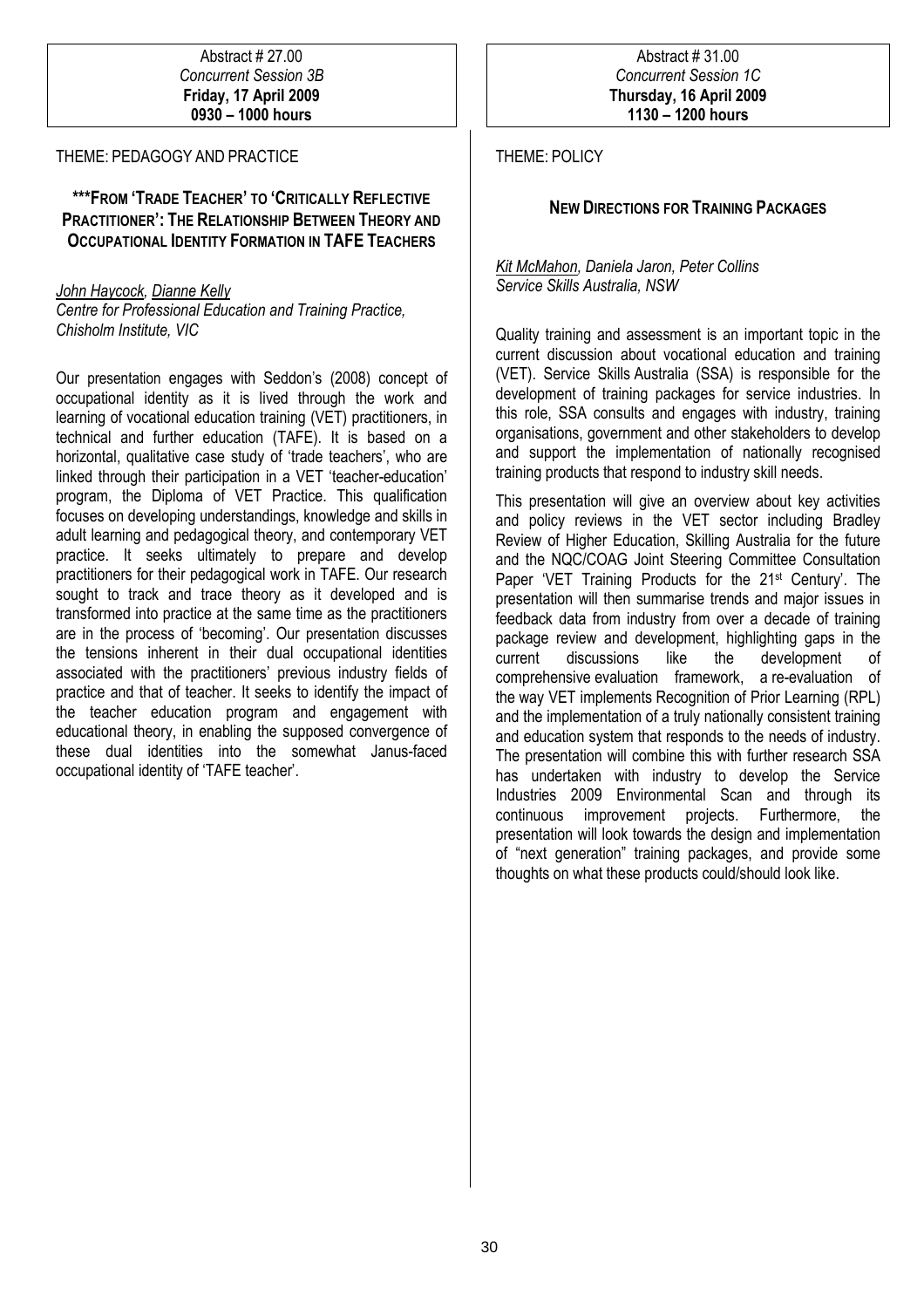#### Abstract # 32.00 Concurrent Session 1D Thursday, 16 April 2009 1130 – 1200 hours

#### THEME: TRACTION AND TENSIONS

# \*\*\*TORQUING UP TAFE TEACHER TRACTION THROUGH A CRITICAL SPIRIT DISCOURSE

Mark A. Tyler University of Southern Queensland, QLD

This presentation reports on research conducted with TAFE teachers from Queensland and Western Australia. The research is located at the intersection where these teachers' identities met with the discourse of new vocationalism. Scholars have highlighted the tensions that this discourse has produced in the relationships between TAFE and its teachers, and noted that TAFE teachers are pressured to change their subjectivities to better reflect themselves as workers in an educational market focused on economic imperatives, as opposed to notions of themselves as liberal educators, with a focus on lifelong learning, personal transformation, collaborative relationships and social responsibility. This research was driven by the possibility that the concept of 'critical spirit' might provide a means for TAFE teachers to gain traction, and to stand their ground in relation to the continued terraforming (or is that terror forming?) of the TAFE teacher terrain produced by the adoption of the new vocational discourse.

This interpretative research was conceptualised by synthesising sociocultural perspectives of discourse as a reality building tool, with notions of critical thinker dispositions referred to as critical spirit. Using a discourse analysis methodology, selected TAFE teacher artefacts were analysed. This research extended previous findings of a critical spirit discourse manifest within TAFE teacher case narrative artefacts (Tyler, 2008) by explicitly engaging a group of TAFE teachers in a critical spirit discourse to discover what value it had for them. Semistructured interviews revealed that an explicit engagement with a critical spirit discourse was of value to these TAFE teachers, as: a reflective tool, constructs for practice and self-understanding, and for some, an identity construct.

#### THEME: POLICY

# \*\*\*GRADUATE AND EMPLOYER PERSPECTIVES ON COURSE EFFICACY – A STUDY OF VET IN A DEVELOPING ECONOMY

Helen Teh, Donna Pendergast School of Education, University of Queensland, QLD

The challenge for technical and vocational education and training (TVET) educators including those in developing economies such as Malaysia, in the light of globalisation and education reforms (ANTA; 2003; Dai, 2000; Misko, 2006; MOHE, 2007; NCEE, 2007; Teo, 1998), is to ensure that TVET remains relevant. This inevitably calls for the evaluation of the efficacy of courses and training programs. This study emerged as a response to this need.

The aim of this study was to investigate, from the perspectives of graduates and employers, the efficacy of selected courses in relation to their effectiveness in preparing graduates for employment and/or further education as well as the acquisition of generic skills. Comparisons between the two stakeholders' perspectives were also conducted. This was achieved by an evaluative case study of the efficacy of two courses conducted by a polytechnic in Malaysia.

The study addressed the effectiveness of the polytechnic's Food Technology courses in preparing graduates for employment and/or further education as well as the effectiveness of these courses in helping them acquire generic skills. Additionally, it discussed participants' recommendations for course improvement and the implications of these perspectives for the food technology courses in Malaysia as well as for technical and vocational education and training in general.

A mixed method research design was employed. A survey was conducted of 790 students who had graduated between 6 months to 3 years earlier. Employer participants were also surveyed. A small number of these participants were subsequently interviewed. Quantitative data collected were subjected to descriptive and statistical analyses while content analyses were applied to the qualitative data obtained.

This study fosters a deeper understanding of the elements that shaped and explained stakeholders' perspectives which will help educators better understand and respond to the needs of employers as their learners (WADET, 2006).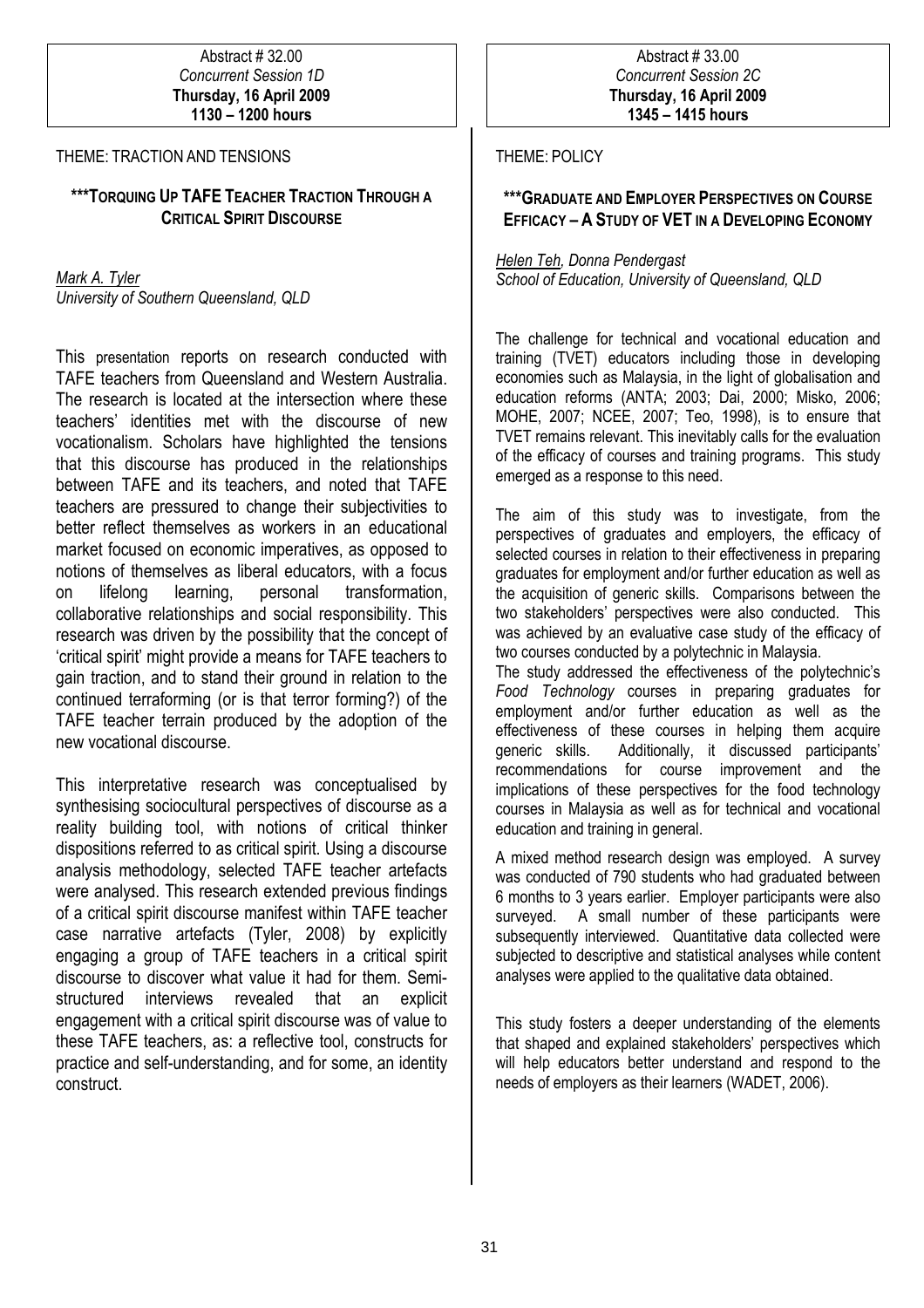#### Abstract # 34.00 Concurrent Session 3B Friday, 17 April 2009 1000 – 1030 hours

## THEME: PEDAGOGY AND PRACTICE

# \*\*\*THE EXPERIENCE OF LEARNING FOR THE TAFE STUDENT WITH A MENTAL ILLNESS: IMPLICATIONS FOR POLICY AND PEDAGOGY?

## Annie Venville La Trobe University, VIC

This presentation outlines the findings of an exploratory study conducted in one large regional TAFE Institute in 2008 aimed at understanding the lived experience of TAFE students with a mental illness. The study employed a qualitative methodology located within an interpretive paradigm and influenced by the theoretical framework of phenomenology. Data was analysed thematically. Central to students' accounts of their experience was the unpredictable relationship between the sense of self and the mental illness and its disruptive impact on learning. The most significant aspect of the findings concerned the students' choice not to disclose their illness and the function of this non disclosure as a strategy for minimising the power of the illness over the self. Non-disclosure of mental illness in most tertiary settings in Australia prevents the student from obtaining the reasonable adjustment all educational facilities are required to make in accordance with the Disability Discrimination Act. To consider non-disclosure as a means of regaining power over the illness is to challenge the thinking underlying current policies.

## THEME: PEDAGOGY AND PRACTICE

# INCREASING THE CONFIDENCE OF ADVANCED RPL **ASSESSORS**

#### <u>John Mitchell<sup>1</sup>, Judy Gronold<sup>2</sup></u>

<sup>1</sup>Managing Director, John Mitchell & Associates, NSW <sup>2</sup>Senior Strategy Officer, Strategy and Research, Product Services, Department of Education Training and the Arts (DETA), QLD

It is important that VET assessors have the confidence and capabilities to use their professional judgement in providing recognition of prior learning (RPL), to move beyond concerns with compliance and draw on their creativity. "Compliance to Creativity" was a work-based action learning project conducted from April-September 2008 for a group of 14 leading assessors in Queensland. It was designed to assist experienced assessors to build professional judgement as part of their own practice and that of their colleagues, particularly in relation to RPL. The overall finding from that program is that it is possible for leading VET assessors – through a structured capability building program – to significantly increase their confidence and enhance their capabilities with regard to the conduct of RPL, as well as help their colleagues to increase their confidence and capabilities with regard to RPL. The research also provided insights into RPL practice and skills, mentoring and professional judgment.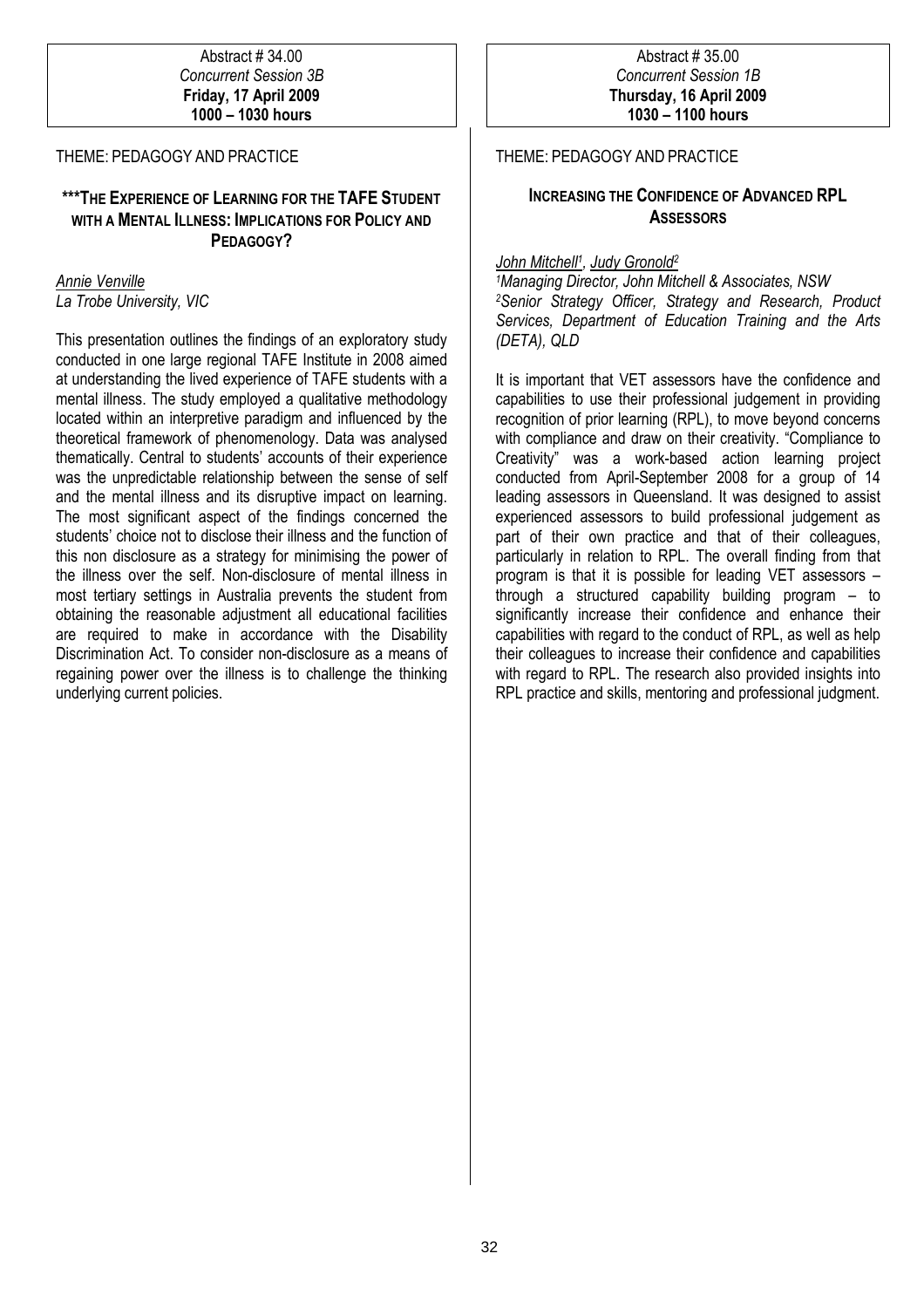#### Abstract # 36.00 Concurrent Session 1D Thursday, 16 April 2009 1100 – 1130 hours

## THEME: TRACTION AND TENSIONS

# \*\*\*CREATING SUSTAINABLE COMPETITIVE ADVANTAGE AND RESILIENCE IN VET ORGANISATIONS: IS CAPABILITY BUILDING THE ANSWER?

Mark Harris<sup>1</sup>, Robyn Cooper<sup>2</sup>, Deborah Robertson<sup>2</sup>, Terry Clark<sup>2</sup> <sup>1</sup>Department of Education, Training and the Arts <sup>2</sup>Southbank Institute of Technology

VET organisations operate in an environment that is dynamic, diverse, complex and competitive. Their workforce requires the capabilities to meet clients' needs in a market where knowledge is an economic commodity as vital as goods and services.

To examine this issue and contribute to the previous research by Callan, Mitchell, Clayton and Smith (2007), this article presents the results from a study of a large metropolitan Institute of Technology. The study explores the importance of creating core and specialised/strategic capabilities as a key driver to enhance VET quality. Through an analysis of qualitative and quantitative data, the authors developed a capability framework linked to the organisation's mission, vision and values. The article argues that the framework is intended to inform strategic human resource management practices for sustainable competitive advantage and organisational success. The findings offer a capability framework that is relevant and meaningful to employees, is responsive to the organisation's business needs and embraces organisational values. Lastly, the capability framework embraces the current and potential capabilities of VET practitioners, administration and support staff, and managers, providing a tool for organisational workforce development initiatives.

Key words: Core capabilities, strategic capabilities, capability framework, human resource management practice and workforce development.

# THEME: PARTICIPATION/PARTICIPANTS

# AUTOBIOGRAPHICAL REFLECTION AND PERSPECTIVE TRANSFORMATION IN ADULT LEARNERS RETURNING TO STUDY: RESEARCH IN PROGRESS

#### Jennifer Miles

Chisholm Learning & Development Group, Chisholm Institute, VIC

Throughout the course of our learning careers we are at times presented with the opportunity to reflect on our lives, to consider the experiences and people that have contributed to the shaping of our sense of self, and to the expectation we subsequently have of ourselves and our potential capacity. Nelson (1994) suggests we have the potential to transform our perspective if we have been enabled to explore the schemas that have woven themselves into the fabric of our self-identity and to consider the impact this brings to our life and learning,. He speaks of this autobiographically reflective process as coming to imagine a future previously untold.

I have increasingly come to include autobiographical reflection as a learning tool for the learners with whom I work, predominantly women over forty returning to the workforce and formal learning. They speak of the journey of selfdiscovery they undertake through this process of selfreflection and the positive outcomes they come to recognise in their own lives. Once identified, named and acknowledged, a once limiting past can be reconciled to enable a new path of identity formation that allows learners to step into a future of possibility.

This presentation draws on the writings of Nelson, Brookfield, Mezirow and Freire and examines the potential capacity of autobiographical reflection to foster perspective transformation among adult learners returning to study. It outlines the conceptual framework and methodology for a postgraduate thesis on the topic and seeks feedback on the proposed research design, which explores an underresearched topic in VET: In what ways can telling and reflecting on their story provide these learners with greater engagement in the learning process, and potentially promote more beneficial learning and vocational outcomes for these individuals, and through them to society?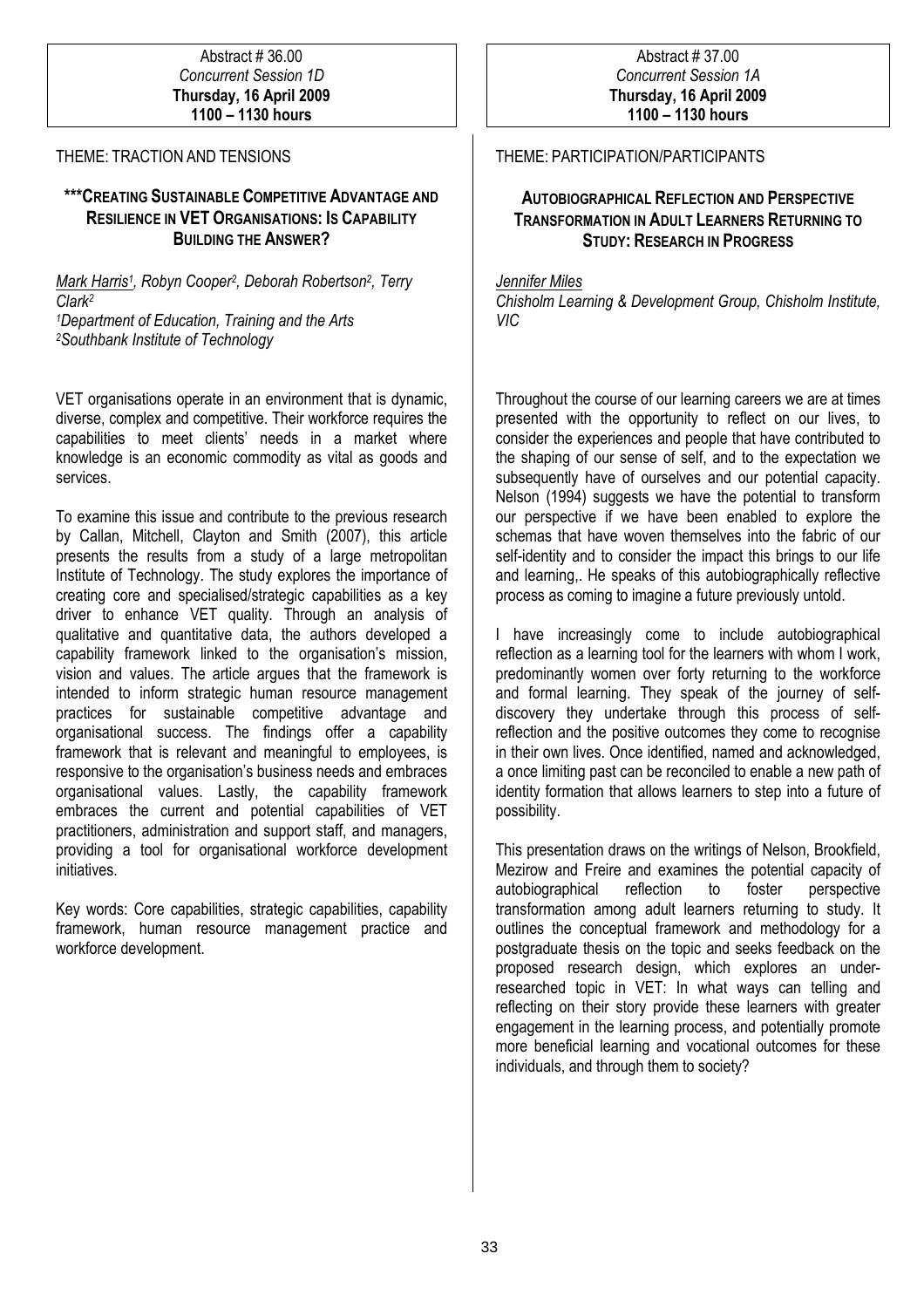#### Abstract # 39.00 Concurrent Session 2B Thursday, 16 April 2009 1415 – 1445 hours

## THEME: PEDAGOGY AND PRACTICE

# \*\*\*ALIGNING WORKPLACE PEDAGOGIES WITH LEARNERS: WHAT DO THEY NEED TO KNOW?

#### Sarojni Choy

Queensland University of Technology, QLD

Recent research and understandings about the significance of work integrated and work based learning endorses the need to include workplace pedagogies as useful epistemological tools. Personal epistemological practices in navigating and mediating between the classroom and the workplace play a significant part yet are not fully acknowledged. The workplace provides various pedagogies that facilitate and support learning. Key dimensions of workplace pedagogies include daily work practices; coaching; other workers; questioning; observing and listening; modelling; and workplace document procedures. Academic learning skills alone are not adequate for optimising the potential of the dimensions of workplace pedagogies.

The role of learners in the process and management of learning in the workplace becomes more salient and requires a set of distinct skills. These skills include: analysing work experiences; learning from others; functioning with incomplete information; contemplating multiple courses of action to decide on the most appropriate action at a given moment; learning about organizational cultures and sub-cultures; expanding learning opportunities by using a range of resources and activities; and understanding various competing interests in the profession. These skills serve well the acquisition of competence to meet the specific needs of particular worksites (situational performance) as well as the wide-ranging needs of similar occupations.

This presentation synthesises the key dimensions of workplace pedagogies and their efficacies. Learning skills that support pedagogies in classrooms and the workplace are discussed. Extensive desktop research was conducted to prepare this article which forms the basis for a project to examine how students conceptualise workplace pedagogies and understand their applications to achieve learning outcomes.

#### THEME: PARTICIPATION/PARTICIPANTS

# VET PATHWAYS INTO SCIENCE, TECHNOLOGY, ENGINEERING AND MATHS OCCUPATIONS

Patrick Lim, Alison Anlezark, Ronnie Semo, Nhi Nguyen National Centre for Vocational Education Research (NCVER), SA

The Federal Government has spent considerable effort to meet the perceived shortage of skilled workers with Science, Technology, Engineering or Mathematics (STEM) qualifications.

While many of these qualifications are undertaken in the Higher education Sector, there are a number of STEM qualifications in the Vocational Education and Training (VET) sector, particularly in the health, agriculture and trade areas of study.

The Longitudinal Surveys of Australian Youth (LSAY) provides an opportunity to investigate the pathways young people (aged 15 – 25) take from compulsory schooling through post-school education, and finally into the labour force. Information is also collected on factors influencing career choices.

This paper uses LSAY data to explore the pathways young people take from VET into STEM occupations, where the leakages occur, and the factors that influence young people to pursue STEM careers. Where relevant, comparisons are made with young people who study STEM qualifications at University.

This research points to areas of policy development which may help to increase the number of people pursuing STEM qualifications in the VET sector and going on to pursue STEM occupations.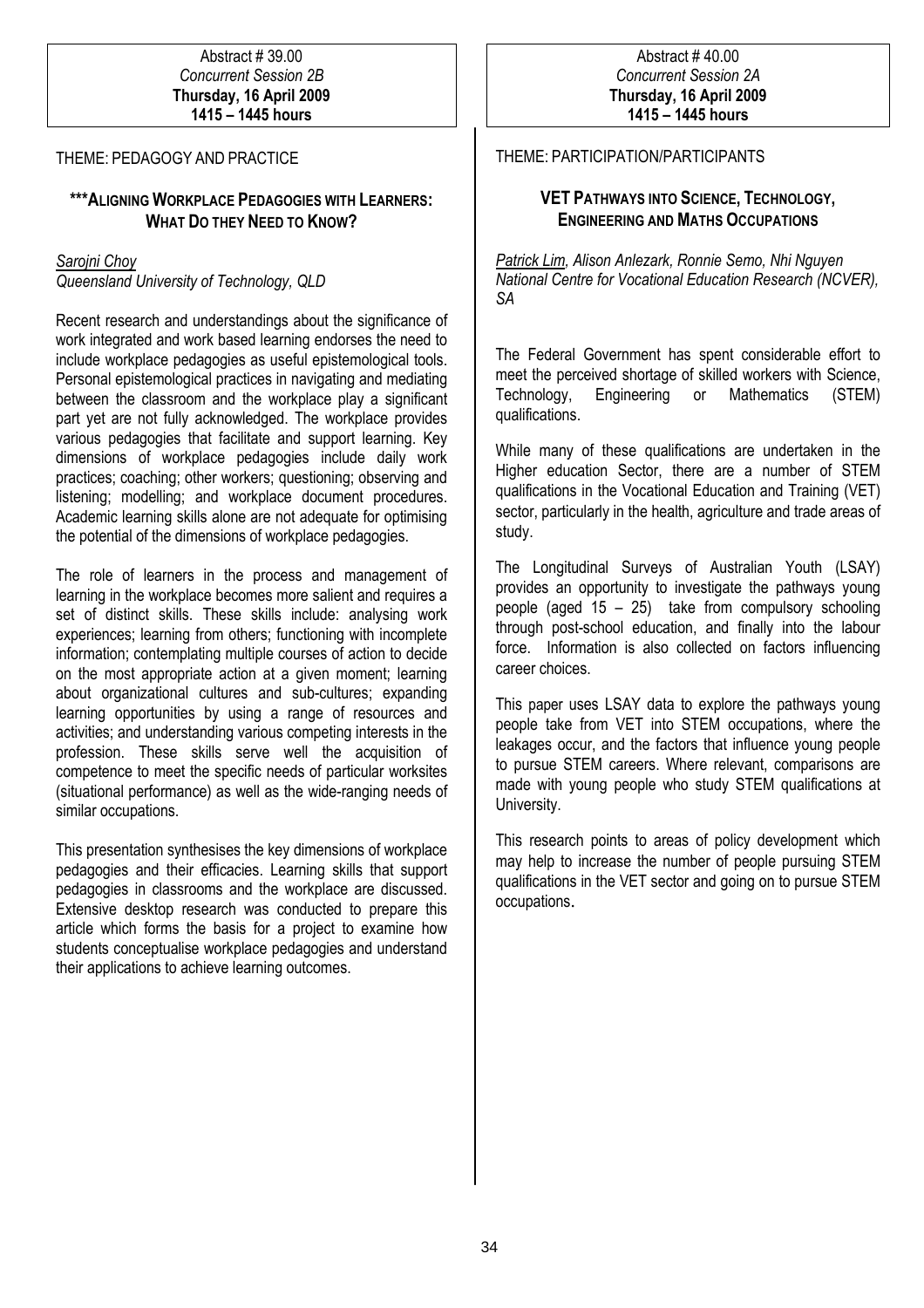#### Abstract # 43.00 Concurrent Session 2D Thursday, 16 April 2009 1345 – 1415 hours

#### THEME: TRACTION AND TENSIONS

# \*\*\*A QUARTER OF A CENTURY OF CBT: THE VICISSITUDES OF AN IDEA

#### Roger Harris, Steven Hodge

Centre for Research in Education, Equity and Work, University of South Australia, SA

In 1983, a competency-based vocational education (CBVE) program began in Croydon Park College of TAFE, South Australia. This was six years before the Australian State Ministers of Vocational Education and Training decreed competency-based training (CBT) to be the national training imperative. Two reports were produced in 1985 and 1987, based on evaluations over a three-year period. 25 years on… the two authors have tracked down and interviewed some of the original staff in the program. This presentation traces the vicissitudes of an idea – CBT – as it was conceived in 1982, implemented from 1983, evaluated over a three-year period and as it became transformed over the next generation. What were the features of CBVE then? How did these features alter over time? What contextual factors may account for shifts over this period? To respond to these questions, the presentation uses data from 1983-85 and interview data from 2008.

## THEME: PARTICIPATION/PARTICIPANTS

# ENHANCING THE INTEGRATION OF WORKPLACE LEARNING THROUGH THE USE OF SMS - AN INDONESIAN CASE-STUDY

Kate Collier<sup>1</sup>, Ali Rokhman<sup>2</sup>, Sherria Ayuandini<sup>3</sup>, Panca Kurniawan<sup>4</sup> University of Technology Sydney University of Soedirman University of Indonesia The Indonesian Tax Office

This presentation is developed from a research project funded by the Australian Indonesian Governance Research Partnership (AIGRP) and sponsored by the Australian Indonesian partnership. The research involves both Australian and Indonesian academics working together with the Indonesian Tax Office (DGT).

The DGT is presently going through a significant modernisation program that requires not only changes in organisational systems but also in the skills and attitudes of personnel. One aspect of modernisation that affects all personnel is the emphasis on cultural change in the areas of customer service, especially in the practice of ethical behaviours. According to Crane (2002) any change in the culture of an organisation ultimately resides with individual workers. They can choose whether or not to accept management's desire for organisational change and embrace it.

This research project explores the use of SMS within peer learning groups known as 'workplace learning groups' as a strategy for mediating the impact of organisational change on DGT personnel. SMS was used as a means of reinforcing and integrating the learning gained from a training program conducted by the DGT on organisational change. SMS provided a 'grassroots' forum for discussing the impact modernisation issues had on specific workers and workplaces.

The results of this research suggest that SMS helped to integrate the learning gained from a vocational training program back in the workplace, and was especially effective in giving participants the space to explore the impact of change on themselves and their peers.

Crane, Thomas, G. (2002), The Heart of Coaching (second edition), San Diego, CA. FTA Press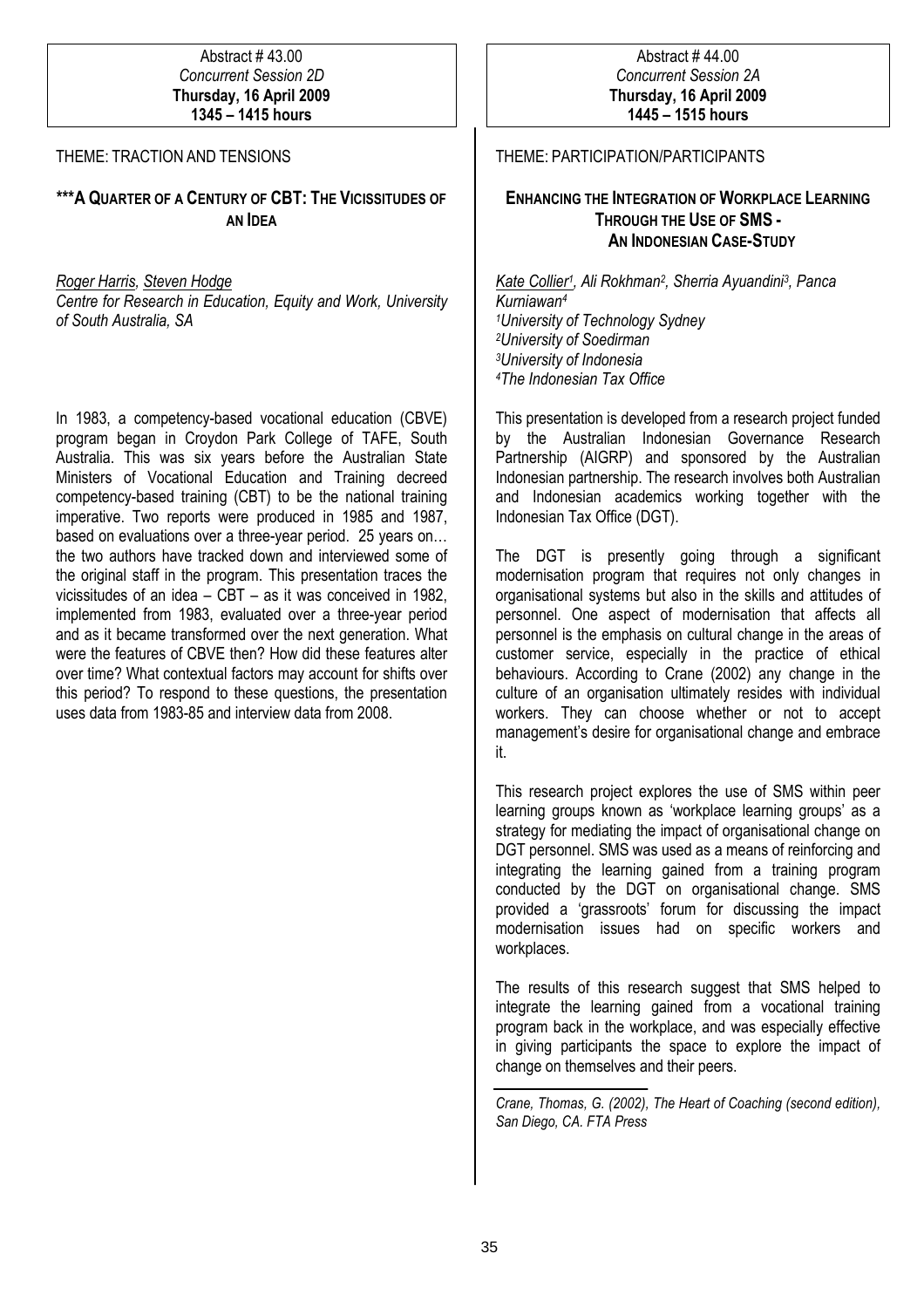## THEME: PEDAGOGY AND PRACTICE

# \*\*\*TRAINERS AND TRANSFORMATION: FACILITATING THE 'DARK SIDE' OF VOCATIONAL LEARNING

#### Steven Hodge University of South Australia, SA

''Transformative learning' is a term used by Mezirow (1991) and his followers to designate a specifically 'adult' kind of learning that involves shifts in how learners view the world and themselves. New research into learning in VET suggests that in some sectors transformative learning may play more than an incidental role. Among the implications of this finding is that the trainer's practice may be far more important in VET than it has been the custom to acknowledge. Where transformative learning is significant in VET, the trainer becomes a coconstructor of competence rather than a transmitter of skills and knowledge.

This presentation reports on this new research and reflects on the role of the trainer in the process of VET-oriented transformative learning. Results indicate that some trainers develop a practice that responds to the contours and dangers of transformative learning without necessarily being aware of the body of knowledge that has built up around this type of learning. The presentation argues that in some VET sectors, trainers and RTOs could enhance their work by taking stock of transformative learning research and theory.

## THEME: TRACTION AND TENSIONS

# LEADING SECONDARY SCHOOLS THROUGH VOCATIONAL EDUCATION AND TRAINING: REFORMING TO SENIOR LEARNING IN QUEENSLAND

Michael Singh<sup>1</sup>, Xiafang Chen<sup>1,</sup> Bobby Harreveld<sup>2</sup> <sup>1</sup>Centre for Educational Research, University of Western Sydney, NSW <sup>2</sup>Central Queensland University, QLD and Adjunct Fellow, Centre for Educational Research, University of Western Sydney, NSW

This presentation investigates the role of Vocational Education and Training in Schools (VETiS) in providing leaders with a driver for reforming Senior L/earning (Years 10, 11 and 12). Using a case study methodology, this presentation explores the traction being gained, and the tensions faced by leaders reforming Senior L/earning in Queensland (Australia). Given that this Senior L/earning reform is multi-layer and cross-sectoral reform, interviews have been conducted with educational and training leaders at the school, regional and State levels, as well as leaders of registered training organisations and technical colleges. Data from interviews with 21 leaders in Queensland has been analysed, initially by using NVivo and conceptually by exploring Sergiovanni's (2005) argument concerning the place of hope in leadership. The analysis of evidence indicates that leaders play a decisive role in the success of Queensland's Senior L/earning reforms, in particular in dealing with the difficulties in the implementation process. This presentation reports on how and what these leaders do in securing traction for the reforms they are pursuing and negotiating the various tensions they confront.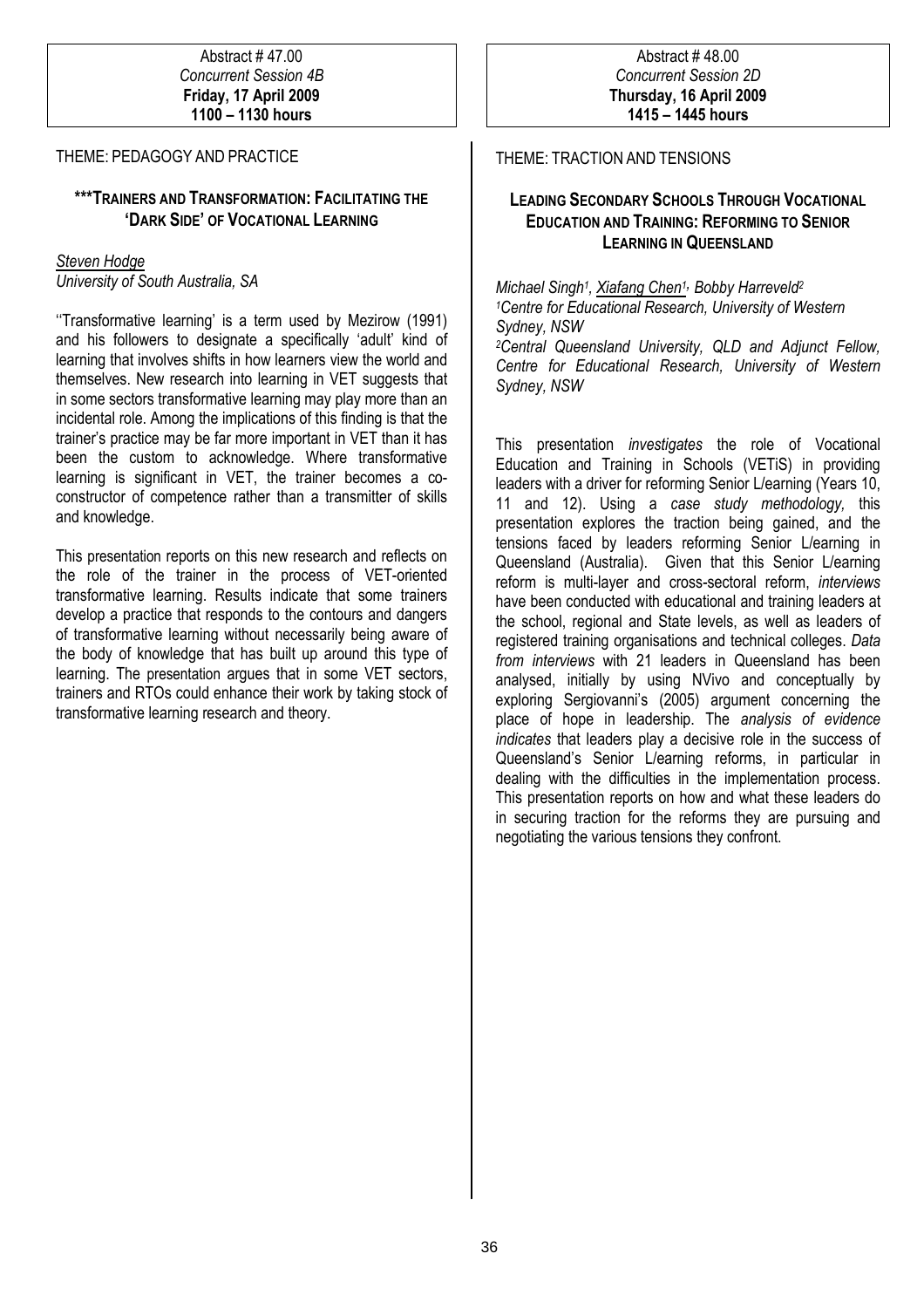#### Abstract # 49.00 Concurrent Session 3C Friday, 17 April 2009 0930 – 1000 hours

# THEME: POLICY

# GAINING POLICY TRACTION THROUGH ALLIANCES: THE CALCULATION OF FRIENDS AND ENEMIES

Jenni Carter University of South Australia, SA

The cooperation of groups and organisations where there are seemingly conflicted interests has played a major role in the shaping of vocational education and training policy since the mid 1980s. This cooperation, or the formation of an alliance of 'friends' has been an important force in the formation of new institutions and practices and has proved formidable in designating those purposes for education that are to be considered legitimate. In turn these alliances have shared in the determination of 'enemies' that are frequently shamed and blamed in order to further legitimate and enforce the position being advanced.

This presentation draws on research that analyses the strategies used to authorise policy reform by the Commonwealth Government in Australia during the ministerial eras of John Dawkins (1987-1991) and Brendan Nelson (2001- 2004). The importance of developing alliances is identified as a major strategy to determine and authorise sovereign discourses and guarantee favourable policy initiatives. Furthermore, these alliances have supported the legitimacy of new understandings of sovereignty and the role of the state. The structure and tensions of this friend/ enemy distinction will be considered with particular attention to the constitution of an ethical and political order that seeks to further limit the potential for those outside of these alliances to inform or influence policy.

# THEME: NEW RESEARCHERS

# UNDERTAKING RISKY RESEARCH

Jenni Carter, Steve Hodge, Kerrie Mackey-Smith University of South Australia, SA

This symposium seeks to engage participants interested in considering the 'risks' of undertaking research that seeks to unsettle the dominant order of prescriptive policy and pedagogy. The tensions of this unsettlement brings a demand we engage with the risk of uncertainty when there is a commitment to vocational education and training that seeks to pursue transformative learning and social justice.

In this symposium we will present three examples of such work with a view to opening up conversations and debate about the conceptual and methodological challenges of undertaking risky research.

Example 1: The formulation of a conceptual framework that supports an examination of the ineptitude of calculation in the formulation of VET policy and explores how aspirations toward an ethical horizon are in tension with the inevitable violence of narrowly defined policies.

Example 2: The implications of the 'dark side' ( Brookfield 2000) of learning for the training organisation are examined with particular emphasis on the role played by the trainer in mediating between messy transformative episodes and management's expectations of predictable and orderly training outcomes.

Example 3: A discussion of ethnographic research that pays attention to what is spoken and what is heard, opens up the challenge of acknowledging and accounting for the teacher – learner relationship as together they co-create not only the learning, but each other.

It is anticipated that this symposium will be of interest to those exploring ways to pursue and gain traction for the educative potential of undertaking research in VET. Participants will be encouraged to consider the potential for risky research and ways of engaging with institutional and pragmatic limits.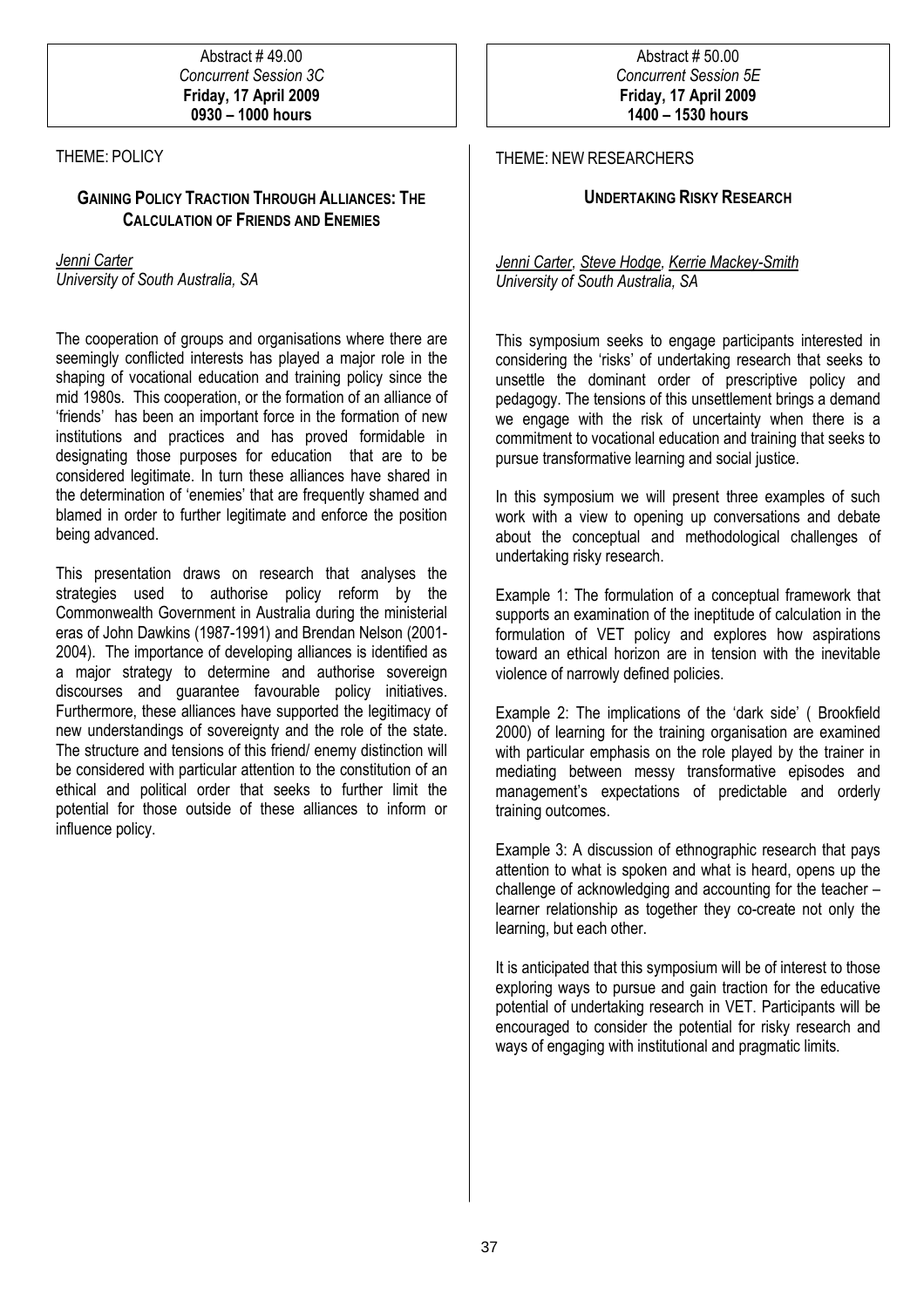#### Abstract # 52.00 Concurrent Session 3D Friday, 17 April 2009 1000 – 1030 hours

## THEME: TRACTION AND TENSIONS

# \*\*\*SOCIAL PARTNERSHIPS IN LEARNING: WORKING ACROSS **IDENTITY AND LEARNING BOUNDARIES**

Ruth Wallace Charles Darwin University, NT

Learning engagement is informed by people's cultural and social experiences, relationships and identities. Developing innovative and successful approaches to training in remote and regional contexts with culturally and socially diverse people is underpinned by effective partnerships and the recognition of diverse knowledge systems as they relate to the worlds of work, community engagement and learning. A recent study examined the role of identity in engagement in formal education by socially disenfranchised learners from a regional Northern Australia. Participants' identities informed their negotiation of and decision making about risk taking and decision making in education. They actively informed regional learners' identities about participation in formal education.

The study's outcomes described learner identities and the associated learning partnerships that inform engagement in learning and the ways they function as powerful mediators of learner experience and engagement. These social partnerships in learning are the connecting tissue between learning systems and agents and operate at and across all levels i.e. involving individuals, organizations and learning systems. Social partnerships in learning frameworks are used to examine diverse knowledge systems, recognise a range of learning identities, develop capacity building processes and examine the underlying relationships that facilitate connections, engagement and decision making between government, non-government, enterprise, community, stakeholders and individuals. This presentation discusses the key drivers in understanding learner identity and the potential of social partnerships in learning frameworks to understand the implications for understanding the learning of disenfranchised adults.

# THEME: POLICY

#### ASSESSING THE IMPACT OF NCVER'S RESEARCH

#### John Stanwick, Jo Hargreaves

National Centre for Vocational Education Research (NCVER), SA

NCVER has undertaken a project that examines whether its research has an impact in the vocational education and training sector, and if so, what sort of impact. One of the reasons why measuring impact is important is that knowledge of how research makes a difference allows NCVER to make better decisions about how funds are allocated and so enhance value for money.

This presentation summarises the findings of the project. It also discusses the development of a model to assess the impact of NCVER's research. Using this model as a basis we then discuss the findings of case studies of the impact of particular NCVER research projects.

We did find impacts of NCVER's research across various the categories of impact according to the model we used, although measurement of impact is not straightforward. The project also highlighted the importance of dissemination in facilitating impact. Measuring impact is worthwhile as it provides an indication of where and how NCVER's research makes a difference.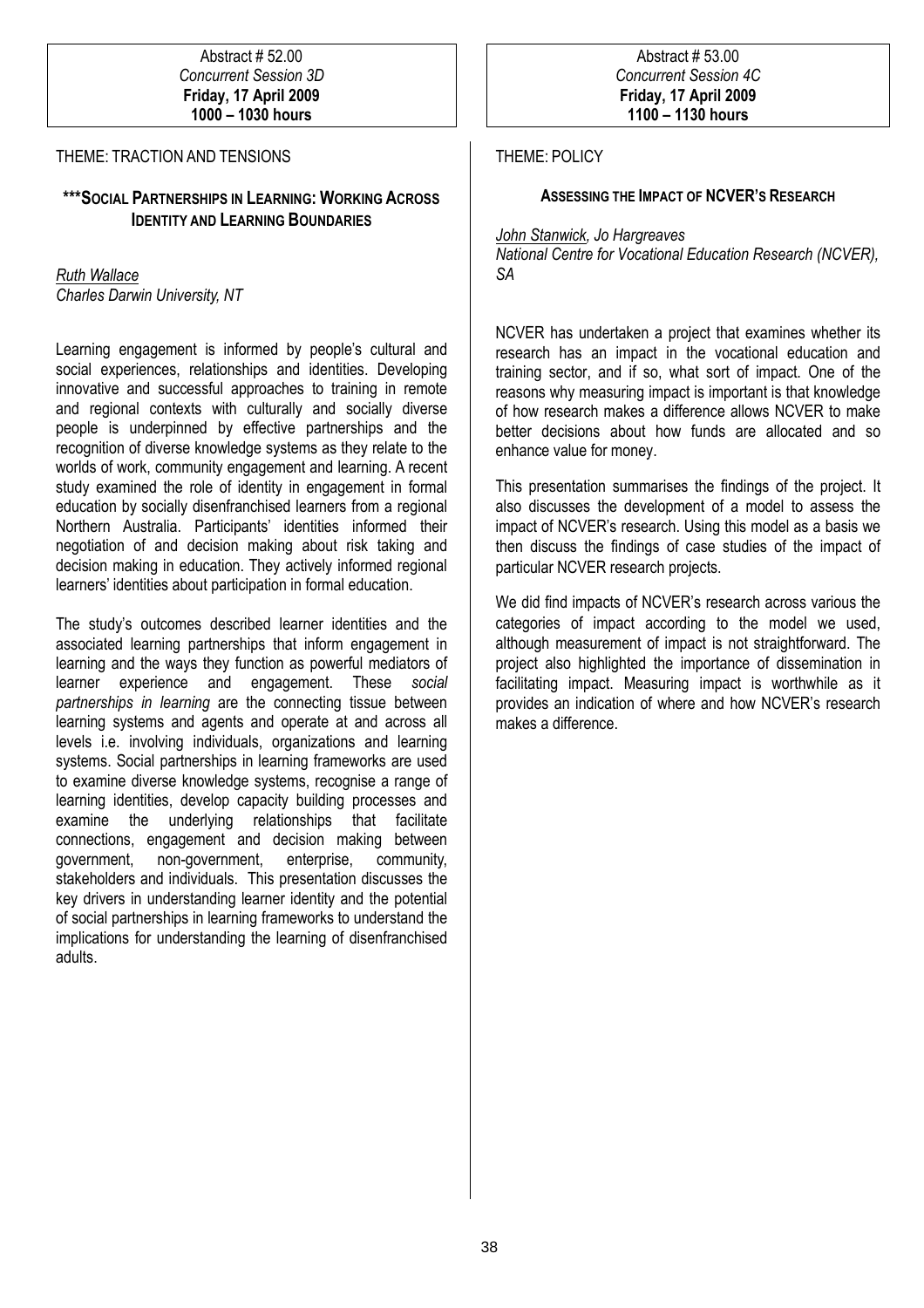#### Abstract # 55.00 Concurrent Session 4B Friday, 17 April 2009 1130 – 1200 hours

## THEME: PEDAGOGY AND PRACTICE

# \*\*\*E-NABLING E-PORTFOLIOS FOR SKILLS RECOGNITION OF ABORIGINAL ARTWORKERS IN CENTRAL AUSTRALIA

# Alicia Boyle

Desert Knowledge CRC/Charles Darwin University, NT

Recent research by Hallam, Harper et al (2008) identifies the need to develop standards and pedagogy to effectively integrate e-portfolios into teaching practice. However, there continues to be wide discussion about the role for, place, use and management of, and standards needed for e-portfolios. Investigation into issues such as interoperability, user and assessor training, support, access and privacy remain ongoing (Curyer, Leeson et al, 2007).

This presentation will provide an overview of a year-long journey with Desart, the Association of Central Australian Aboriginal Art and Craft Centres and an initial cohort of twelve Aboriginal Artworkers in investigating the potential for using electronic tools for skills recognition with Aboriginal Artworkers in Central Australia. This opportunity comes as a Northern Territory Flexible Learning Innovations Project funded by the Australian Flexible Learning Framework. With the Federal and Territory governments' focus on creating sustainable Aboriginal employment and economic futures. Art Centres are an important part of the agenda. A significant outcome of this project has been the industry-wide adoption of these tools from what has traditionally been the domain of training providers and some individual employers.

This presentation will present a review of the key determinants for such an outcome and provide some insights into working with Recognition of Prior Learning, Recognition of Current Competency, Employability Skills and e-portfolio software and the practical issues this project has raised for their use. Project outcomes have suggested ways an e-portfolio approach to skills recognition and evidence/artefact collection can contribute to improved industry engagement in gap-analysis and training negotiation.

## THEME: PEDAGOGY AND PRACTICE

# \*\*\*THE CERTIFICATE IV IN TRAINING AND ASSESSMENT: WHAT ARE OUR VET TEACHERS LEARNING?

Cathy Down, Wendy De Luca, Paul Galloway Charles Sturt University, NSW

It is now more than five years since the 40104 Certificate IV in Training and Assessment (TAA) was introduced as the base qualification for teaching and assessment with registered Training Providers. As a result, large numbers of teachers and trainers from TAFE, private-, not-for-profit- and industry-RTOs and other people aspiring to work in these organisations have undertaken the qualification.

This presentation reports on a research project which is currently being undertaken within the School of Education at Charles Sturt University to analyse a sample of 150 reflective essays written by VET practitioners. These essays reflect on how the authors undertook their Certificate IV in TAA, what they learnt as a result of the process and what they still fell they need to learn to become competent designers and deliverers of training package programs. The analysis uses NVivo software to compare and collate the participants' text and the presentation will discuss some of the problems encountered in the use of this software.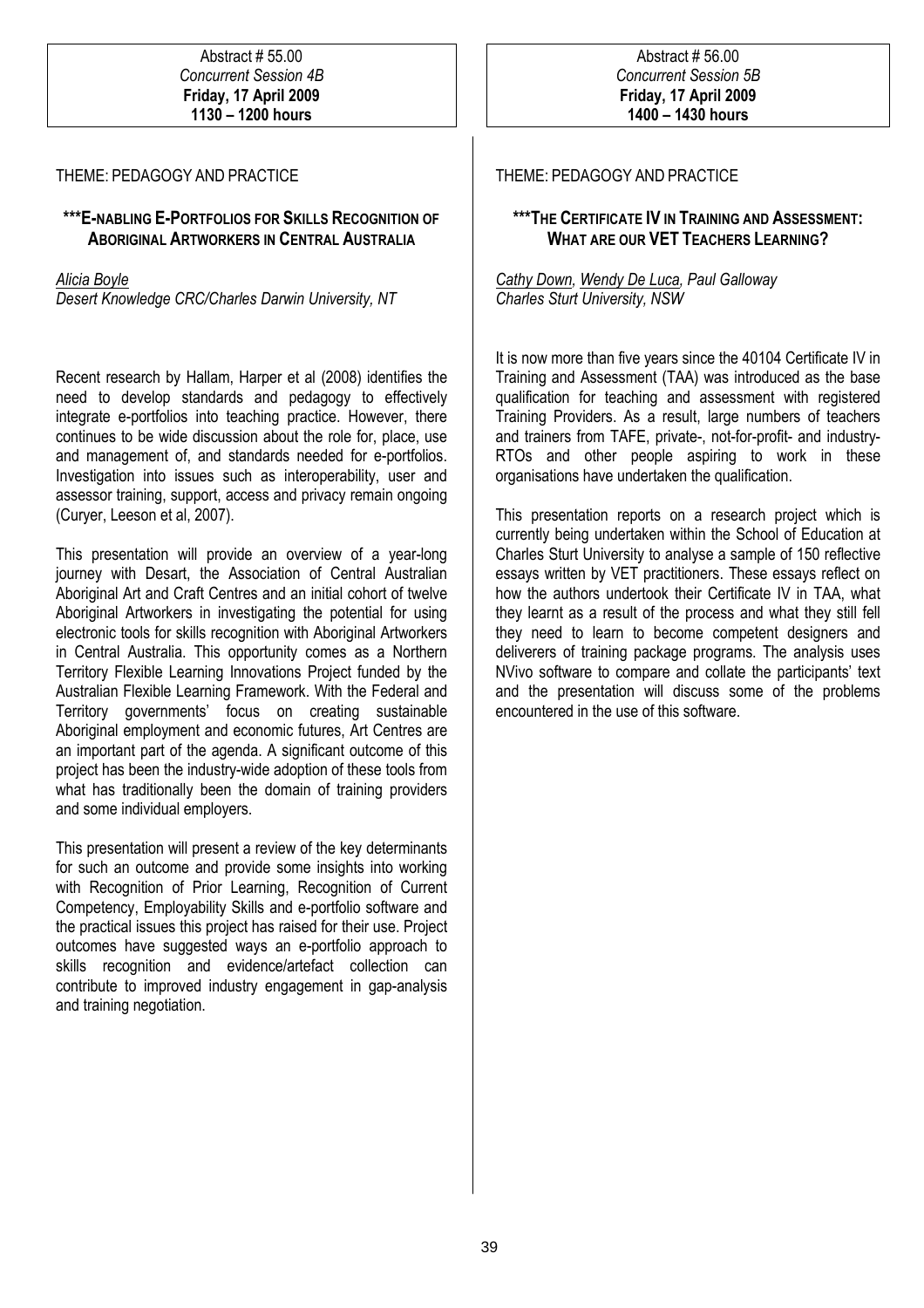#### THEME: POLICY

# SHIFTING THE LOCUS/LOCUSTS: EVIDENCE AND INSIGHTS INTO ACADEMIC POWER AND KNOWLEDGE FROM RECENT AUSTRALIAN ADULT, VOCATIONAL AND COMMUNITY EDUCATION RESEARCH

Barry Golding, Annette Foley, Mike Brown RAVE, School of Education, University of Ballarat, VIC

Our presentation uses insights and evidence from recent Australian, community-based adult education research to suggest a case for rethinking some of the key aspects of what constitutes ethical research practice and legitimate academic knowledge and power in the research process. Our Australian community-based research in a suite of research projects in recent years has sought ways of more ethically collecting and reporting findings, particularly mixed method data, about adult learning experiences, particularly through establishing trust and continuity from first contact to final sharing of our findings. The findings in our presentation and some the techniques and insights we have developed are seen to be particularly applicable to small and less formal learning, surrogate learning organisations, culturally and gender-saturated learning contexts and organisations as well as to small and remote communities. Our presentation draws also on our reading of the literature on insider/outsider research as well as from Aboriginal and Maori concerns in Australia and New Zealand respectively about the dominance of a White world worldview. In doing so we identify the usefulness of Kaupapa Maori approaches that take positions we share which are committed to critical analyses of unequal power relations. Ironically and uncomfortably, as university academics, we profess knowledge and produce research products as a consequence of our selfdefinition as 'higher education researchers'. We identify unequal relations not only in gendered, faith and racialised contexts we have studied but also in prisons and so called 'informal learning' in community contexts. Our attempt in this presentation in Denzin and Lincoln's (2007, p.114) words, in their analysis of the Kaupapa approach, is to find new and more ethical ways through research and research practice challenge 'the locus of power and control issues over the research issues of initiation, benefits, representation, legitimation and accountability'.

# THEME: PARTICIPATION/PARTICIPANTS

# SYNTHESISING VET MARKET RESEARCH TO IMPROVE REAL VET PARTICIPATION

#### Paul Harvey

Intacam Pty Ltd (Consultant), Department of Education, Employment and Workplace Relations (DEEWR), ACT

"VET is not for clever people". This observation, contained within one of four research projects commissioned by the Joint National Communications Project, lay at the heart of identifying how improved promotion of vocational education and training (VET) could increase participation by improving public perceptions of VET.

The range of topics, the different research methods and the volume of detail made it difficult to establish a manageable framework to analyse the combined impact of the findings on the perception and status of VET. The challenge became how to align and synthesise the findings with VET policy and practice and the needs of participants to inform practical solutions that could gain traction in addressing Australia's skill needs amongst target groups of interest through improved promotion.

A tailored cause and effect analysis was introduced to isolate and document those issues within each research project that appeared to point to shortcomings in VET promotion. Eighty issues were mapped against eight key VET delivery success factors and then aggregated and ranked to provide the foundation for subsequent macro issue identification and action analysis. Seven macro issues were identified, leading to thirty suggested corrective actions.

A final report titled: VET - An Integrated Marketing Action Agenda\*, synthesised the analysis into a practical prioritysetting and decision-making framework and demonstrated the real ability of VET research to inform promotion of the public perceptions of VET by aligning policy and practice with the needs of participants and other key factors through tailored cause and effect analysis.

The method is repeatable and provided the Joint National Communications Project with the opportunity to transcend the complexities of the research topics and differing methods and report styles to support corrective action decision-making. The method also provided comfort that issues concealed within the detail had been exposed and appropriately considered within a strategically-focused analytical framework.

<sup>\*</sup> Department of Education, Employment and Workplace Relations for the Joint National Communications Project (2008). VET – An Integrated Marketing Action Agenda.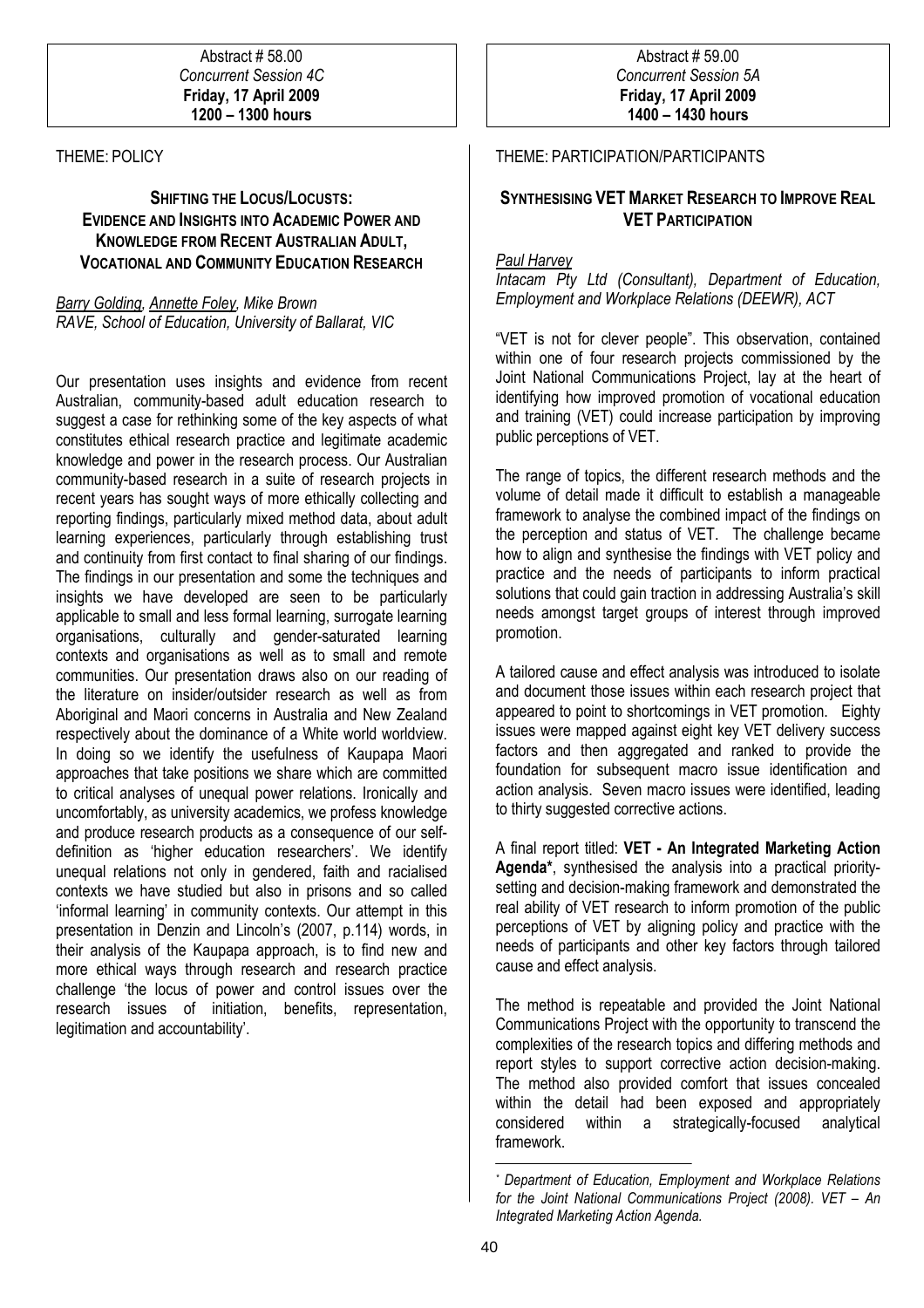#### Abstract # 62.00 Concurrent Session 5A Friday, 17 April 2009 1430 – 1500 hours

## THEME: PARTICIPATION/PARTICIPANTS

# WOMEN ON TRACK: ADDRESSING SKILLS SHORTAGES IN THE TRANSPORT/LOGISTICS AND CONSTRUCTION **INDUSTRIES**

Kimberley Turner-Zeller Women in Adult & Vocational Education (WAVE), NSW

It is a well known fact that Australia has one of the most gender segregated labour forces in OECD countries. At times of national skills shortages, the under-representation of women in 'non-traditional' industries re-emerges as highly problematic. The overall project seeks to enhance the inclusion of women and girls in the current skills shortage strategies of two industries: transport/logistics and construction. Enhancing the participation of women and girls in these industries has the potential to increase the likelihood of long term economic sustainability, as well as assisting to address current and projected skills shortages. By analysing women's participation patterns, their perceptions of these two industries for potential training and career choices, and selected case studies of best practice, and reporting these to employers and government, steps can be taken to enhance participation of women in growth areas in transport/logistics and construction in Australia.

# THEME: NEW RESEARCHERS

# UNDERSTANDING AND MAKING USE OF NCVER'S ONLINE RESEARCH AND STATISTICAL INFORMATION

#### Francesca Beddie, Miriam Saunders

National Centre for Vocational Education Research (NCVER), SA

This workshop will provide participants with:

- an overview of information collected by NCVER and made available from the NCVER, Longitudinal Surveys of Australian Youth (LSAY) and VOCED websites
- a tour of the NCVER websites to show how to access our research and statistics using a variety of tools and resources including – the publications catalogue, work in progress, the VOCED database and endnote referencing, latest news, researcher information and statistical outputs in web tables, the VET Atlas, and data cubes.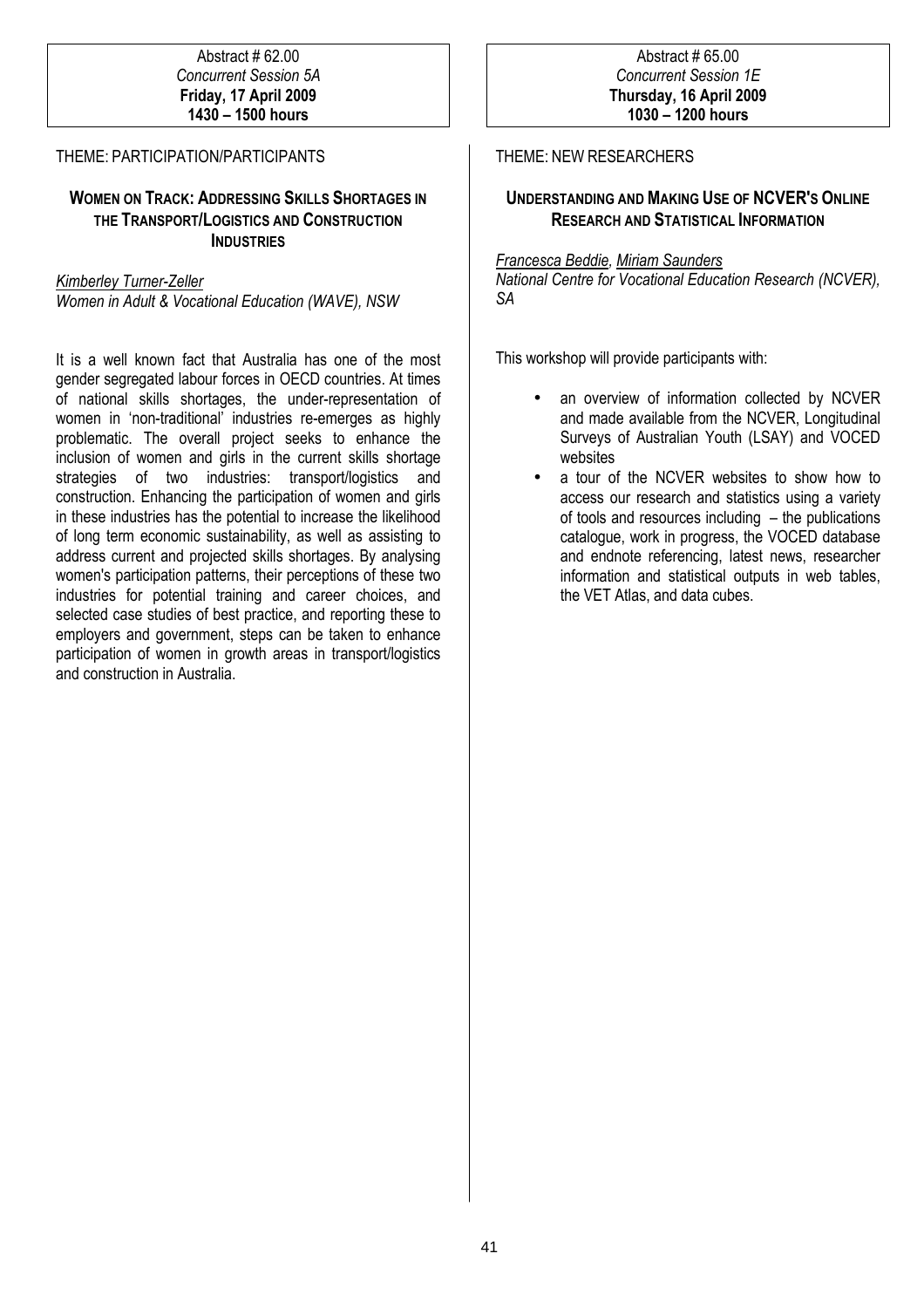#### Abstract # 66.00 Concurrent Session 1A Thursday, 16 April 2009 1130 – 1200 hours

## THEME: PARTICIPATION/PARTICIPANTS

# THE POST-SCHOOL DESTINATIONS OF YOUNG LOW SOCIO-ECONOMIC STATUS ADULTS: THE PLACE OF VOCATIONAL EDUCATION AND TRAINING IN THE LIVES OF QUEENSLAND'S YEAR 12 COMPLETERS

Michael Singh, Bingyi Li, Bobby Harreveld Centre for Educational Research, College of Arts, University of Western Sydney, NSW

This presentation provides a comparison of the destination of young adults who complete Year 12 in Queensland by differences in their socioeconomic status. The literature indicates that students' educational outcomes are related to their socioeconomic status, an issue of immediate relevance to Vocational Education and Training in Schools (VETiS). Methodologically, this study is situated in relation to the Australian Governments' Melbourne Declaration on Educational Goals for Young Australians (MCEETYA, 2008) and the Queensland Government's (2008) Towards Q2 policy, both of which seek to redress socioeconomic disadvantage in and through education and training. This is followed by the presentation of an analysis of data currently available from Queensland's Next Steps reports regarding the destinations of Year 12 completers for the years 2005-2008. It should be noted that the Next Steps reports themselves present a year by year account; this presentation provides a cumulative data analysis. The analysis of the statistics indicates the differing participation rates for young adults from the lowest and highest SES groupings in VET, university, full-time work and other activities.

#### THEME: NEW RESEARCHERS

# IDENTIFICATION OF NUMERACY AND LITERACY SKILLS OF APPRENTICES AND TRAINEES AT CENTRAL GIPPSLAND INSTITUTE OF TAFE

Neil Hauxwell, Shalene Wilcock Educational facilitator, Central Gippsland Institute of TAFE, VIC

This project has been designed to explore the findings of research that has been undertaken by staff at Central Gippsland Institute of TAFE. This research project addresses Apprentices and Trainees whose literacy and/or numeracy skill levels are possible barriers to the completion of their training.

In the implementation of this study, a 'generic' Numeracy and Literacy assessment tool was developed. All GippsTAFE students commencing an Apprenticeship or Traineeship in 2008 were required to complete the Numeracy and Literacy assessment tool prior to study. This information was compiled for each cohort who participated and addressed specific tasks undertaken. Data was tabled to determine the 'skill gaps' presented for each cohort. Information was then compiled on a project wide basis, and tabled to determine where 'skill gaps' presented across all participants. This information can now be used in the establishment of strategies to support those students who require assistance in order to complete their studies. This project has far reaching implications including the ability to increase completion rates across Central Gippsland Institute of TAFE amongst students requiring Numeracy and Literacy support. Questions raised in regards to the implementation and use of such a strategy include:

- What are the benefits of a 'screening process' prior to undertaking study in VET and what are the implications of this?
- How can Numeracy and Literacy assessment tools be contextualised to meet the requirements of any cohort?
- How can strategies be implemented as a result of these findings that are equitable, flexible and sustainable?
- How can this information be disseminated to the broader VET context?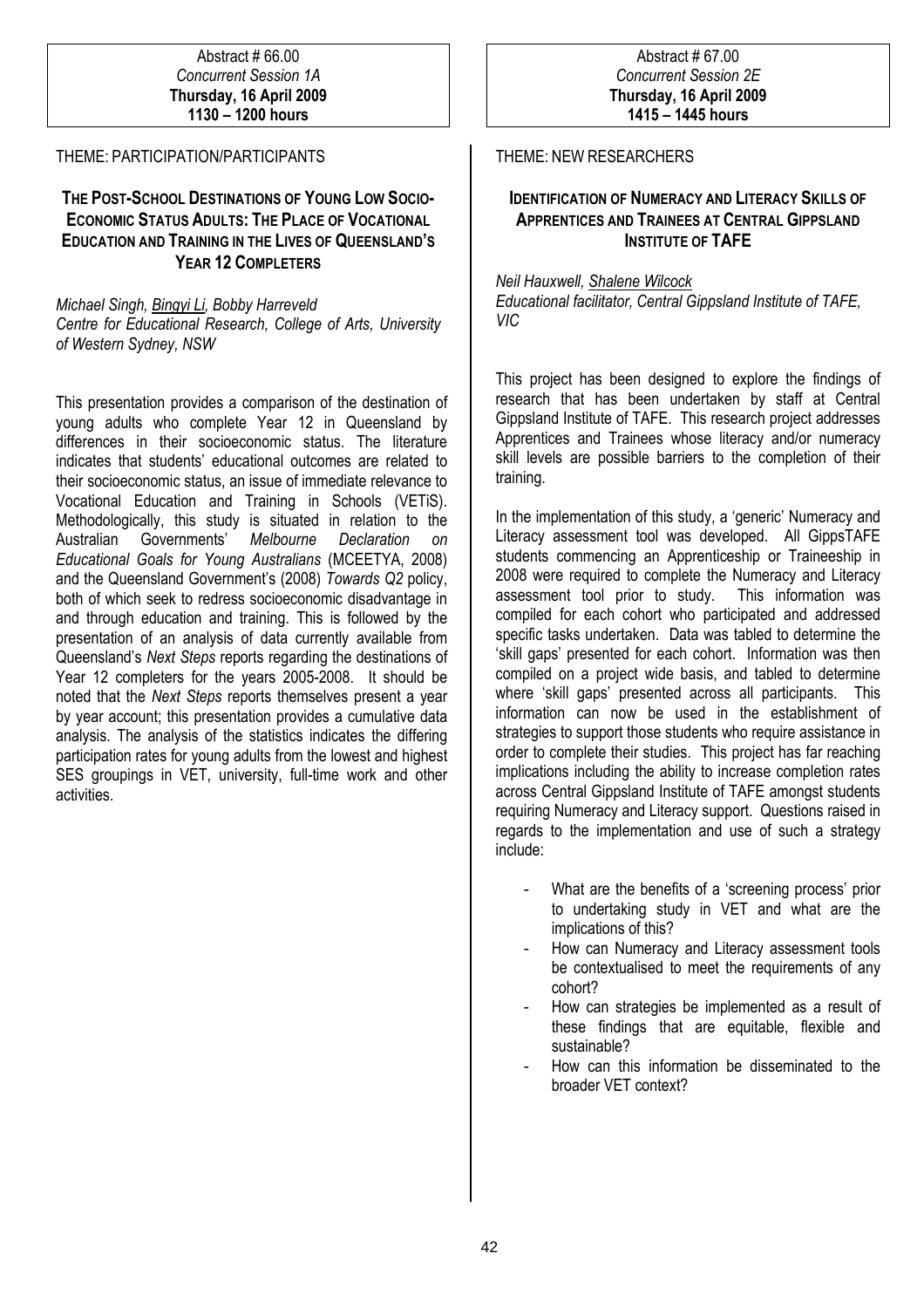#### Abstract # 68.00 Concurrent Session 3D Friday, 17 April 2009 0930 – 1000 hours

#### THEME: TRACTION AND TENSIONS

# THE ARTICULATION OF SCHOOL AND WORK-BASED EDUCATION AND TRAINING: TRACTIONS AND TENSIONS IN THE ORGANISATIONAL ALIGNMENT OF PHILOSOPHY AND **PEDAGOGY**

Michael Singh, Guihua Cui, Bobby Harreveld Centre for Educational Research, University of Western Sydney, NSW

This presentation reports on a preliminary investigation into organising innovations in Senior Learning (Year 10, 11, 12) through the introduction of vocational education and training. This is a key issue of national and international policy and pedagogical concern. Specifically, this presentation reports on aspects of a study which is investigating organisational innovations in Senior L/earning in Queensland through a study of development of a "hub and spoke" model for institutionalising in Vocational Education and Training in (and through) Senior Secondary Schooling (VETiS). 'Organisational innovation' is conceptualised through a historically informed account of tensions involved in the century old efforts to institutionalise VETiS. The review of the research literature points to the history of the tensions in relation to VETiS is analysed from this theoretical perspective. The research process used in this study draw from the established practice of case study methods for the purposes of data collection and analysis. For the purpose of this presentation web-based documents, including School Annual Reports, 2008 Next Step Reports and Newsletters provide the evidence which has been gathered and analysed to explore on organisational innovations in Senior Learning. This research provides insights into what is now being done to realise the organisational innovations through which schoolbased and work-integrated education and training may gain increasing traction.

#### THEME: PEDAGOGY AND PRACTICE

# \*\*\*CROSSING BOUNDARIES, BUILDING BRIDGES IN THE ACADEMIC APPRENTICESHIP

#### **Margaret Thorne, Roy Smalley, Faith Irving** Monash University, VIC

This presentation reflects on the experiences of the three authors who participated in the CROSSLIFE study program. CROSSLIFE was a European Union supported experimental program for VET professionals enrolled in post-graduate programs at the member universities (Monash, Tampere (Finland), London Institute of Education, Malta, Zurich and Copenhagen). The eighteen-month program involved participation in three workshops in London, Finland and Malta. One aim of the workshops was to support the development of the skills, knowledge and capacities needed for cross-cultural communication and collaboration in teaching, learning and work in a globally interconnected world (Seddon, 2008).

A range of cross-cultural issues arose when members of the Monash home-group, from different backgrounds, organisations, cultures and disciplines, collaborated on a common task with flexible guidelines in preparation for the Malta workshop. The task was to employ diverse ways to present local issues raised by selected 'readings' on how pedagogical practices travel globally.

Following the work of Kraus & Sultana (2008), the intention of this presentation is to explore "the complex and challenging processes that come into play in cross-cultural and interdisciplinary settings" from the perspective of experienced VET practitioners undertaking an academic apprenticeship.

The issues addressed include the challenges in establishing a 'community of practice', identification and negotiation of boundaries, shared spaces and understandings, development of capacities for cross cultural communication and collaboration across local and national boundaries through various mediums, competence building through mentoring relationships with other students and academics and collegial and peer support.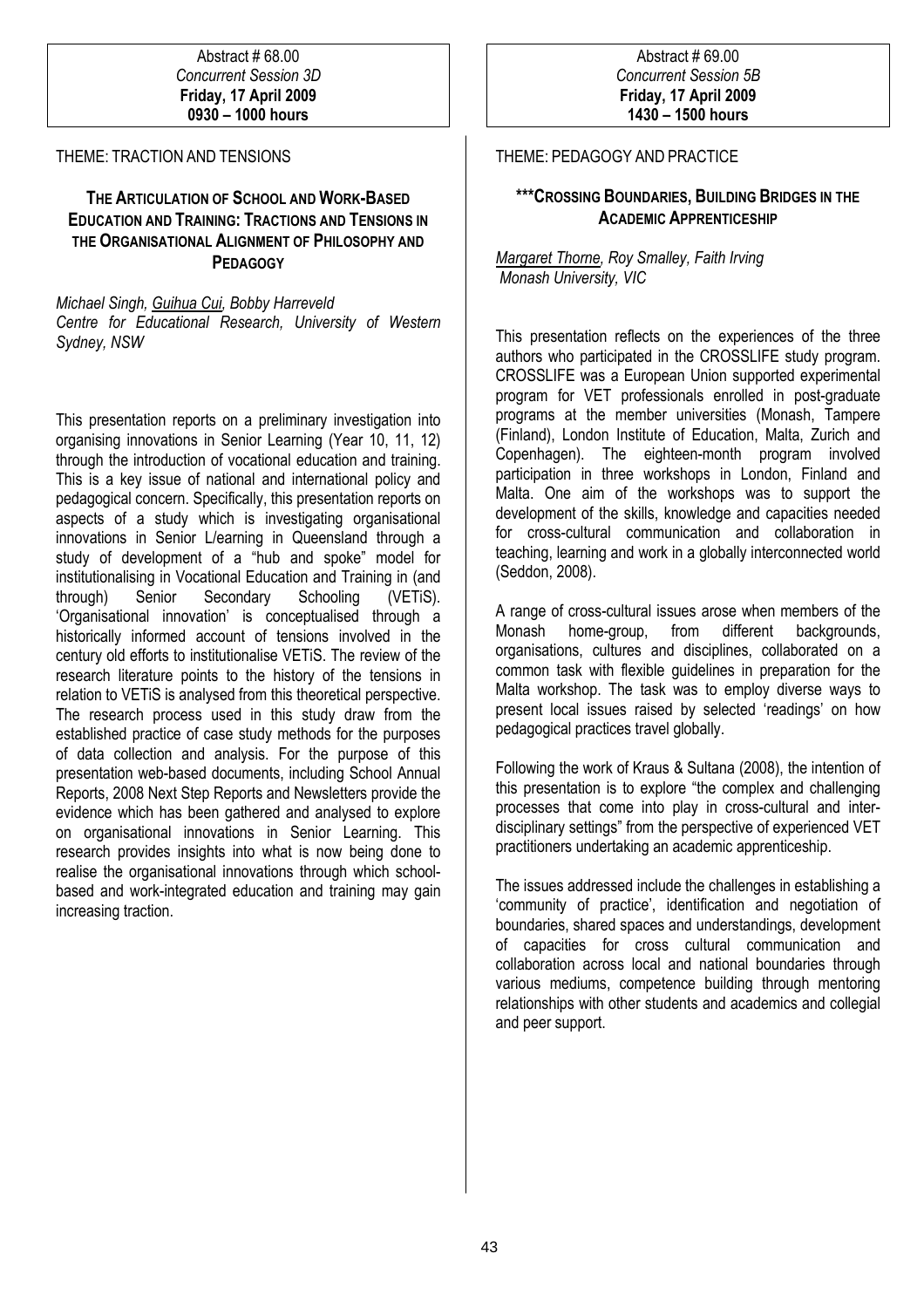#### Abstract # 73.00 Concurrent Session 4D Friday, 17 April 2009 1100 – 1130 hours

#### THEME: TRACTION AND TENSIONS

# TEACHERS' VIEWS AND EXPERIENCES OF HIGHER EDUCATION IN TAFE

Ann Kelly, Leesa Wheelahan, Stephen Billett Griffith University, QLD

TAFE institutes offer higher education programs in five states. While this provision is still small, it will grow as a consequence of the blurring of the sectoral divide in tertiary education, government policies that encourage diversity and competition among educational providers in both the vocational education and training and higher education sectors, and institutional strategies by some TAFE institutes to position themselves as a new type of tertiary education institution that offers a suite of programs from VET to higher education. This presentation reports on the views of approximately 30 teachers from seven TAFE institutes in five states who are involved in designing and delivering higher education programs. It is part of a broader National Vocational Education and Training Research and Evaluation funded project that examined the growth of higher education in TAFE. The aim of the project was to understand the purposes of higher education programs in TAFE, how they have been designed and implemented, the impact they are having on institutional partnerships, how they are perceived by participants, and whether they open opportunities for students. This subset of interviews with teachers explored their views of the nature of higher education programs in TAFE, whether they differed from VET qualifications offered by TAFE institutes and degrees offered by universities; the nature of teaching in these programs; their perceptions of students; the way in which higher education programs in TAFE should be structured and supported; and, the qualifications and expertise that teachers need to teach in these programs. The findings are that teachers supported HE in TAFE based on arguments about the distinctiveness of these programs and the opportunities that they offer to students, but that they do not think that the institutional frameworks and working and industrial conditions exist yet to support this provision.

## THEME: PARTICIPATION/PARTICIPANTS

# REALITY VS THE MYTH - CHANGING NARRATIVE INTO ACTION

Janet Hewson TAFE NSW Workforce Development, NSW

There are multitudes of RPL and other projects currently being undertaken across the VET sector, many of which aim to build capability of the VET practitioner. A reliance on process rather than an engagement with process - the doing or busy work, rather than the emergent or future state in changing practice, means that projects can become an end product rather than a means to an end.

Organisational capability relies on the management of knowledge and embedding of new knowledge into organisations. Projects that seek to implement change rely on reinforcement and engagement to enable this embeddedness and integration into our work practices. The narrative within the projects can provide us with a rich source of data by which to generate new knowledge and new models for change, however this tacit knowledge must become explicit if it is to become an embedded capability.

Through the process of action research a group of 85 practitioners from across the VET sector who are undertaking projects as part of a professional development funded strategy will provide the data about process, practice and product through their participation in a RPL forum. The narrative will form the basis for identification of significant changes for project members and other industry and enterprise practitioners and seek to generate and inform new designs for RPL practice.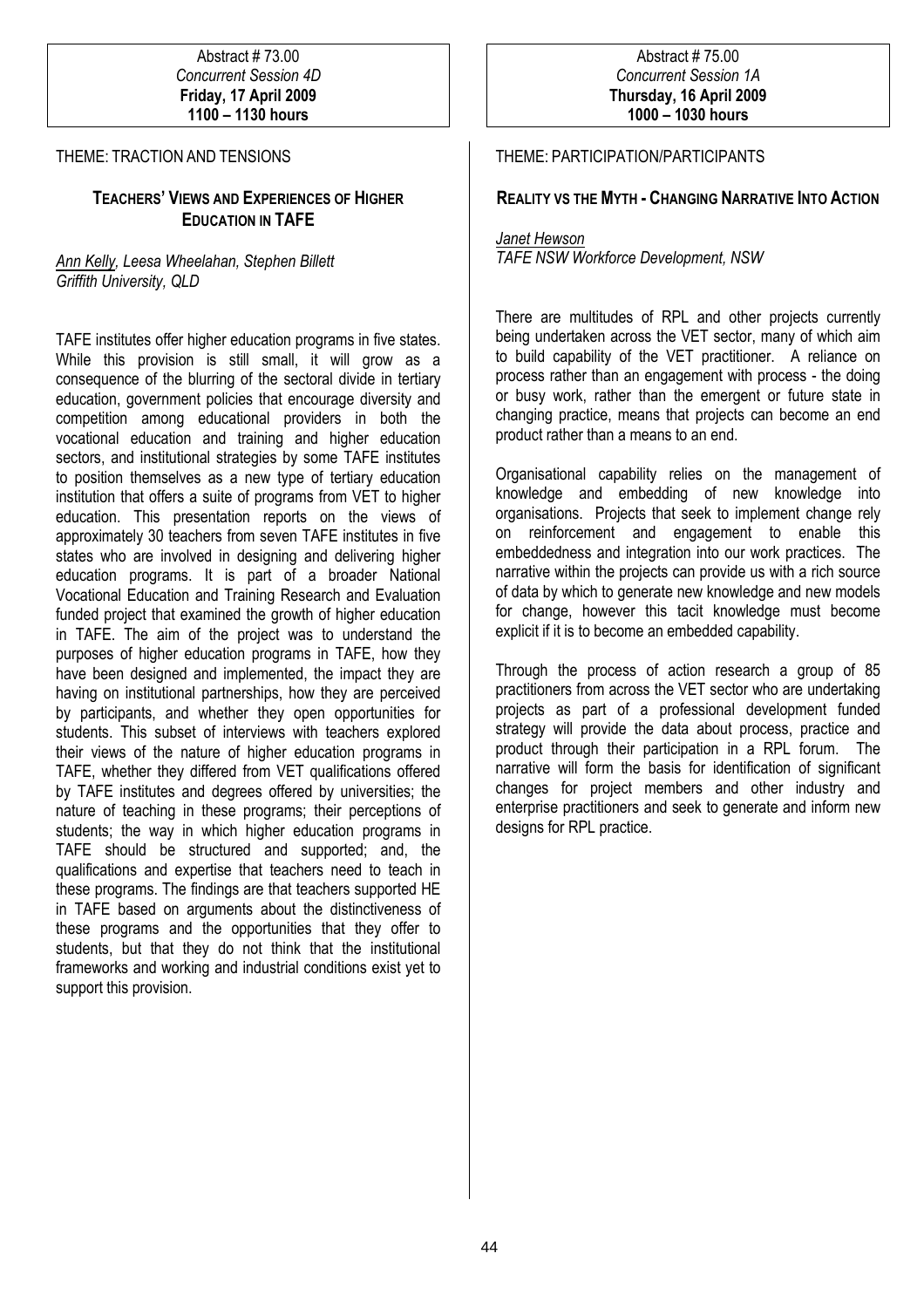#### Abstract # 76.00 Concurrent Session 2E Thursday, 16 April 2009 1445 – 1515 hours

## THEME: NEW RESEARCHERS

# \*\*\* EARLY DAYS: A PERSONAL REVIEW OF A RESEARCH INTO PRACTICE INITIATIVE

#### Regan Harding

North Coast Aboriginal Learning Partnerships (NCALP) North Coast TAFE, NSW

This presentation provides participant reflections from one of ten researchers involved in an NCVER sponsored 'Building Researcher Capacity in the VET Sector' scheme in 2008. In this scheme, early career VET researchers are supported to undertake work-based research projects in a community of practice to develop their research capacity.

'Early Days' intends to do two things: firstly, to provide an interim account of the data collected through surveys and focus group interviews for the research project: 'The experiences of early vocational education and training programs for young Aboriginal learners: perceptions of practitioners and young people'. Key findings and discussions emerging from the program and the research are presented to inform practitioners in designing, delivering and supporting early VET programs for such learners.

Secondly, it aims to be of general practical assistance to early VET researchers and the experienced VET researchers and mentors supporting them. Including personal reflections on the researcher community of practice, the presentation discusses the mentoring received through the AVETRA network and the support received by the participants and organizations included in the research.

Each section of this presentation will address the research project -'Experiences of early vocational education and training programs for young Aboriginal learners: perceptions of practitioners and young people'. It will also explore the research process – the research methodologies selected and support received through the 'NCVER Building Researcher Capacity Community of Practice'.

#### THEME: POLICY

# ALIGNING POLICY WITH PRACTICE: AN EVALUATION OF VOCATIONAL EDUCATION AND TRAINING IN THE LIBRARY AND INFORMATION SERVICES SECTOR

Gillian Hallam<sup>1</sup>, Dianne Walton-Sonda<sup>2</sup>, Paul Genoni<sup>3</sup> Queensland University of Technology, QLD Australian Library and Information Association, ACT Curtin University of Technology, WA

Vocational education and training for the library and information services (LIS) sector in Australia offers students the career pathway to become library technicians. Library technicians play a valuable role in drawing on sound practical knowledge and skills to support the delivery of library and information services that meet client needs. Over the past forty years, the Australian Library and Information Association (ALIA) has monitored the quality of library technician courses. Since 2005, ALIA has run national professional development days for library technician educators with the goal of establishing an alternative model for course recognition focusing on the process of peer review to benchmark good practice and stimulate continuous improvement in library technician education. This initial developmental work has culminated in 2009 with site visits to all library technician courses in Australia. The presentation presents a whole-ofindustry case study to critically review the work undertaken to date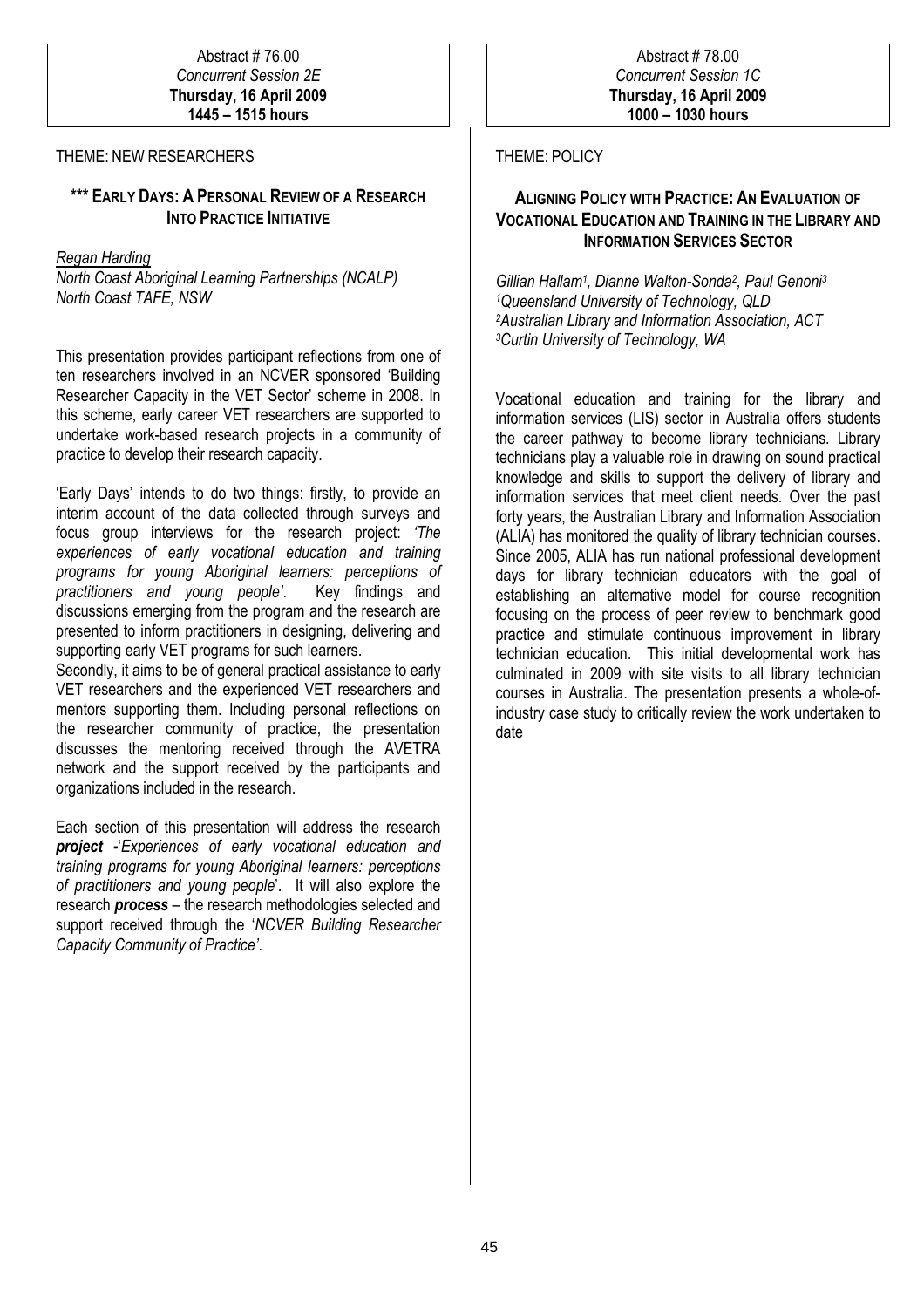Abstract # 79.00 Concurrent Session 5C Friday, 17 April 2009 1500 – 1530 hours

#### THEME: PEDAGOGY AND PRACTICE

## AIMING AT THE HIGHER COMPLETION RATES IN VET

# Homi Azemikhah

University of Sunshine Coast, QLD

While the 2008-09 budget projections show that, despite all the talk of the Education Revolution, the education share of the budget will continue to decline. Kevin Rudd and Julia Gillard make much of the need for a rigorous 'evidence base' for their reforms (Devereaux 2008). Given that, in the VET sector, the effectiveness of training is variable, many of the trades with low completion rates are also occupations that regularly appear on the national skill shortages list (NCVER 2006).

Given that it is not possible with the available evidence to attribute low completion rate to the training (Australian Government, 2008), the National and State Governments are attempting to allocate funds to Institutes on the basis of completion of studies. This research presentation discusses whether the completion rate is attributable to training and if so, how to plan and achieve higher completion rates at the Institute level in a learner-centred, work-centred and attributefocused paradigm?

#### THEME: NEW RESEARCHERS

# \*\*\*NEW ROLES AND CHALLENGES FOR MANAGERS AS FACILITATORS OF WORKPLACE LEARNING

#### Rosalind Carter University of Technology, NSW

The rate of change in technology and work practices in contemporary workplaces is creating a need for organisations to develop work strategies and work environments which support continuous work related learning. Roles of managers are widening to include development of staff skills and knowledge. Managers are becoming more involved in deploying strategies to facilitate ongoing learning through everyday work practice. Little is known however, about extended roles of managers as facilitators of workplace learning nor how organisations support managers in theses roles.

This presentation presents findings from my preliminary case study research into the role of a manager in the context of a large government organisation. In the first part of the presentation I outline some of the strategies used by these managers to facilitate workplace learning. In the second part I discuss a number of constraints facing managers in their roles as learning facilitators. The presentation concludes with observations about drivers of need for facilitation of ongoing workplace learning. The study is framed by situated learning and adult learning principles.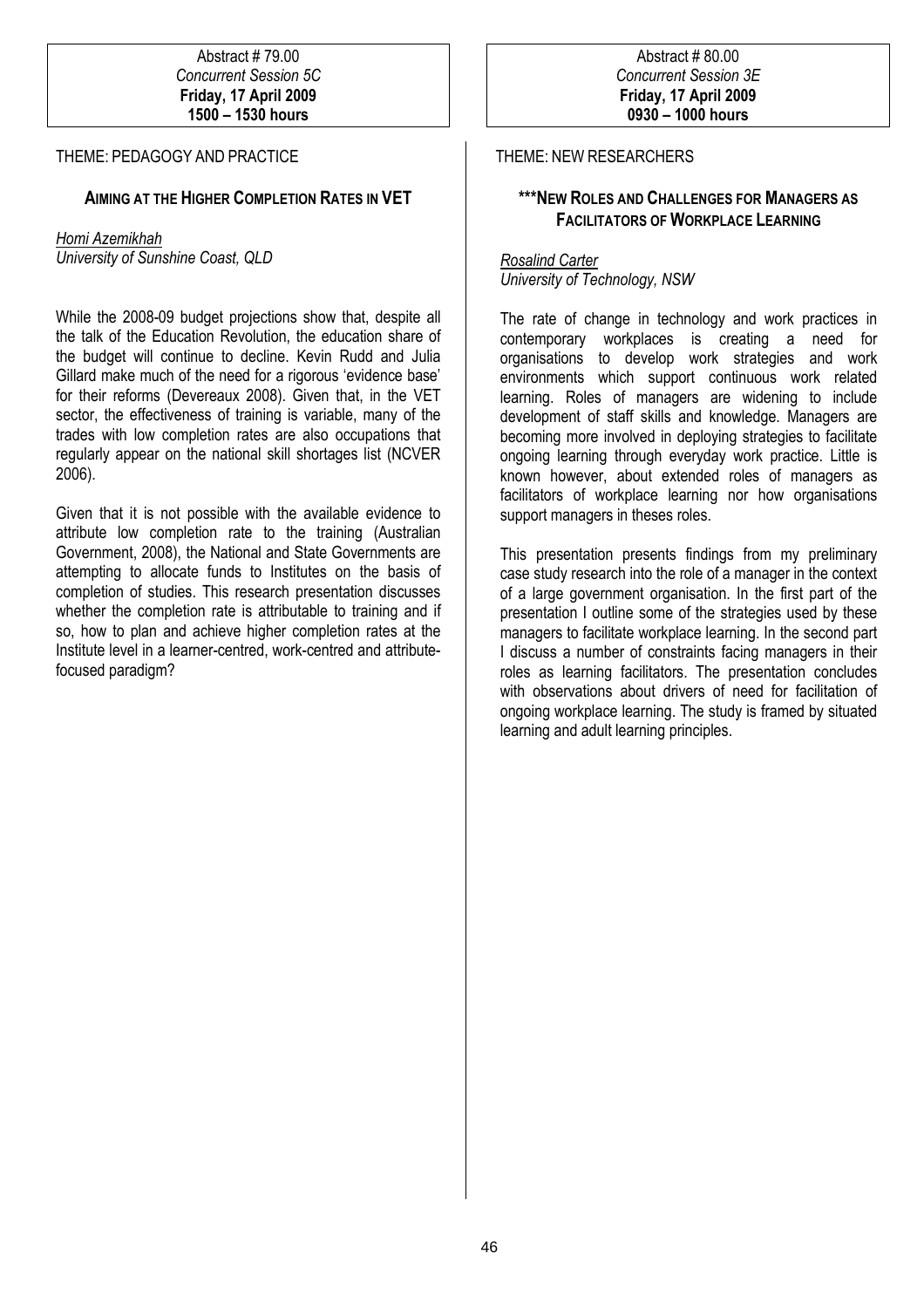#### Abstract # 81.00 Concurrent Session 4E Friday, 17 April 2009 1100 – 1130 hours

#### THEME: NEW RESEARCHERS

# WORKING WITH YOUTH AT RISK IN THE GRANVILLE AREA: THE STORY OF THE GRANVILLE ALTERNATIVE TAFE EDUCATION (GATE) PROGRAM

#### Therese Douglas

TAFE NSW South Western Sydney Institute, NSW

Local Granville high schools, Granville Schools District Behaviour Team, TAFE NSW South Western Sydney Institute (SWSI) Granville College's Outreach and various trade sections have worked together for 9 years offering the Granville alternative TAFE education (GATE) program for students in years 9 and 10 identified as at risk of dropping out of high school.

The GATE program is an example of social inclusion through education. This presentation tells the story of its formation and importance, its structure and some of the outcomes for the participants. It also highlights the challenges faced and why the course is no longer running in 2009.

# THEME: TRACTION AND TENSIONS

# LIFE AS A LAB RAT: WORK IN THE TAFE SECTOR UNDER THE VICTORIAN GOVERNMENT'S REGIME OF REFORM AND **EXPERIMENTATION**

David McLean Kangan Batman TAFE, VIC

This presentation introduces an exploration of the recent Victorian VET policy, Securing Jobs for Your Future – Skills for Victoria, that is impacting on the state's TAFE professionals. Using Institutional Ethnography the research focuses on how the everyday work of TAFE teachers and institute support staff is being shaped by a significant policy release that is broad in its' scope but light on detail. As part of the new VET landscape the TAFE sector is being pushed wholly into an open market, competing head on with private providers and other institutes for funds that were once certain and guaranteed; contestability may soon be complete. There are also significant changes to student fees, funding structures, pathways, course entry entitlements and, teacher recruitment strategies. External to Victoria, federal and state governments may assess the success or failure of such significant change and evaluate how similar reforms would affect their own systems. From this perspective the change in Victorian VET can be comprehended as experimentation as much as it is bold reform. To enable change the ruling relations between government, institutes, and teachers will be reshaped and rewritten into new ways of working. This study is specifically interested in the foreknowledge and comprehension TAFE professionals had of the policy as it was introduced throughout late 2008 and early 2009. The key questions are: were TAFE professionals aware that significant change was coming, and once it arrived how well informed were they by their institutes of its aims and implications? The answer to these questions also impacts on the constant redefining of TAFE teacher identity and how Victorian TAFE teachers comprehend a sector that continues to undergo change they have little control over. Are they willing participants in a 'bold experiment' or have they been blindly led into a maze of reform and restructure?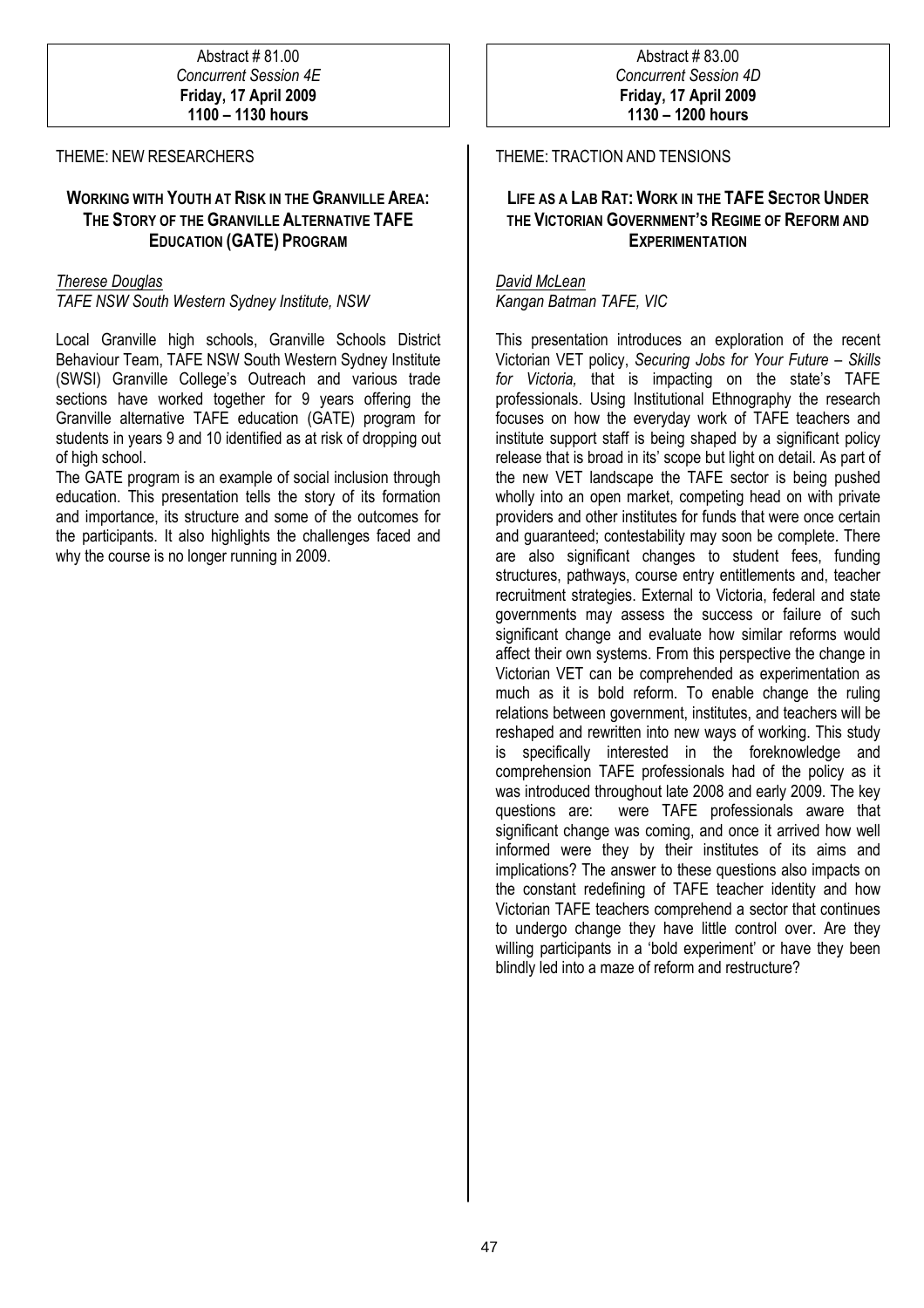#### Abstract # 84.00 Concurrent Session 4E Friday, 17 April 2009 1130 – 1300 hours

## THEME: NEW RESEARCHERS

# PRACTITIONERS AS RESEARCHERS: A FORUM FOR NEW **RESEARCHERS**

#### <u>Ann Reich<sup>1</sup>, Catherine Down<sup>2</sup></u> <sup>1</sup>University of Technology Sydney, NSW <sup>2</sup>Charles Sturt University, NSW

Many VET practitioners undertake small scale research projects, as part of their work and/or as part of university degrees they are undertaking. Many would not feel confident to present a full presentation at an AVETRA conference.

This workshop is therefore designed to provide these VET practitioners with a forum to present their work and listen to other practitioners doing similar work.

It is proposed that the format for the double session would be a 5 minute presentation in an informal atmosphere, with time for discussion and questions. The presentations will be organised around the themes of the presenters.

The session convenors will conclude the session with comments on issues raised for new researchers in VET.

# THEME: PEDAGOGY AND PRACTICE

# TEACHER TRAINING AND READINESS FOR WORKING IN TAFE

#### Jane Court

Postgraduate Research Student, Faculty of Education, Monash University, VIC

The Certificate IV Training and Assessment (Certificate IV TAA) is the minimum teaching qualification for teachers delivering and assessing in the Vocational Education and Training (VET) sector in Victoria. This qualification is made up of units of competency which are designed to prepare graduates to work effectively in the VET system and to facilitate and assess learning. However, the qualification has been widely criticised as not achieving these outcomes. This presentation examines the results of a survey of VET practitioners in a large metropolitan Technical and Further Education (TAFE) Institute who graduated from the Certificate IV TAA via the Institute's staff development program. The survey queried if the learners believed that the units of competency gave adequate grounding for outcomes that enabled graduates to work in the TAFE sector of VET.

We will present the findings from a quantitative survey of recent graduates and explore the relationship between the units of competency of the Certificate IV TAA, the program content and delivery, and the professional needs of VET practitioners. Specifically, we will focus upon the extent to which the TAA has prepared these individuals in terms of:

- 1. Pedagogy: how to teach in VET
- 2. Assessment: how to assess in VET
- 3. VET systems and processes: how to engage with the VET system

Drawing on the survey data, our structural equation model correlates a single latent variable that measures overall graduate preparedness with the three other latent variables. Survey results seem to indicate that there are shortfalls in the units of competency and we conclude by arguing that the qualification needs further development to meet the needs of the VET practitioner.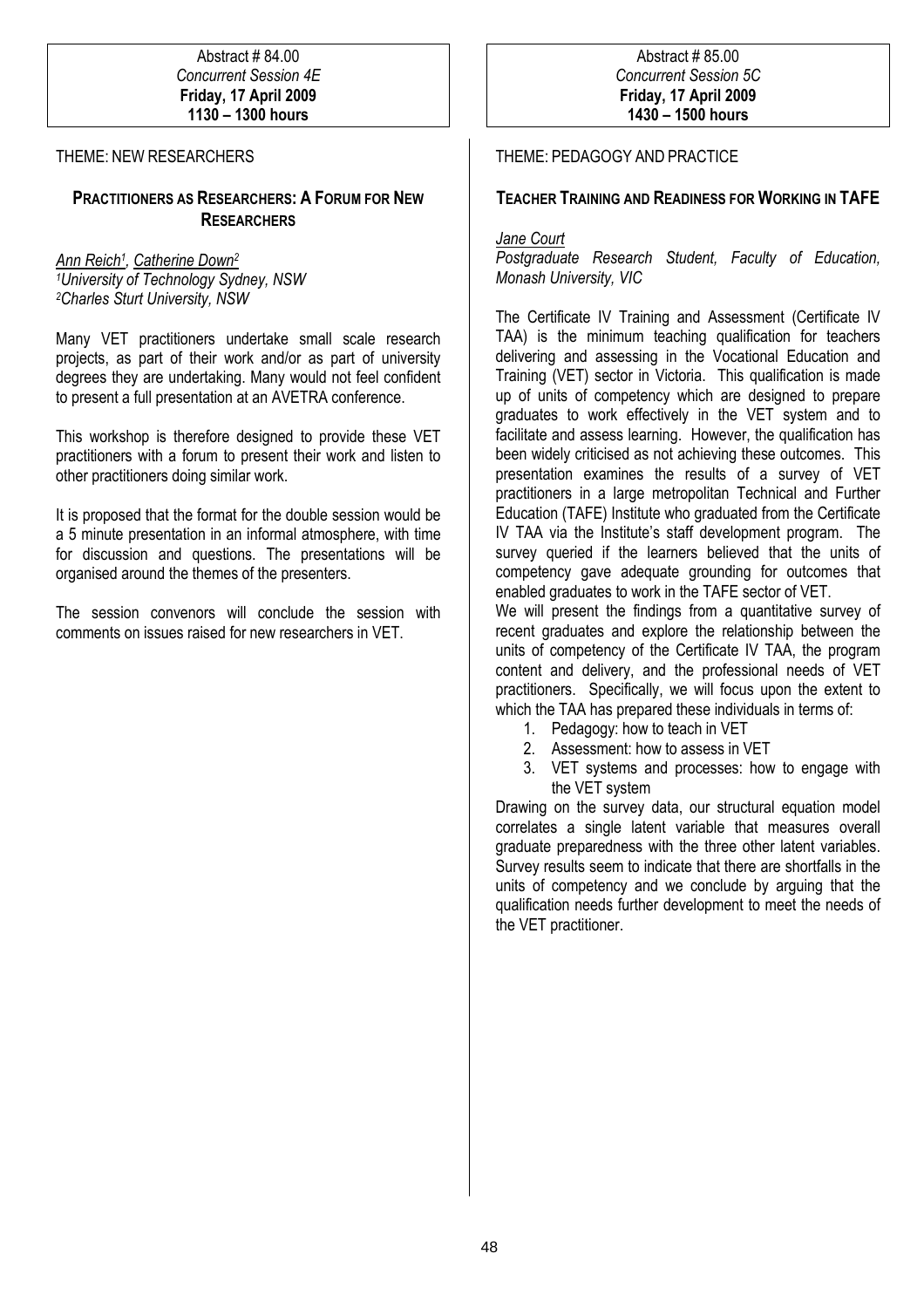#### Abstract # 86.00 Concurrent Session 4D Friday, 17 April 2009 1200 – 1230 hours

#### THEME: TRACTION AND TENSIONS

# \*\*\*ALIGNING PARTNERSHIPS, POLICY AND PEDAGOGY WITH PARTICIPANTS: A SOCIAL CAPITAL PERSPECTIVE

Jo Balatti<sup>1</sup>, <u>Stephen Black<sup>2</sup>,</u> Ian Falk<sup>3</sup> James Cook University, Townsville, QLD University of Technology Sydney, NSW Charles Darwin University, NT

The primary purpose of the recently completed National Centre for Vocational Education Research study reported here was to produce a set of guidelines on how to deliver adult literacy and numeracy education and training using a social capital approach. No such guidelines currently exist. At a time when improving the social inclusion of Australians who are socially, culturally or economically marginalised is very much on the political agenda, approaches that can increase availability, access, take-up and/or outcomes of adult literacy and numeracy education and training are needed. Previous research has shown that a social capital approach has the capacity to achieve these aims. This study focussed on three key elements. These were the partnerships involved in the design and delivery of adult literacy and numeracy programs; the policies that influence the kind of partnerships possible; and the pedagogical practices that teachers use. The methodology used to produce these guidelines was to synthesise understandings of social capital from existing theory and previous research with the findings from researching current practices in the adult literacy and numeracy field. The study confined itself to looking at delivery involving partnerships in the areas of health literacy, personal financial literacy and in the justice sector. As well as a literature review, scans of health literacy in NSW, financial literacy in Queensland and literacy and numeracy provision in the justice sector in the Northern territory were conducted. Pedagogical practices were further investigated through three action research projects, each one with a teacher who trialled teaching strategies that could enhance social capital outcomes for learners. This presentation summarises the guidelines produced.

#### THEME: TRACTION AND TENSIONS

# \*\*\*HEAD TEACHER PERSPECTIVES ON THEIR CHANGING ROLE IN TAFE NSW

Stephen Black University of Technology Sydney, NSW

There has been a strong research focus in recent years on the changing role of VET practitioners (e.g. Harris, Simmons & Clayton 2005, Mitchell 2008) and the need for new leadership qualities at various management levels in VET (e.g. Callan, Mitchell, Clayton & Smith 2008, Mulcahy 2004). This presentation reports on a research study which focuses on the head teacher role in TAFE NSW. Previous research has suggested that head teachers, known sometimes as 'frontline managers', occupy a key role as 'discourse brokers' at the interface between management and pedagogy (Black 2005) and that their educational leadership role is threatened by the increased volume of routine administration they are required to undertake (Rice 2005). This presentation represents the voices of a state-wide cohort of current head teachers in TAFE NSW Institutes on their changing work role. 109 head teachers responded to an email survey questionnaire featuring open and closed questions. Questions focused on how their role has changed in recent years, their levels of job satisfaction, and their comments on a wide range of head teacher issues. These included their: changed responsibilities, use of electronic systems, overall workload, degree of autonomy in their work, professional development needs, levels of support from other TAFE staff, and how they think their work role can be improved. The survey findings have implications for current debates over the most effective role for head teachers in TAFE NSW. In particular, they suggest there is significant tension between the routine administrative workload involved in trying to ensure audit compliance and the current demands for head teachers to be educational leaders, innovative and commercially enterprising.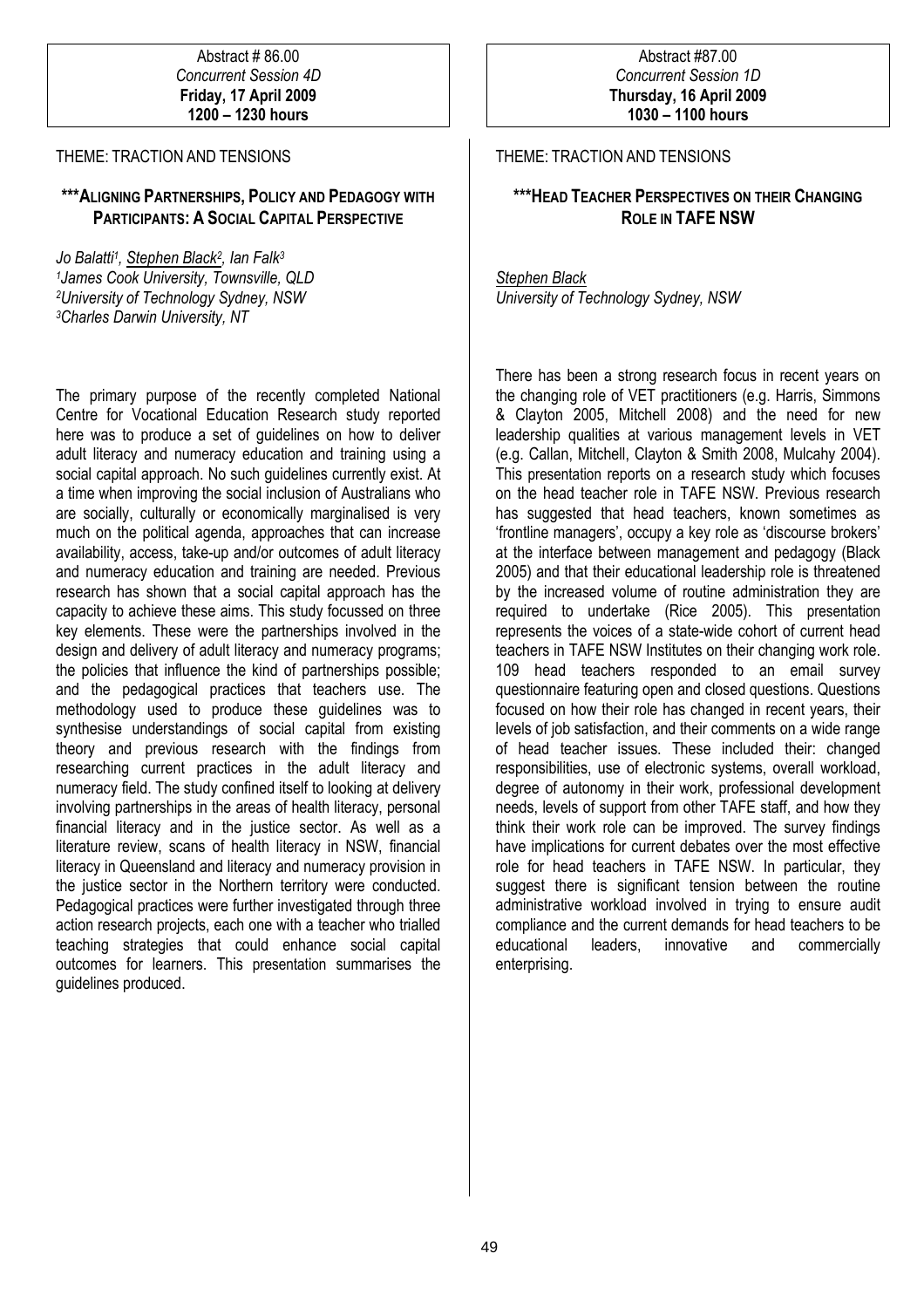#### Abstract # 88.00 Concurrent Session 4D Friday, 17 April 2009 1230 – 1300 hours

#### THEME: TRACTION AND TENSIONS

# \*\*\*SUPPORTING CULTURAL CHANGE: RECOGNISING THE VALUE OF INFORMAL LEARNING IN A PUBLIC SERVICE CASE **STUDY**

#### Llandis Barratt-Pugh Edith Cowan University, WA

Vocational education and training has traditionally been dominated by discourses of externalised skilling. As the workplace moves to increasingly cognitive modes of production, the emphasis has been shifting towards 'learning' that takes place within the daily interactions of the workplace. For managers of learning, this generates a strategic and operational tension between privileging formal or informal learning practices. This presentation reviews a case study undertaken in a large public service department undergoing a significant merger and confronting cultural change. The research aimed to inform the organisation's human resources department about development and training initiatives that would support the cultural change programme for more 'dynamic resourcing'. The study found that rather than an emphasis on skills development, what was required was a more strategic and cultural approach by the HR department, with an emphasis on harnessing the informal learning occurring within daily interactions inside the new culture.

## THEME: POLICY

# DOING A GOOD JOB: HOW TAFE INSTITUTES EVALUATE THEIR EFFECTIVENESS AND EFFICIENCY

#### Josie Misko, Sian Halliday Wynes

National Centre for Vocational Education Research (NCVER), SA

Interviews with nine institute directors and 56 of their senior and middle managers indicate that the key drivers of systems and processes for monitoring and evaluating effectiveness and efficiency of this performance comprise accountability for government funding, and compliance with legislation and quality assurance frameworks. The need to supplement government funding with income from commercial business increasingly requires institutes to understand the training markets in which they operate, and to develop and maintain productive networks with industry and local communities. This presentation provides an account of how TAFE institutes develop management strategies to ensure that they deliver on their promises, and establish systems which enable them to monitor their progress. Also describes the type of information that would help institutes improve their ability to undertake strategic planning and provide relevant training both for individuals and for enterprises. It concludes that broadly similar strategies and information sources are used by institutes to know their business, and to evaluate their performance in meeting strategic objectives and the needs of students, employers and governments.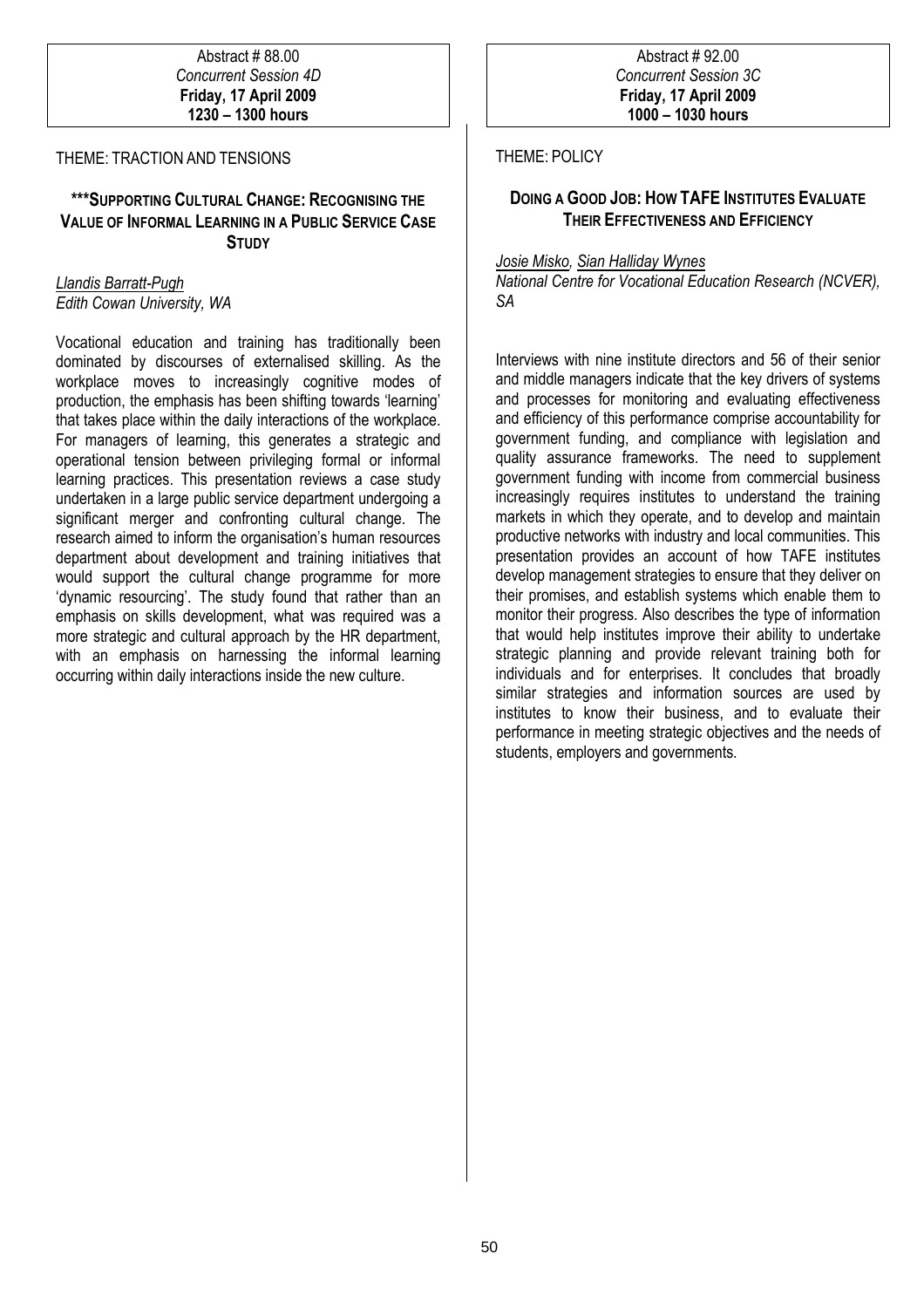## THEME: PEDAGOGY AND PRACTICE

# \*\*\*BLENDED LEARNING LEAD INSTITUTE

#### Gerard Corcoran

Brisbane North Institute of TAFE Queensland, QLD

Blended Learning and hence Blended Delivery and Distribution have been identified as the way of the future at the Institute where I work. This presentation will provide comments on a sample of the research that supports this policy direction. It will argue however that the decision to proceed on this journey must firstly answer a series of questions regarding research, implementation, model selection and experience of others in meeting this challenge. The application of a carefully planned change management model is essential and needs to be one which includes all the staff involved in the implementation of the policy. The real test of the successful implementation of Blended Delivery and the leadership of it by the Brisbane North Institute of TAFE will significantly depend on how the staff at the Institute are convinced that the future of education and training will be enhanced by embracing the principles and challenge of the Blended Delivery ethos.

#### THEME: POLICY

# \*\*\*TEACHERS FROM INDUSTRY: FROM WORK TO SCHOOL

#### Annette Green Charles Sturt University, NSW

Technology and VET in Schools teachers are required to bridge the gap between industry and workplace knowledge and the world of secondary schools. One of the ways in which these teachers can be assured of having sufficient knowledge of the technologies required for the broad and varied subjects offered in Technology and Applied Studies in NSW schools and also be well prepared to teach VET Industry Curriculum Framework courses, is to take teachers from an industry background and return them to schools after an accelerated teacher training program. This presentation examines some of the findings of a longitudinal study which took a case study approach to try and find out how some of these teachers have coped with the demands of pedagogy and practice in rural and regional NSW schools.

While acknowledging all teachers are individuals, the researcher was interested in finding out whether this pathway produced a new 'type' of teacher. The study used interviews, site visits, emails and conversations with the twelve participants, to try and understand the reality of the new professional lives of these teachers. Interviews were also conducted with other staff in each school as well as, where possible, the Principal of the school was interviewed. As well as looking at each participant as a case study, cross case analysis was also undertaken to ascertain any patterns or similarities emerging from the data. This presentation is based on that cross case analysis. The findings demonstrate that these new teachers have a valuable and quite different contribution to make to technology pedagogy and practice in the NSW secondary system as well as offering workplace knowledge and experience in pathways from school to further vocational education and training. These findings are bound to the specific teachers and context of the study so the intention is to understand the ways in which these teachers create authentic learning spaces using their experiences from industry.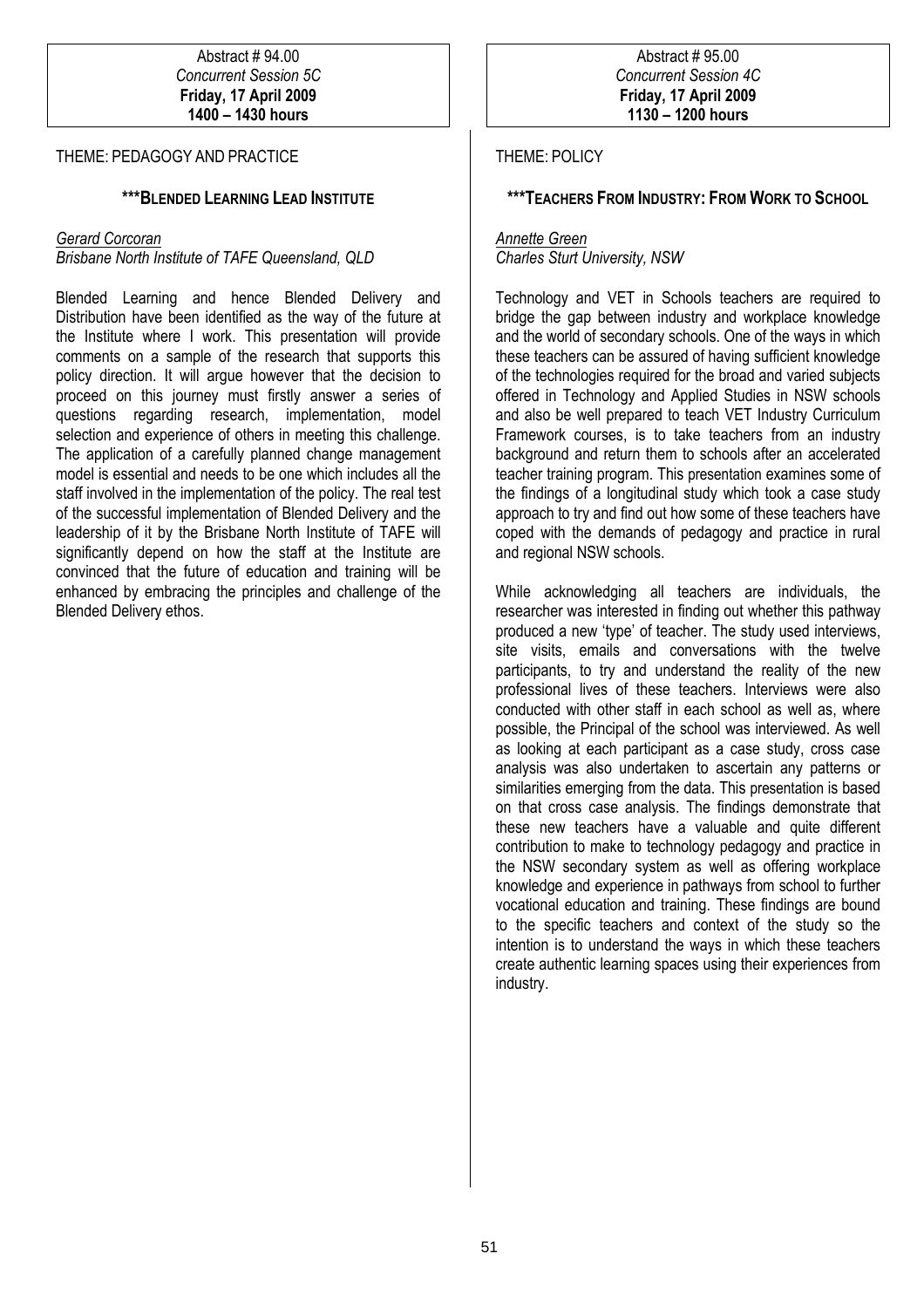#### THEME: TRACTION AND TENSIONS

## \*\*\*COMMUNITY, CREDIT, CONNECTIONS AND CAREERS

#### John Pardy Box Hill Institute, VIC

TAFE students learn through collaboration with other students, industry practitioners, in classrooms and in the community. VET Learning in all of its manifestations involves making connections between practices, ideas, techniques and people. Through a distinct set of learning experiences, VET graduates make transitions into employment and in may instances forge pathways into further learning contexts. In order to forge further learning pathways TAFE students

seek out credit transfer based on their VET learning.

This presentation will explore the experiences of two students who completed VET studies in community services. One student, Louise completed a Diploma in Children's Services and then went onto to study in a Bachelor of Early Childhood Education program. Another student, David completed a Diploma of Community Development and then enrolled in a Social Science degree and completed this and then pursued postgraduate studies in the drug and alcohol area.

Both Louise and David's learning careers (Bloomer & Hodkinson: 2000) involve making connections between fields of study, employment contexts and occupations. To achieve mobility in their learning careers David and Louise traverse different learning contexts, all the way seeking out 'credit transfer' arrangements that enable them to engage in learning that doesn't duplicate their prior studies but rather builds their knowledge capacities and extends their employability.

#### THEME: PEDAGOGY AND PRACTICE

# SKILLING FOR ECONOMIC, ENVIRONMENTAL AND SOCIAL SUSTAINABILITY: BUILDING 'INTEGRATED GLOBAL EDUCATOR' CAPACITY IN THE VET WORKFORCE

Terri Seddon Monash University, VIC

This presentation considers VET workforce skills relative to current challenges of human security and sustainability. It suggests that the existing 'delivery' model of training downplays the human dimensions of VET in ways that undercut the capacity of VET to meet current demand for skillbuilding. A solution to this problem is explored by (a) documenting the kinds of skills required in globally networked VET through the experience of CROSSLIFE, a Europeanfunded project that supported VET professional development in lifelong learning and work; and (b) reviewing research on VET practice and the changing character of VET practitioners. The skills required by 'integrated global educators' are proposed as a means of focusing a reprofessionalization agenda in VET.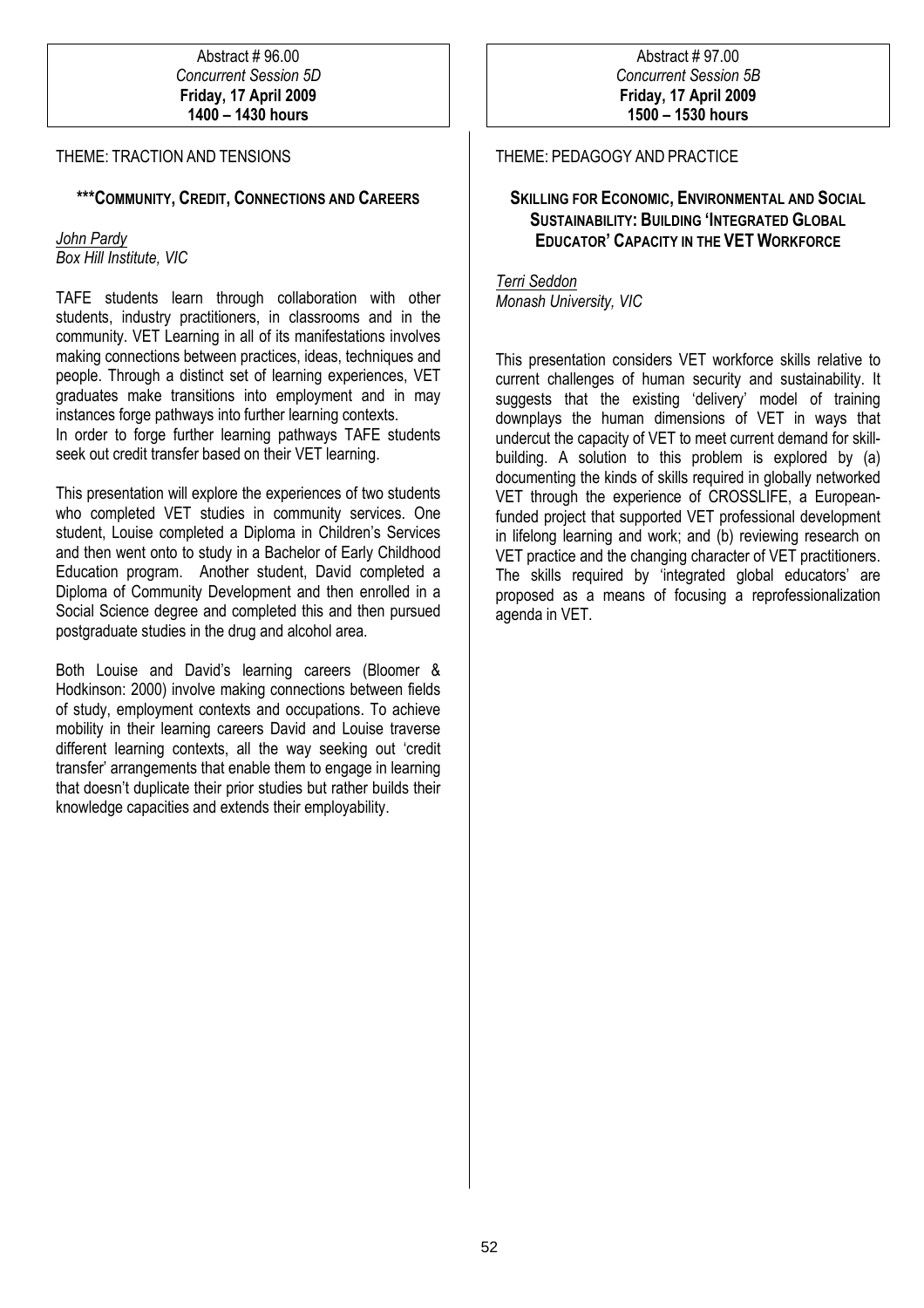#### Abstract # 98.00 Concurrent Session 1D Thursday, 16 April 2009 1000 – 1030 hours

THEME: TRACTION AND TENSIONS

# MAKING MANAGERS: THE NATURE OF CAREER PATHWAYS INTO LEADERSHIP AND MANAGEMENT ROLES IN VET

# Michele Simons, Roger Harris

Centre for Research in Education, Equity and Work, Hawke Research Institute for Sustainable Societies, University of South Australia, SA

In a context where VET policies are under considerable flux due to changing government policy agendas, leaders and managers play a significant role in setting the culture and managing available resources in order to meet these agendas. It is through their work that policies are enacted and ways of working in the changing environment are created with staff who must work at the coal face with learners.

While we know something about the nature of the work of leaders and managers in VET and the capabilities needed to meet the demands of leading and managing, little is known about the nature of the career pathways that lead VET staff into leadership and management positions. Using data from a national study examining career pathways in VET, this presentation will examine the pathways taken by respondents who held leadership and management positions at the time of the survey. The presentation will pay particular attention to the different ways in which these respondents attained their current roles and how they understand their career(s) in VET.

# THEME: PEDAGOGY AND PRACTICE

# \*\*\*INTERNATIONAL STUDENTS IN AUSTRALIAN VET – FRAMING A RESEARCH PROJECT

Ly Tran RMIT University, VIC

The latest figures of Australian Education International show there were 175,461 international student enrolments in VET in December 2008 (AEI, 2009). International student enrolments in VET grew by 226.9% between 2002 and 2008. The sharp increase in VET international students has occurred at a time when there is a lack of theoretical and empirical research on the objectives, learning practices and institutional responses of these students. This presentation draws from the related literature on international students and international education to argue that in order to capture a full picture of the learning practices of international VET students, it is significant to examine the association between students' motivations to undertake their VET course and their adaptation to the VET curriculum.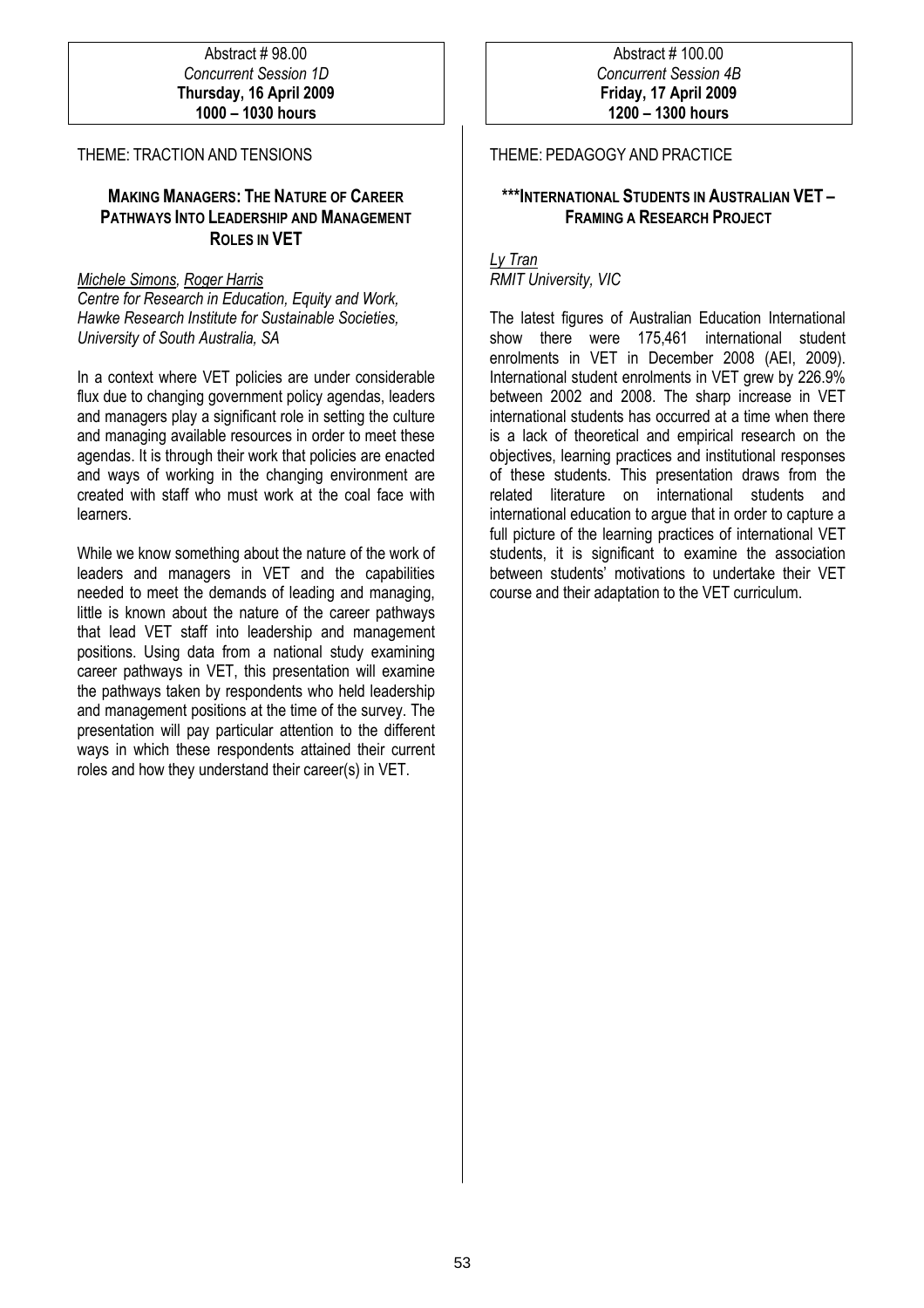#### Abstract # 103.00 Concurrent Session 4A Friday, 17 April 2009 1130 – 1300 hours

THEME: PARTICIPATION/PARTICIPANTS

# THINKING AND ACTING OUTSIDE THE SQUARE: COLLABORATIVE AND PARTICIPATIVE RESEARCH IN VET

## – A CASE STUDY

Elaine Butler, Kate Lawrence WAVE, Blackwood, SA

This workshop seeks to address the key themes of 'aligning participants, policy and pedagogy' through explicating and interrogating the efficacy of a collaborative and participative research project being conducted by two differently located and positioned women-centred community based NGOs, WAVE and Waltja. WAVE is a national network of women involved in VET, ACE and the broad field of work-related education and training. (http://www.wave.org.au/) (Waltja Tjutangku Palyapayi Aboriginal Corporation (Waltja) is a community- based organisation, working with Aboriginal families in remote Central Australia.

(http://www.waltja.org.au/waltja.html). The collaborative research project, funded through the Federal Government Office for Women (OfW)'s 2007-08 Women's Leadership and Development Programme Grant is entitled: Minmaku Palyantja Palya: WAVE/Waltja Women Leaders' Project (Value Women's Good Work).

The workshop presentation will provide an overview of the values that inform the research, how they play out in and through the project design, implementation and evaluation, along with an interrogation of the processes and desired outcomes (overt and covert) that seek to link participants, policy and pedagogy.

We then seek a conversation about the place for 'outsider' research in VET, its potential and/or shortcomings, and the potential for such research to contribute to the knowledge base of VET, inform practice and policy, and address matters of social justice.

THEME: NEW RESEARCHERS

# PANEL OF THE NEW RESEARCHERS PROJECTS

<u>Melinda Randall<sup>1</sup>, Ruth Wallace<sup>2</sup>, Regan Harding<sup>3</sup>,</u> <u>Llandis Barratt-Pugh<sup>4</sup>, Mark Mossuto<sup>5</sup></u> Major Training Services, NSW Charles Darwin University, NT North Coast Aboriginal Learning Partnerships (ncalp) North Coast TAFE, NSW Edith Cowan University, WA RMIT University, VIC

NCVER and AVETRA are committed to building research capacity in the VET sector. In 2008, NCVER provided support to establish two communities of practice and AVETRA formed the New Researchers Advisory Group. Members of these groups have developed their research skills through engagement in a series of VET research projects and support from experienced mentors. A panel comprising members of these groups will provide a brief overview of their projects and discuss their experiences as new researchers in the VET sector. This interactive session will conduct a discussion with the audience about their projects' outcomes, becoming a researcher and supporting research capacity development.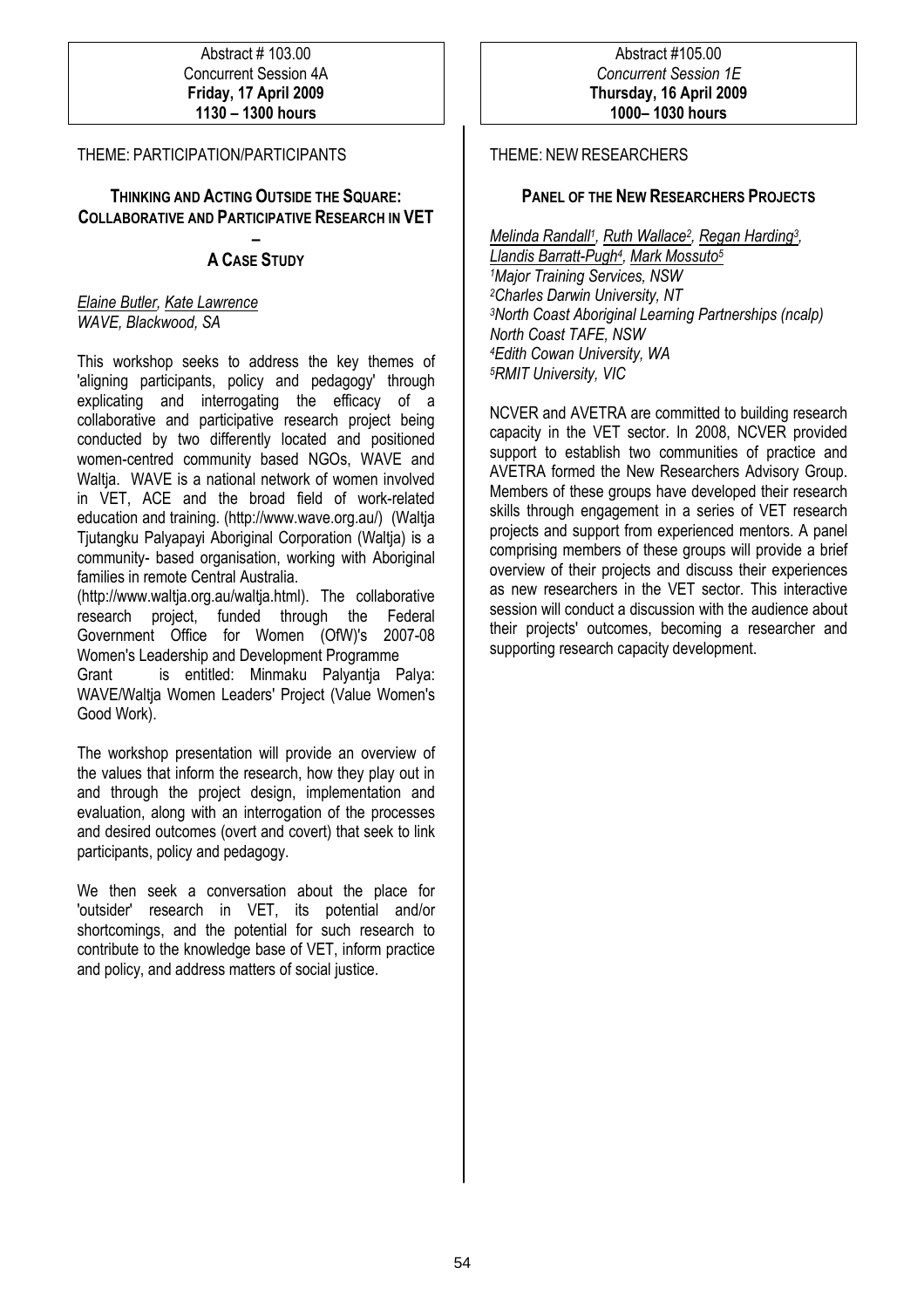THEME: NEW RESEARCHERS

# TRAINING NEEDS ANALYSIS - OPTIMISING YOUR CHANCES FOR SUCCESS

# Melinda Randall Major Training Services, NSW

This presentation aims to provide Vocational Education and Training practitioners with a broad series of principles to assist them when conducting a training needs analysis (TNA).

The key principles have been derived from research that uses a combination of methodologies. TNA models in the literature have been analysed and a set of general principles have been distilled from this study. These principles have been validated, evaluated and modified through interviews with experienced TNA practitioners.

The principles are then supported with a series of questions to enable the practitioner to tailor and customise TNA's to fit their local purposes.

# THEME: PARTICIPATION/PARTICIPANTS

# \*\*\*SOCIAL CAPITAL AND EMPLOYABILITY

Ralph Catts University of Stirling, Scotland, UK

Social capital is the process by which people form, use and break social networks and links. The forms of social capital include bonding bridging and linking SC. Both older and young people can exercise all three forms of SC in gaining choices and chances for employment and further education post school. However, those from disadvantaged circumstances often lack access to networks that can connect them to educational opportunities or jobs.

In this presentation elements from three case studies conducted in Scotland in 2007/8 are presented to show how social capital can enable employment opportunities for younger people.

We concluded that people with weak social capital in their final year of primary school had difficulties in the transition to secondary school. We also noted that aspirations were largely informed by their family networks and people immediately connected to their families. Finally we concluded that young people at risk of leaving school early and facing unemployment lacked strong bridging and linking social capital and that this was a barrier to their choices and chances for further education and employment.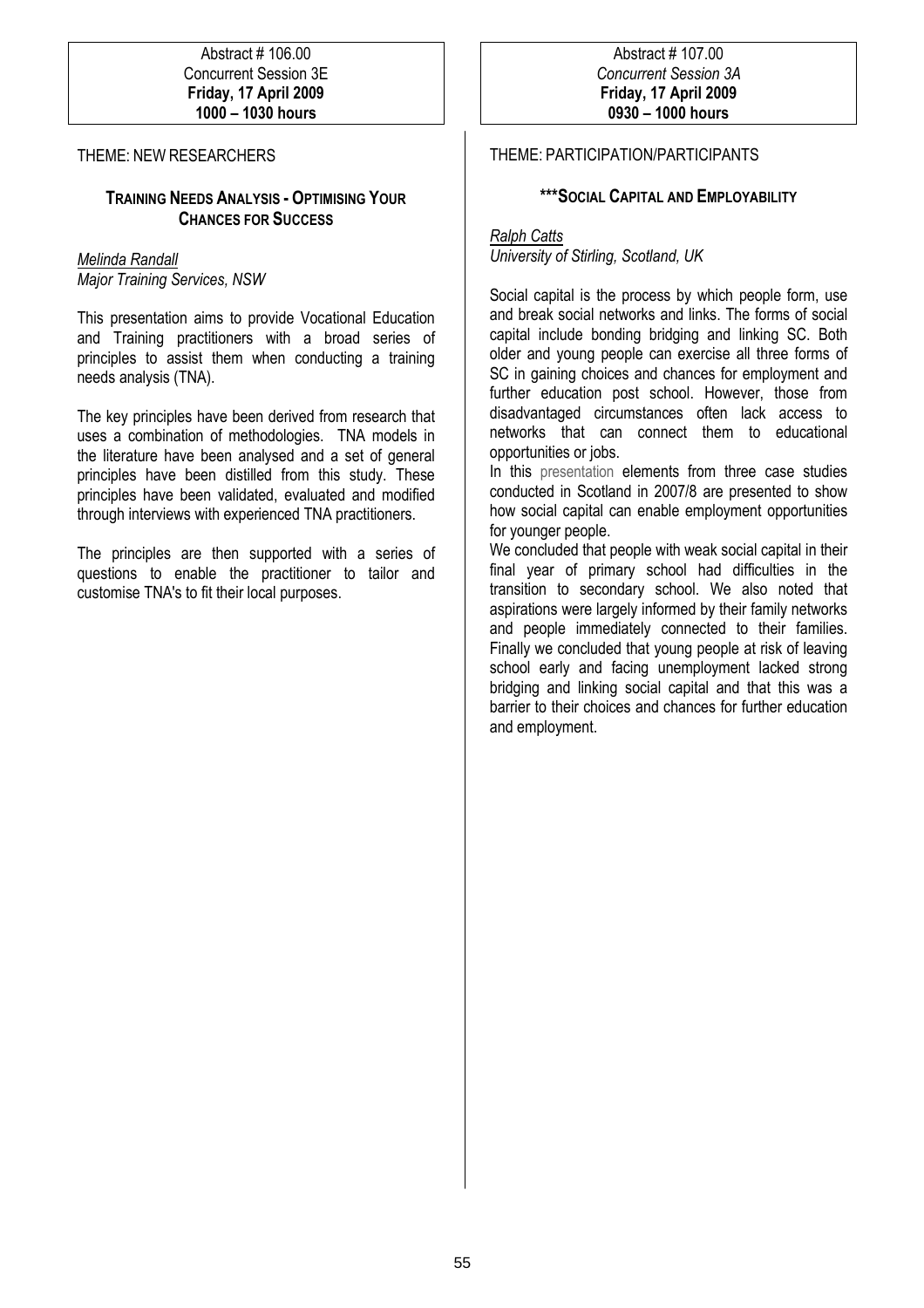# DELEGATE LIST

(as at 07 April 2009)

| <b>Last Name</b>   | <b>First Name</b>  | Organisation                                                                    | <b>State</b> |
|--------------------|--------------------|---------------------------------------------------------------------------------|--------------|
| Ahern              | Sharyn             | <b>Charles Sturt University</b>                                                 | <b>NSW</b>   |
| Albert             | Daniel             | Skills Tasmania                                                                 | <b>TAS</b>   |
| Allfree            | Matthew            | Competenz                                                                       | New Zealand  |
| Anderson           | <b>Stuart</b>      | <b>Charles Darwin University</b>                                                | <b>NT</b>    |
| Anderson           | Ron                | <b>Adult Learning Australia</b>                                                 | <b>ACT</b>   |
| Arrowsmith         | Steve              | WA Dept of Education & Training                                                 | <b>WA</b>    |
| Azemikhah          | Homi               | <b>Central Queensland University</b>                                            | QLD          |
| <b>Barclay</b>     | Greg               | Bendigo Regional Institute of TAFE                                              | <b>VIC</b>   |
| <b>Barlow</b>      | Kerry              | TAFE NSW - Industry Skills Unit                                                 | <b>NSW</b>   |
| Barratt-Pugh       | Llandis            | <b>Edith Cowan University</b>                                                   | <b>WA</b>    |
| <b>Beddie</b>      | Francesca          | <b>NCVER</b>                                                                    | <b>SA</b>    |
| <b>Benfatto</b>    | John               | Canberra Institute of Technology                                                | <b>ACT</b>   |
| <b>Billett</b>     | Stephen            | <b>Griffith University</b>                                                      | QLD          |
| <b>Black</b>       | Stephen            | University of Technology, Sydney                                                | <b>NSW</b>   |
| <b>Blom</b>        | Kaaren             | <b>ACT Dept of Education &amp; Training</b>                                     | <b>ACT</b>   |
| <b>Booth</b>       | Robin              | <b>TAFE NSW</b>                                                                 | <b>NSW</b>   |
| <b>Boyle</b>       | Alicia             | Desert Knowledge Cooperative Research Centre/CDU                                | <b>NT</b>    |
| Brennan-Kemmis     | Ros                | <b>Charles Sturt University</b>                                                 | <b>NSW</b>   |
| <b>Brown</b>       | Justin             | Australian Council For Educational Research                                     | <b>VIC</b>   |
| <b>Bullock</b>     | Philip             | Skills Australia                                                                | <b>NSW</b>   |
| <b>Burke</b>       | Penny Jane         | Roehampton University                                                           | England      |
| <b>Butler</b>      | Elaine             | WAVE - Women In Adult & Vocational Education                                    | <b>SA</b>    |
| Callan             | Victor             | University of Queensland                                                        | QLD          |
| Cameron            | Roslyn             | Southern Cross University                                                       | <b>NSW</b>   |
| Carter             | Jenni              | University of South Australia                                                   | <b>SA</b>    |
| Carter             | Rosalind           | University of Technology                                                        | <b>NSW</b>   |
| Cashion            | Joan               | Swinburne University of Technology, TAFE                                        | <b>VIC</b>   |
| Catts              | Ralph              | Stirling Institute of Education, Stirling University                            | Scotland     |
| Chen               | Xiafang            | University of Western Sydney                                                    | <b>NSW</b>   |
| Choy               | Sarojni            | Queensland University of Technology                                             | QLD          |
| Christie           | Pam                | TAFE NSW Sydney Institute                                                       | <b>NSW</b>   |
| Clayton            |                    | Victoria University                                                             | <b>VIC</b>   |
| Collier            | Berwyn<br>Kate     | University of Technology Sydney                                                 | <b>NSW</b>   |
| Corcoran           |                    | Brisbane North Institute of TAFE Qld                                            | QLD          |
| Cotterell          | Gerry              |                                                                                 | <b>ACT</b>   |
| Couch              | Jeannie<br>Camilla | <b>ACT Dept of Education &amp; Training</b><br><b>TAFE Teachers Association</b> | <b>NSW</b>   |
|                    |                    | Chisholm Institute                                                              | <b>VIC</b>   |
| Court              | Jane               |                                                                                 | <b>NSW</b>   |
| Craven<br>Crichton | Diane              | TAFE NSW - Sydney Institute, St George College                                  | <b>VIC</b>   |
|                    | Emma               | <b>St Kilda Youth Service</b>                                                   | <b>SA</b>    |
| Croft              | Alan               | HQ SRG - TST                                                                    |              |
| Cross              | Judie              | Randwick TAFE NSW Si/university of Wollongong                                   | <b>NSW</b>   |
| Crump              | Stephen            | University of Newcastle                                                         | <b>NSW</b>   |
| Cui                | Guihua             | University of Western Sydney                                                    | <b>NSW</b>   |
| Davis              | Janelle            | University of Western Sydney                                                    | <b>NSW</b>   |
| De Campo           | Helen              | Holmesglen Institute of TAFE                                                    | <b>VIC</b>   |
| De Luca            | Wendy              | <b>Charles Sturt University</b>                                                 | <b>NSW</b>   |
| Deissinger         | <b>Thomas</b>      | University of Konstanz                                                          | Germany      |
| Delaforce          | Wayne              | <b>TAFE Queensland</b>                                                          | QLD          |
| Dimitriou          | Yiannis            | Skills Tasmania                                                                 | <b>TAS</b>   |
| Douglas            | <b>Therese</b>     | <b>TAFE NSW South Western Sydney Institute</b>                                  | <b>NSW</b>   |
| Down               | Catherine          | <b>Charles Sturt University</b>                                                 | <b>NSW</b>   |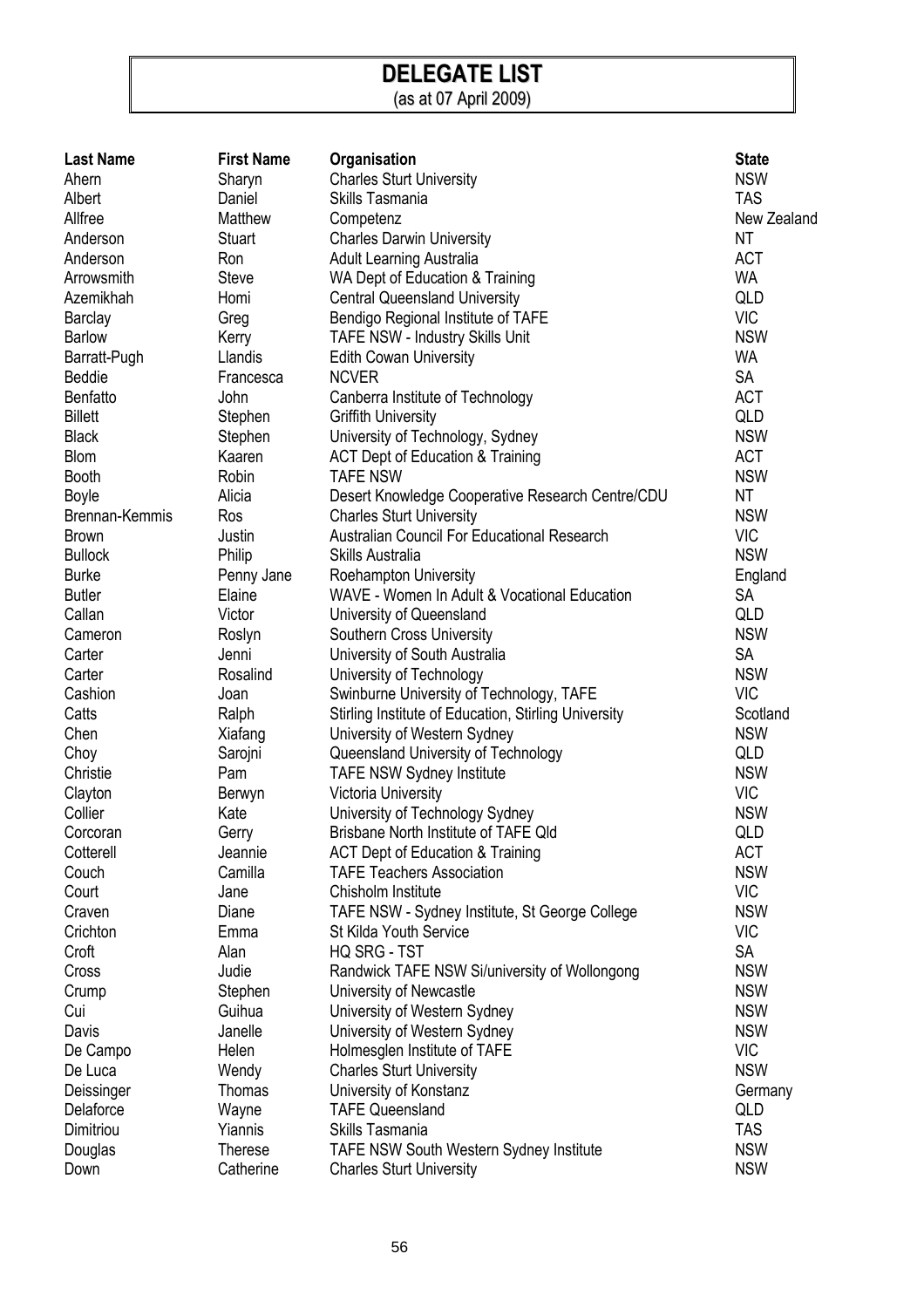| Duffin         | Larisa        | New Zealand Industry Training Organisation           | New Zealand |
|----------------|---------------|------------------------------------------------------|-------------|
| Dumbrell       | Tom           | Dumbrell Consulting Pty Ltd                          | <b>NSW</b>  |
| Dymock         | Darryl        | <b>Griffith University</b>                           | QLD         |
| Ehsan          | Abul          | Dept of Innovation, Industry, Science and Research   | <b>ACT</b>  |
| Ellis-Gulli    | Carmel        | <b>TAFE NSW Sydney Institute</b>                     | <b>NSW</b>  |
| Evans          | Jonathan      | Burj Al Arab Hotel - Jumeirah Hotels & Resorts       | Dubai       |
| Fergusson      | Annie         | Australian Flexible Learning Framework               | <b>SA</b>   |
| Fitzgerald     | Sheila        | Swinburne University of Technology (TAFE Division)   | <b>VIC</b>  |
| Forman         | Ross          | University of Technology Sydney                      | <b>NSW</b>  |
| Frail          | Julie         | TAFE NSW - Sydney Institute                          | <b>NSW</b>  |
| Francisco      | Susanne       | Canberra Institute of Technology                     | <b>ACT</b>  |
| Golding        | Barry         | University of Ballarat                               | <b>VIC</b>  |
| Goodbourn      | Sue           | University of Ballarat                               | <b>VIC</b>  |
| Grayson        | Carolyn       | Canberra Institute of Technology                     | <b>ACT</b>  |
| Green          | Annette       | <b>Charles Sturt University</b>                      | <b>NSW</b>  |
| Gronold        | Judy          | Deta                                                 | QLD         |
| Groves         | Norah         | HQ SRG - TST                                         | <b>NSW</b>  |
| Hall           | Contessa      | Dept of Education, Training And Arts                 | QLD         |
| Hallam         | Gillian       | Queensland University of Technology                  | QLD         |
| Halliday Wynes | Sian          | <b>NCVER</b>                                         | <b>SA</b>   |
| Hanna          | Tony          | Hunter Institute of NSW (TAFE)                       | <b>NSW</b>  |
| Harding        | Regan         | North Coast Aboriginal Learning Partnerships (NCALP) | <b>NSW</b>  |
| Harreveld      | <b>Bobby</b>  | <b>CQ University</b>                                 | <b>NSW</b>  |
| Harris         | Mark          | Department of Education, Training and the Arts       | QLD         |
| Harris         |               | University of South Australia                        | SA          |
|                | Roger<br>Paul | <b>DEEWR</b>                                         | ACT         |
| Harvey         |               |                                                      | <b>VIC</b>  |
| Haycock        | John          | Chisholm Institute                                   |             |
| Hewson         | Janet         | TAFE NSW Workforce Development Unit                  | <b>NSW</b>  |
| Heys           | Kevin         | <b>TAFE NSW - SWIS</b>                               | <b>NSW</b>  |
| Hillier        | Yvonne        | <b>Brighton University</b>                           | England     |
| Hodge          | Steven        | University of South Australia                        | <b>SA</b>   |
| Hurrell        | Julie         | <b>TAFE Development Centre</b>                       | <b>VIC</b>  |
| Jaron          | Daniela       | Service Skills Australia                             | <b>NSW</b>  |
| Jones          | Anne          | <b>PVC Vocational Education</b>                      | <b>VIC</b>  |
| Karmel         | Tom           | <b>NCVER</b>                                         | <b>SA</b>   |
| Kelly          | Dianne        | Chisholm Institute                                   | <b>VIC</b>  |
| Kelly          | Ann           | <b>Griffith University</b>                           | QLD         |
| Kempner        | Carol         | Dept of Parliamentary Services                       | <b>ACT</b>  |
| Kennedy        | Deanna        | <b>Sunrise Health Services</b>                       | ΝT          |
| Klimek         | Christopher   | Cit Solutions + Canberra University                  | ACT         |
| Lawrence       | Kate          | Waltja Tjutangku Palyapayi                           | NT          |
| Li             | Bingyi        | University of Western Sydney                         | <b>NSW</b>  |
| Lim            | Patrick       | <b>NCVER</b>                                         | <b>SA</b>   |
| Long           | Rob           | <b>TAFE Teachers Association</b>                     | <b>NSW</b>  |
| Lukasiak       | Beata         | <b>Aspire Learning Resources</b>                     | <b>VIC</b>  |
| Mackey-Smith   | Kerrie        | University of South Australia                        | <b>SA</b>   |
| MacLeod        | Heather       | University of Ballarat                               | <b>VIC</b>  |
| Mccormack      | Rob           | <b>Victoria University</b>                           | <b>VIC</b>  |
| Mcdermott      | Richard       | TAFE NSW / UTS                                       | <b>NSW</b>  |
| Mcgregor       | Katherine     | <b>NCVER</b>                                         | SA          |
| McLean         | David         | Kangan Batman TAFE                                   | <b>VIC</b>  |
| Mcleod         | Roderick      | <b>NSW TAFE Tes - Isu Granville</b>                  | <b>NSW</b>  |
| McMahon        | Kit           | Service Skills Australia                             | <b>NSW</b>  |
| Miles          | Jennifer      | Chisholm Institute                                   | <b>VIC</b>  |
| Miller         | Kari          | Ent Dev Sol Ltd                                      | New Zealand |
| Miller         | Laurie        | Tasmanian Polytechnic                                | <b>TAS</b>  |
| Misko          | Josie         | <b>NCVER</b>                                         | <b>SA</b>   |